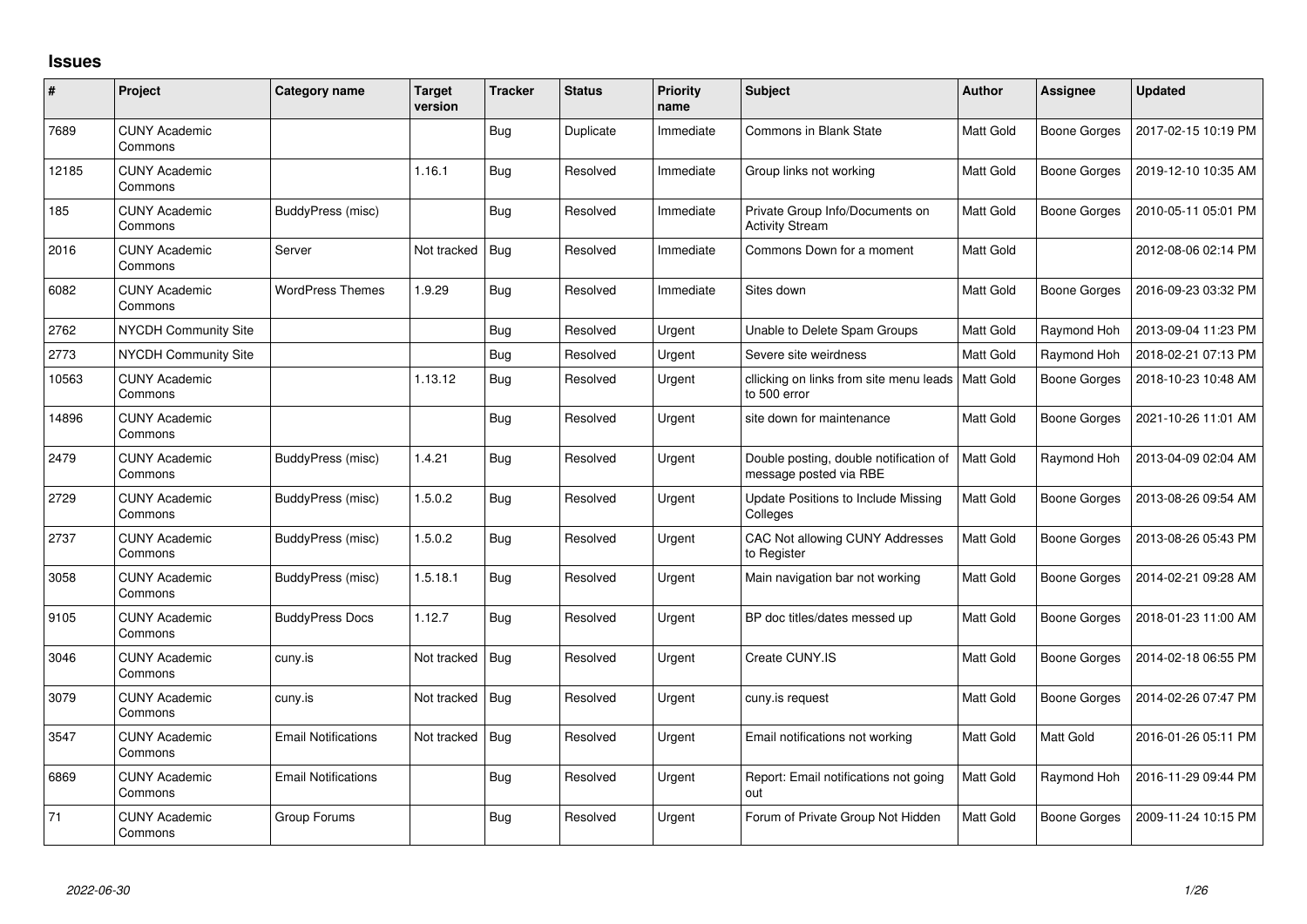| $\#$  | Project                         | Category name           | <b>Target</b><br>version | <b>Tracker</b> | <b>Status</b> | <b>Priority</b><br>name | <b>Subject</b>                                          | <b>Author</b> | Assignee            | <b>Updated</b>      |
|-------|---------------------------------|-------------------------|--------------------------|----------------|---------------|-------------------------|---------------------------------------------------------|---------------|---------------------|---------------------|
| 4639  | <b>CUNY Academic</b><br>Commons | Home Page               | Not tracked   Bug        |                | Resolved      | Urgent                  | Front page slider stopped working                       | Matt Gold     | Boone Gorges        | 2015-09-21 03:44 PM |
| 3557  | <b>CUNY Academic</b><br>Commons | My Commons              | 1.7.1                    | Bug            | Resolved      | Urgent                  | Fix typo on My Commons overlay                          | Matt Gold     | Boone Gorges        | 2014-10-15 11:02 PM |
| 3057  | <b>CUNY Academic</b><br>Commons | Reply By Email          | Not tracked              | Bug            | Resolved      | Urgent                  | Double RBE Posts                                        | Matt Gold     | <b>Boone Gorges</b> | 2014-02-20 10:14 PM |
| 3598  | <b>CUNY Academic</b><br>Commons | Reply By Email          |                          | Bug            | Resolved      | Urgent                  | RBE message not posted                                  | Matt Gold     | Boone Gorges        | 2014-10-27 09:34 PM |
| 126   | <b>CUNY Academic</b><br>Commons | Upgrades                |                          | Bug            | Resolved      | Urgent                  | Report of Lost Forum Attachments<br>after Upgrade       | Matt Gold     | Boone Gorges        | 2009-12-09 03:23 PM |
| 165   | <b>CUNY Academic</b><br>Commons | Wiki                    |                          | Bug            | Resolved      | Urgent                  | White Screen of Death on Commons<br>MediaWiki           | Matt Gold     | Boone Gorges        | 2010-02-28 12:44 PM |
| 1531  | <b>CUNY Academic</b><br>Commons | WordPress (misc)        | 1.3.4                    | Bug            | Resolved      | Urgent                  | Commons Only Viewable to<br>Logged-In Viewers           | Matt Gold     | Boone Gorges        | 2012-01-12 12:50 AM |
| 2034  | <b>CUNY Academic</b><br>Commons | WordPress (misc)        | 1.4.2                    | <b>Bug</b>     | Resolved      | Urgent                  | Spacing issue on reply-by-email                         | Matt Gold     | Raymond Hoh         | 2012-08-13 02:41 PM |
| 2629  | <b>CUNY Academic</b><br>Commons | WordPress (misc)        | 1.5                      | Bug            | Rejected      | Urgent                  | images not showing in slider on<br>homepage             | Matt Gold     | Raymond Hoh         | 2013-07-10 11:10 AM |
| 3393  | <b>CUNY Academic</b><br>Commons | <b>WordPress Themes</b> | Not tracked              | Bug            | Resolved      | Urgent                  | Widgets reset on JITP                                   | Matt Gold     | Matt Gold           | 2014-09-01 08:51 PM |
| 49    | <b>CUNY Academic</b><br>Commons |                         |                          | <b>Bug</b>     | Resolved      | High                    | Development Site Showing Up in<br><b>Google Results</b> | Matt Gold     | Zach Davis          | 2009-10-20 06:23 PM |
| 2582  | NYCDH Community Site            |                         |                          | <b>Bug</b>     | Rejected      | High                    | Forum posting/notification problem                      | Matt Gold     | Raymond Hoh         | 2013-05-20 09:16 PM |
| 4196  | <b>CUNY Academic</b><br>Commons |                         |                          | <b>Bug</b>     | Rejected      | High                    | News feed weirdness                                     | Matt Gold     | Boone Gorges        | 2015-06-25 03:41 PM |
| 8582  | NYCDH Community Site            |                         |                          | Bug            | Resolved      | High                    | Forum post doesn't work                                 | Matt Gold     | Raymond Hoh         | 2018-02-21 07:13 PM |
| 9112  | <b>CUNY Academic</b><br>Commons |                         | Not tracked              | Bug            | Resolved      | High                    | <b>GCDI</b> site down                                   | Matt Gold     | Boone Gorges        | 2018-01-23 10:18 PM |
| 12341 | <b>CUNY Academic</b><br>Commons |                         |                          | Bug            | Abandoned     | High                    | Commons down                                            | Matt Gold     |                     | 2020-02-11 10:45 AM |
| 5691  | <b>CUNY Academic</b><br>Commons | Blogs (BuddyPress)      | Future<br>release        | <b>Bug</b>     | Assigned      | High                    | Differing numbers on Sites display                      | Matt Gold     | Raymond Hoh         | 2016-06-13 01:37 PM |
| 205   | <b>CUNY Academic</b><br>Commons | BuddyPress (misc)       |                          | Bug            | Resolved      | High                    | <b>Cannot Create Account</b>                            | Matt Gold     | Boone Gorges        | 2010-05-20 03:18 PM |
| 209   | <b>CUNY Academic</b><br>Commons | BuddyPress (misc)       |                          | Bug            | Resolved      | High                    | Members Report that Forum<br>Attachments not working    | Matt Gold     | Boone Gorges        | 2010-05-14 12:13 PM |
| 220   | <b>CUNY Academic</b><br>Commons | BuddyPress (misc)       |                          | <b>Bug</b>     | Resolved      | High                    | Hidden Groups showing up in<br>homepage group listing   | Matt Gold     | Boone Gorges        | 2010-05-07 10:30 AM |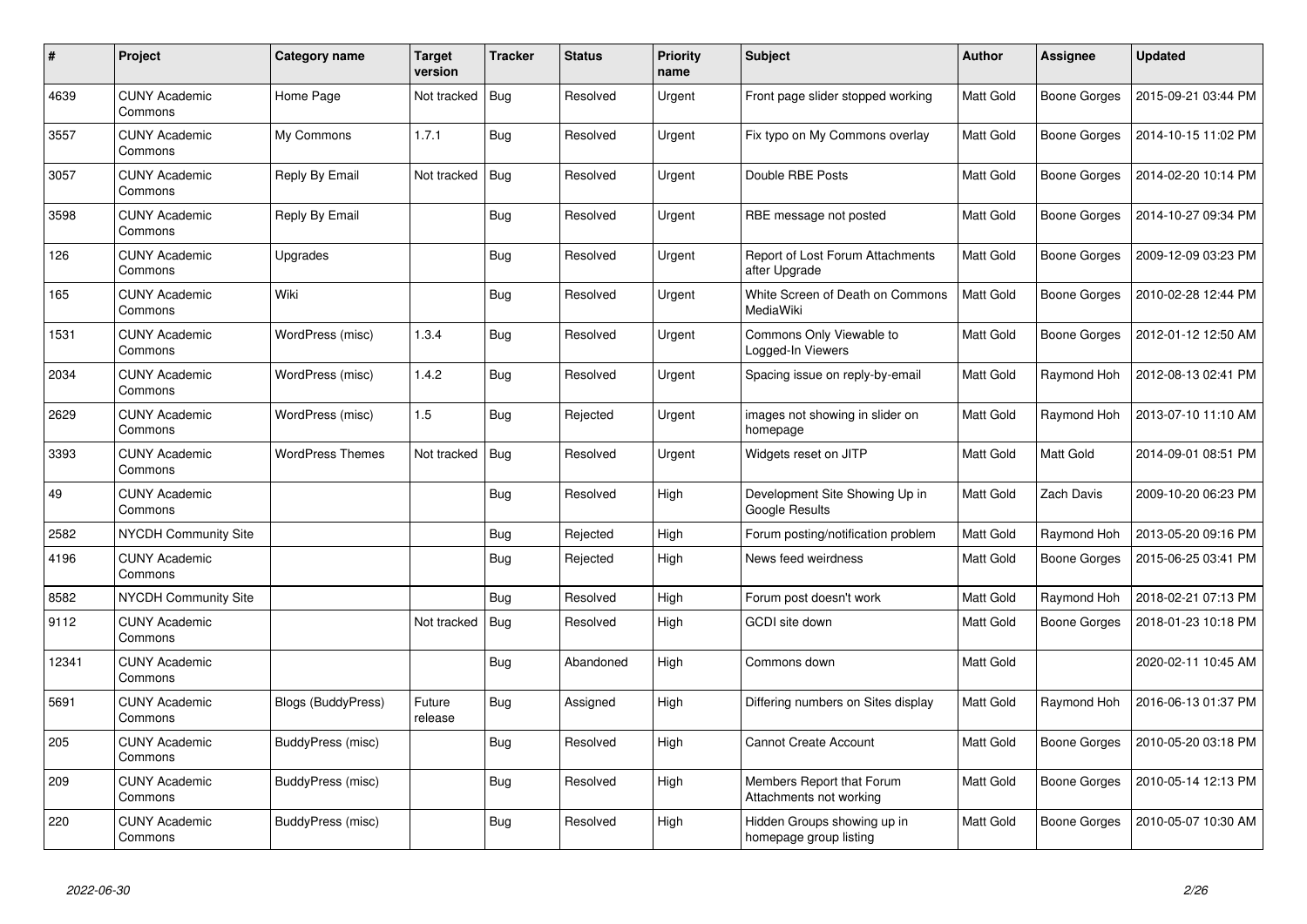| #    | <b>Project</b>                  | Category name          | <b>Target</b><br>version | <b>Tracker</b> | <b>Status</b> | <b>Priority</b><br>name | <b>Subject</b>                                                 | <b>Author</b> | Assignee            | <b>Updated</b>      |
|------|---------------------------------|------------------------|--------------------------|----------------|---------------|-------------------------|----------------------------------------------------------------|---------------|---------------------|---------------------|
| 222  | <b>CUNY Academic</b><br>Commons | BuddyPress (misc)      |                          | <b>Bug</b>     | Resolved      | High                    | No way for group admins to invite<br>new members               | Matt Gold     | <b>Boone Gorges</b> | 2010-05-11 09:02 PM |
| 256  | <b>CUNY Academic</b><br>Commons | BuddyPress (misc)      | Not tracked              | $ $ Bug        | Resolved      | High                    | Security warnings on site                                      | Matt Gold     | Boone Gorges        | 2014-05-01 09:23 AM |
| 301  | <b>CUNY Academic</b><br>Commons | BuddyPress (misc)      |                          | <b>Bug</b>     | Resolved      | High                    | User unable to upload documents                                | Matt Gold     | Boone Gorges        | 2010-08-25 12:06 PM |
| 340  | <b>CUNY Academic</b><br>Commons | BuddyPress (misc)      | 1.1                      | <b>Bug</b>     | Resolved      | High                    | BP Admin Bar Menu Mouseover<br>Areas Too Sensitive             | Matt Gold     | Boone Gorges        | 2010-12-01 09:48 AM |
| 346  | <b>CUNY Academic</b><br>Commons | BuddyPress (misc)      | 1.0.3                    | Bug            | Resolved      | High                    | News Nav Bar Link on Wiki Pages<br>Points to Wrong Page        | Matt Gold     | Boone Gorges        | 2010-09-20 05:28 PM |
| 360  | <b>CUNY Academic</b><br>Commons | BuddyPress (misc)      | 1.0.3                    | Bug            | Resolved      | High                    | <b>Activity Feed Problems</b>                                  | Matt Gold     | Boone Gorges        | 2010-09-28 11:45 AM |
| 451  | <b>CUNY Academic</b><br>Commons | BuddyPress (misc)      | Not tracked              | <b>Bug</b>     | Resolved      | High                    | Members Unable to Upload<br>Documents to Groups                | Matt Gold     | <b>Boone Gorges</b> | 2010-12-09 12:32 PM |
| 457  | <b>CUNY Academic</b><br>Commons | BuddyPress (misc)      | 1.1.2                    | Bug            | Resolved      | High                    | Unable to Upload Documents as<br>Forum Attachments             | Matt Gold     | Boone Gorges        | 2010-12-10 06:56 PM |
| 507  | <b>CUNY Academic</b><br>Commons | BuddyPress (misc)      | 1.1.6                    | <b>Bug</b>     | Resolved      | High                    | Invite Anyone Rejects CUNY Email<br>Addresses                  | Matt Gold     | Boone Gorges        | 2010-12-21 11:26 AM |
| 568  | <b>CUNY Academic</b><br>Commons | BuddyPress (misc)      | 1.1.10                   | <b>Bug</b>     | Resolved      | High                    | Member reports trouble uploading<br>documents to groups        | Matt Gold     | Boone Gorges        | 2011-02-10 02:33 PM |
| 574  | <b>CUNY Academic</b><br>Commons | BuddyPress (misc)      | 1.1.10                   | <b>Bug</b>     | Resolved      | High                    | Members unable to read documents<br>posted to groups           | Matt Gold     | Boone Gorges        | 2011-02-10 03:01 PM |
| 1453 | <b>CUNY Academic</b><br>Commons | BuddyPress (misc)      |                          | Bug            | Rejected      | High                    | Multiple problems with featured<br>image widget for blog posts | Matt Gold     | Dominic Giglio      | 2012-07-02 04:22 PM |
| 2046 | <b>CUNY Academic</b><br>Commons | BuddyPress (misc)      | 1.4.3                    | <b>Bug</b>     | Resolved      | High                    | <b>RBE Delayed Post</b>                                        | Matt Gold     | Raymond Hoh         | 2012-08-27 11:55 AM |
| 2738 | <b>CUNY Academic</b><br>Commons | BuddyPress (misc)      | 1.5.0.2                  | Bug            | Resolved      | High                    | Users Unable to Change Email<br><b>Address in Settings</b>     | Matt Gold     | Boone Gorges        | 2013-08-28 09:05 PM |
| 2775 | <b>CUNY Academic</b><br>Commons | BuddyPress (misc)      | 1.5.1.1                  | Bug            | Resolved      | High                    | Add Lehman College to List of<br><b>Colleges in Profiles</b>   | Matt Gold     | Boone Gorges        | 2013-09-06 04:40 PM |
| 2892 | <b>CUNY Academic</b><br>Commons | BuddyPress (misc)      |                          | <b>Bug</b>     | Rejected      | High                    | Commons homepage - blog column                                 | Matt Gold     | Boone Gorges        | 2013-11-14 01:00 PM |
| 3853 | <b>CUNY Academic</b><br>Commons | BuddyPress (misc)      | 1.7.16                   | <b>Bug</b>     | Resolved      | High                    | Post erroneously ascribed to wrong<br>author in activity feed  | Matt Gold     | Raymond Hoh         | 2015-03-21 01:13 PM |
| 3205 | <b>CUNY Academic</b><br>Commons | <b>Commons Profile</b> | 1.6.3                    | <b>Bug</b>     | Resolved      | High                    | Email profile field not showing up                             | Matt Gold     | Boone Gorges        | 2014-05-12 02:18 PM |
| 2280 | <b>CUNY Academic</b><br>Commons | commonsinabox.org      | Not tracked              | Bug            | Resolved      | High                    | Forum links not working                                        | Matt Gold     | Boone Gorges        | 2012-11-20 12:33 PM |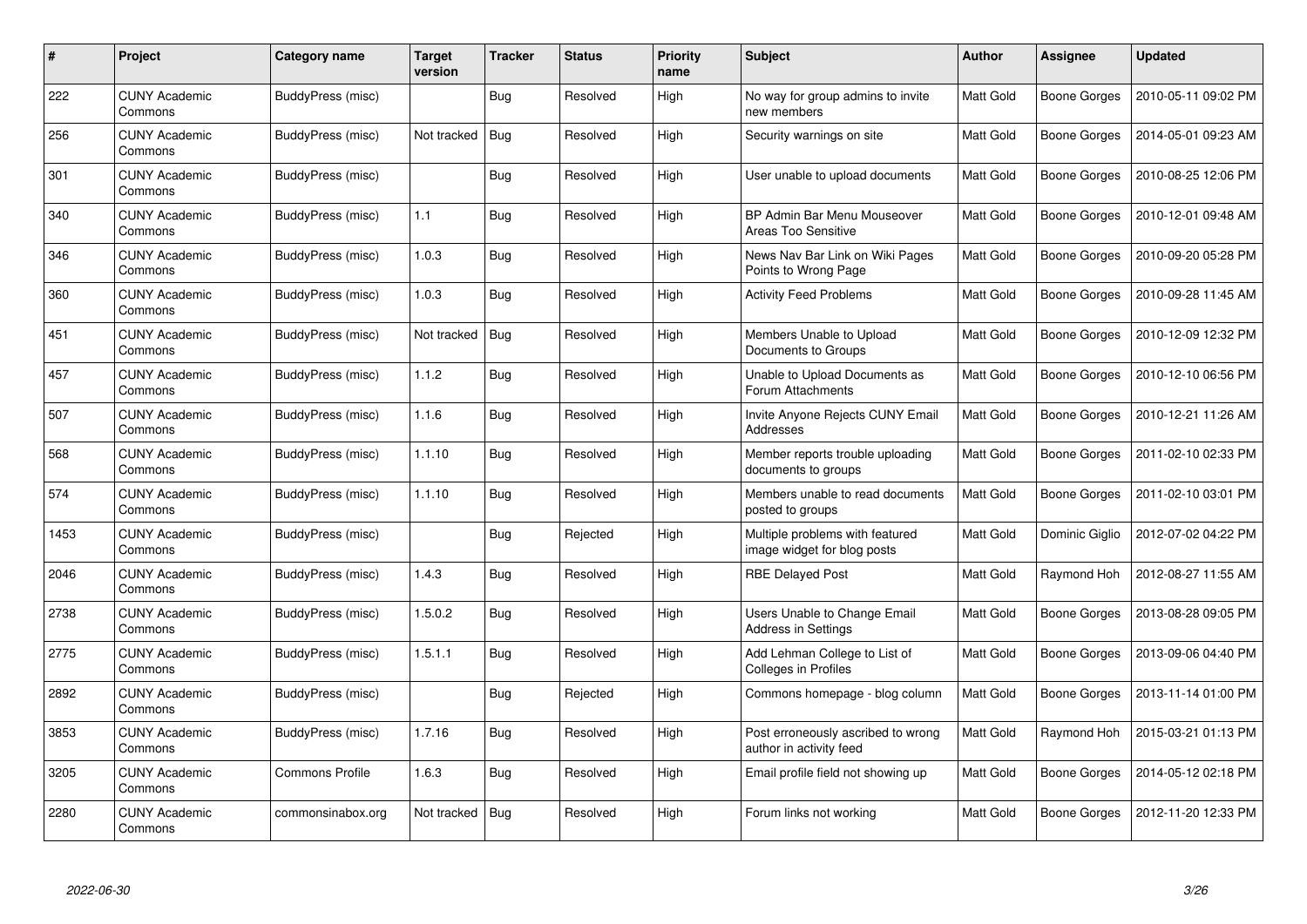| #     | <b>Project</b>                  | Category name              | <b>Target</b><br>version | <b>Tracker</b> | <b>Status</b> | <b>Priority</b><br>name | <b>Subject</b>                                                       | <b>Author</b> | Assignee            | <b>Updated</b>      |
|-------|---------------------------------|----------------------------|--------------------------|----------------|---------------|-------------------------|----------------------------------------------------------------------|---------------|---------------------|---------------------|
| 2349  | <b>CUNY Academic</b><br>Commons | commonsinabox.org          |                          | <b>Bug</b>     | Resolved      | High                    | CBOX header image position off                                       | Matt Gold     | Boone Gorges        | 2012-12-15 10:21 PM |
| 2380  | <b>CUNY Academic</b><br>Commons | commonsinabox.org          |                          | <b>Bug</b>     | Resolved      | High                    | Add search to Commonsinabox.org                                      | Matt Gold     | Boone Gorges        | 2013-03-20 11:41 AM |
| 3648  | <b>CUNY Academic</b><br>Commons | cuny.is                    | Not tracked              | Bug            | Resolved      | High                    | cuny.is request                                                      | Matt Gold     | Boone Gorges        | 2014-11-11 06:54 PM |
| 12581 | <b>CUNY Academic</b><br>Commons | cuny.is                    | Not tracked              | Bug            | Rejected      | High                    | YOURLS shortlinks not working                                        | Matt Gold     | Boone Gorges        | 2020-03-27 10:25 AM |
| 3601  | <b>CUNY Academic</b><br>Commons | <b>Email Notifications</b> | 1.7.3                    | <b>Bug</b>     | Resolved      | High                    | Forum replies do not show up on the<br>group homepage                | Matt Gold     | Raymond Hoh         | 2014-11-10 01:24 PM |
| 3608  | <b>CUNY Academic</b><br>Commons | <b>Email Notifications</b> | 1.7.3                    | <b>Bug</b>     | Resolved      | High                    | Group email plain-text formatting<br>problem                         | Matt Gold     | Raymond Hoh         | 2014-11-11 12:19 PM |
| 10789 | <b>CUNY Academic</b><br>Commons | <b>Email Notifications</b> | 1.14.2                   | <b>Bug</b>     | Resolved      | High                    | Forum Posts not generating email<br>notifications                    | Matt Gold     | Boone Gorges        | 2018-12-10 07:19 PM |
| 11174 | <b>CUNY Academic</b><br>Commons | <b>Email Notifications</b> | 1.14.8                   | Bug            | Resolved      | High                    | Email notifications of spammed<br>comment on groupblog               | Matt Gold     | Raymond Hoh         | 2019-03-11 11:42 PM |
| 13500 | <b>CUNY Academic</b><br>Commons | <b>Email Notifications</b> |                          | <b>Bug</b>     | Rejected      | High                    | Received multiple notifications for a<br>single post                 | Matt Gold     | Raymond Hoh         | 2022-04-27 04:29 PM |
| 4660  | <b>CUNY Academic</b><br>Commons | Events                     | Not tracked              | <b>Bug</b>     | Resolved      | High                    | Creating new event leads to<br>whitescreen                           | Matt Gold     | <b>Boone Gorges</b> | 2015-09-22 05:56 PM |
| 48    | <b>CUNY Academic</b><br>Commons | Group Forums               |                          | Bug            | Resolved      | High                    | <b>Unsubscribed Users Receiving</b><br>Commons Forum Posts via Email | Matt Gold     | Boone Gorges        | 2009-10-17 07:01 PM |
| 3655  | <b>CUNY Academic</b><br>Commons | Group Forums               | Not tracked   Bug        |                | Resolved      | High                    | xlsx attachments not allowed in<br>forums                            | Matt Gold     | Boone Gorges        | 2014-11-21 10:41 AM |
| 15239 | <b>CUNY Academic</b><br>Commons | Group Forums               | 1.19.3                   | <b>Bug</b>     | Resolved      | High                    | multiple notifications of forum post                                 | Matt Gold     | Raymond Hoh         | 2022-02-01 10:10 PM |
| 4816  | <b>CUNY Academic</b><br>Commons | Group Invitations          | 1.8.15                   | <b>Bug</b>     | Resolved      | High                    | Group invite email notifications not<br>received                     | Matt Gold     | Boone Gorges        | 2015-10-26 11:56 AM |
| 3910  | <b>CUNY Academic</b><br>Commons | Home Page                  | 1.7.15.2                 | Bug            | Resolved      | High                    | Home Page Display Errors                                             | Matt Gold     | Boone Gorges        | 2015-03-17 10:21 AM |
| 5179  | <b>CUNY Academic</b><br>Commons | Homepage Slides            | 1.9.6                    | Bug            | Resolved      | High                    | homepage slider image broken                                         | Matt Gold     | Raymond Hoh         | 2016-02-01 11:26 PM |
| 3555  | <b>CUNY Academic</b><br>Commons | Publicity                  | Not tracked   Bug        |                | Resolved      | High                    | Mailchimp email display issue                                        | Matt Gold     | Matt Gold           | 2017-11-15 05:47 PM |
| 3164  | <b>CUNY Academic</b><br>Commons | Reply By Email             | 1.6.7.1                  | <b>Bug</b>     | Resolved      | High                    | Duplicate RBE messages                                               | Matt Gold     | Raymond Hoh         | 2014-06-24 12:23 PM |
| 3563  | <b>CUNY Academic</b><br>Commons | Reply By Email             | Not tracked              | Bug            | Resolved      | High                    | RBE posting lags                                                     | Matt Gold     | Boone Gorges        | 2014-10-21 11:33 AM |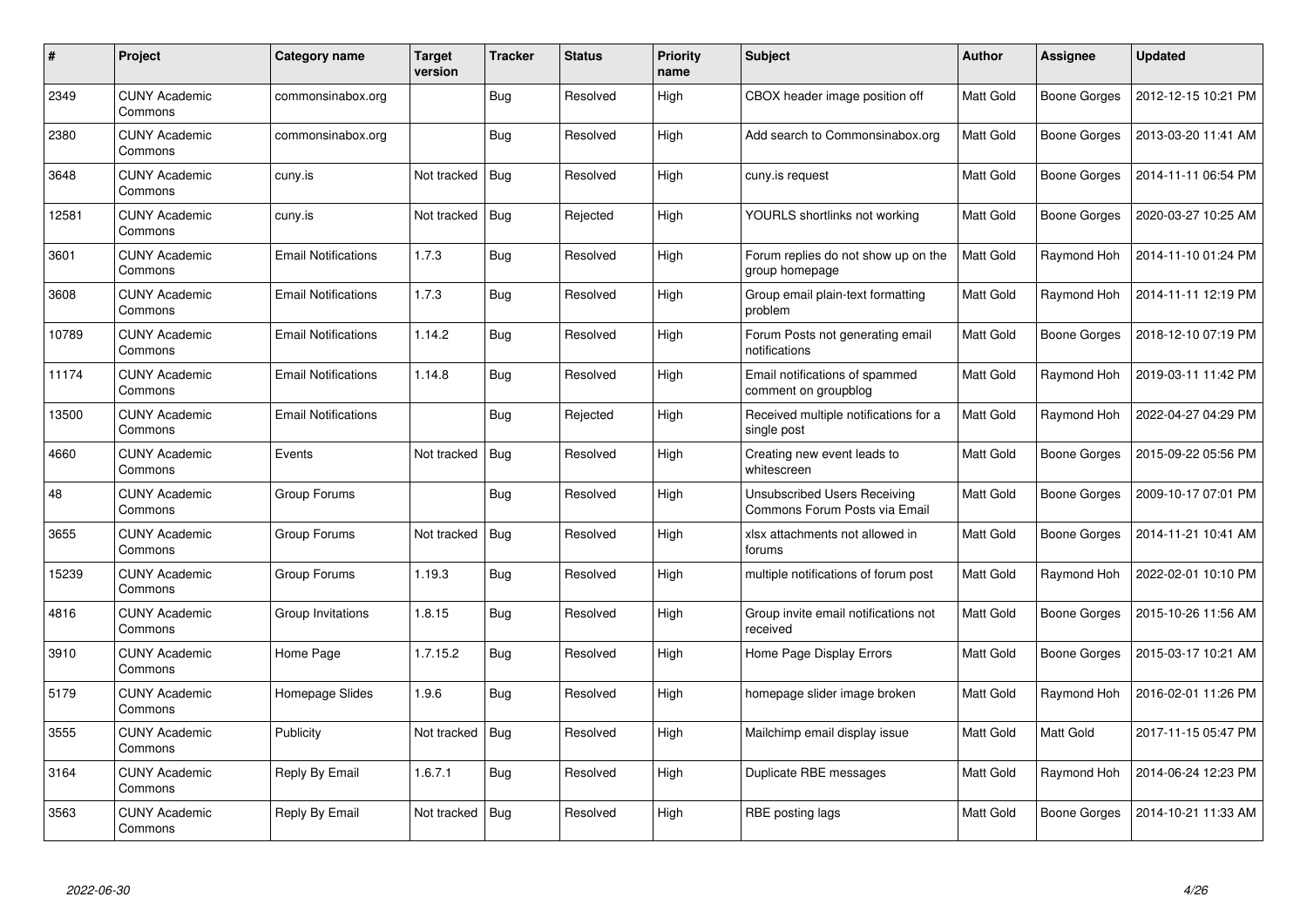| $\#$  | Project                         | Category name    | <b>Target</b><br>version | <b>Tracker</b> | <b>Status</b> | <b>Priority</b><br>name | <b>Subject</b>                                                           | Author           | Assignee            | <b>Updated</b>      |
|-------|---------------------------------|------------------|--------------------------|----------------|---------------|-------------------------|--------------------------------------------------------------------------|------------------|---------------------|---------------------|
| 8023  | <b>CUNY Academic</b><br>Commons | Reply By Email   | 1.10.18                  | <b>Bug</b>     | Resolved      | High                    | Reply to CAC Message gets posted<br>to forum                             | Matt Gold        | Raymond Hoh         | 2017-04-25 02:35 PM |
| 10970 | <b>CUNY Academic</b><br>Commons | Reply By Email   | Not tracked              | <b>Bug</b>     | Resolved      | High                    | Post by email failure                                                    | Matt Gold        | Raymond Hoh         | 2019-01-22 12:05 PM |
| 15135 | <b>CUNY Academic</b><br>Commons | Toolbar          | 1.19.1                   | <b>Bug</b>     | Resolved      | High                    | Header design spacing                                                    | Matt Gold        | <b>Boone Gorges</b> | 2022-01-11 04:41 PM |
| 3428  | <b>CUNY Academic</b><br>Commons | Twitter page     | 1.6.14                   | <b>Bug</b>     | Resolved      | High                    | Fix typo on Twitter page                                                 | Matt Gold        | Dominic Giglio      | 2014-09-01 08:53 PM |
| 87    | <b>CUNY Academic</b><br>Commons | Upgrades         |                          | Bug            | Resolved      | High                    | Upgrade MediaWiki Skin                                                   | Matt Gold        | <b>Boone Gorges</b> | 2009-12-03 08:24 AM |
| 100   | <b>CUNY Academic</b><br>Commons | Upgrades         |                          | <b>Bug</b>     | Resolved      | High                    | Unclickable title links on group forum                                   | Matt Gold        | <b>Boone Gorges</b> | 2009-12-03 09:19 AM |
| 106   | <b>CUNY Academic</b><br>Commons | Upgrades         |                          | Bug            | Resolved      | High                    | <b>ITPF09 Forum Issue</b>                                                | Matt Gold        | <b>Boone Gorges</b> | 2009-12-03 04:49 PM |
| 107   | <b>CUNY Academic</b><br>Commons | Upgrades         |                          | <b>Bug</b>     | Resolved      | High                    | Log In Problem                                                           | Matt Gold        | <b>Boone Gorges</b> | 2009-12-04 12:02 AM |
| 111   | <b>CUNY Academic</b><br>Commons | Upgrades         |                          | <b>Bug</b>     | Resolved      | High                    | More Privacy Options and BP Feed                                         | Matt Gold        | <b>Boone Gorges</b> | 2010-02-25 12:24 PM |
| 115   | <b>CUNY Academic</b><br>Commons | Upgrades         |                          | Bug            | Resolved      | High                    | Alliw spreadsheet attachments on<br>forum posts                          | Matt Gold        | <b>Boone Gorges</b> | 2009-12-06 12:13 AM |
| 137   | <b>CUNY Academic</b><br>Commons | Upgrades         |                          | <b>Bug</b>     | Resolved      | High                    | Reports of Inability to<br>Attach/Download Attachments to<br>Forum Posts | Matt Gold        | <b>Boone Gorges</b> | 2009-12-10 11:41 AM |
| 98    | <b>CUNY Academic</b><br>Commons | Wiki             |                          | <b>Bug</b>     | Resolved      | High                    | CICDev Authentication request on<br>wiki                                 | <b>Matt Gold</b> | Lucas Thurston      | 2009-12-03 11:45 AM |
| 1418  | <b>CUNY Academic</b><br>Commons | Wiki             | 1.3                      | <b>Bug</b>     | Resolved      | High                    | Don't see BP Admin Bar on cdev Wiki<br>page                              | Matt Gold        | <b>Boone Gorges</b> | 2011-12-09 08:58 AM |
| 5022  | <b>CUNY Academic</b><br>Commons | Wiki             | 1.9.1                    | Bug            | Resolved      | High                    | Main nav bar different on wiki page                                      | Matt Gold        | Boone Gorges        | 2015-12-11 09:31 PM |
| 163   | <b>CUNY Academic</b><br>Commons | WordPress (misc) |                          | <b>Bug</b>     | Resolved      | High                    | Missing plugins                                                          | Matt Gold        | Boone Gorges        | 2010-05-11 08:38 PM |
| 444   | <b>CUNY Academic</b><br>Commons | WordPress (misc) | 1.1.1                    | <b>Bug</b>     | Resolved      | High                    | Hero Slides Not Showing Up in<br>Firefox                                 | Matt Gold        | <b>Boone Gorges</b> | 2010-12-08 08:41 AM |
| 455   | <b>CUNY Academic</b><br>Commons | WordPress (misc) |                          | <b>Bug</b>     | Resolved      | High                    | Fix errors caused by More Privacy<br><b>Options Disabling</b>            | Matt Gold        | <b>Boone Gorges</b> | 2010-12-08 10:47 PM |
| 469   | <b>CUNY Academic</b><br>Commons | WordPress (misc) | Not tracked              | Bug            | Resolved      | High                    | Help with a blog using a deleted<br>theme                                | Matt Gold        | Boone Gorges        | 2010-12-13 05:09 PM |
| 476   | <b>CUNY Academic</b><br>Commons | WordPress (misc) | 1.1.3                    | <b>Bug</b>     | Resolved      | High                    | Limited Email Domains List Empty<br>After Site Upgrade                   | Matt Gold        | Boone Gorges        | 2010-12-13 07:02 PM |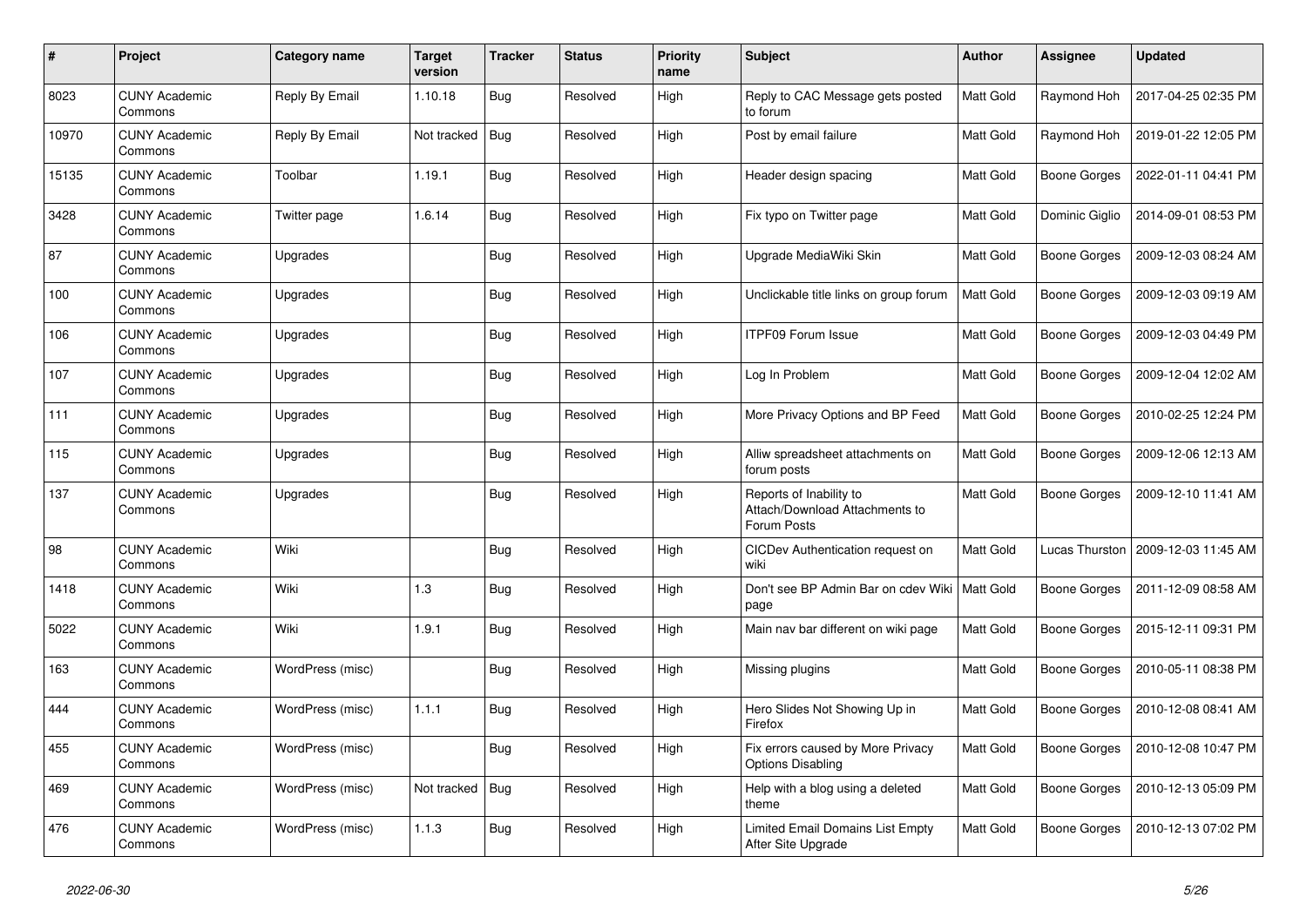| #    | Project                         | <b>Category name</b> | <b>Target</b><br>version | <b>Tracker</b> | <b>Status</b> | <b>Priority</b><br>name | Subject                                                                         | Author           | <b>Assignee</b>     | <b>Updated</b>      |
|------|---------------------------------|----------------------|--------------------------|----------------|---------------|-------------------------|---------------------------------------------------------------------------------|------------------|---------------------|---------------------|
| 1068 | <b>CUNY Academic</b><br>Commons | WordPress (misc)     | 1.2.5                    | <b>Bug</b>     | Rejected      | High                    | Notification of Update in a Private<br>Group Shows up in Public Feed            | Matt Gold        | <b>Boone Gorges</b> | 2011-07-21 11:27 PM |
| 1116 | <b>CUNY Academic</b><br>Commons | WordPress (misc)     | Not tracked              | Bug            | Resolved      | High                    | Image Upload Error                                                              | Matt Gold        |                     | 2011-08-27 08:44 AM |
| 1231 | <b>CUNY Academic</b><br>Commons | WordPress (misc)     | Not tracked              | Bug            | Duplicate     | High                    | Inaccessible Site on the Commons                                                | Matt Gold        |                     | 2011-10-13 08:56 AM |
| 1362 | <b>CUNY Academic</b><br>Commons | WordPress (misc)     | Not tracked              | Bug            | Resolved      | High                    | Google Malware Warning                                                          | Matt Gold        |                     | 2011-11-23 12:15 PM |
| 1547 | <b>CUNY Academic</b><br>Commons | WordPress (misc)     | 1.3.5                    | Bug            | Resolved      | High                    | Spam Registrations                                                              | <b>Matt Gold</b> | <b>Boone Gorges</b> | 2012-01-16 08:23 PM |
| 1754 | <b>CUNY Academic</b><br>Commons | WordPress (misc)     | 1.3.10                   | <b>Bug</b>     | Resolved      | High                    | Members receiving dev site comment<br>spam                                      | Matt Gold        | <b>Boone Gorges</b> | 2012-03-20 01:05 PM |
| 1829 | <b>CUNY Academic</b><br>Commons | WordPress (misc)     |                          | <b>Bug</b>     | Rejected      | High                    | 'No Image' checkbox on Featured<br>Content widget is not working                | Matt Gold        | Dominic Giglio      | 2012-07-04 06:02 PM |
| 1916 | <b>CUNY Academic</b><br>Commons | WordPress (misc)     | 1.3.14                   | <b>Bug</b>     | Resolved      | High                    | Images Breaking on Help Blog and<br><b>Ground Control</b>                       | Matt Gold        | <b>Boone Gorges</b> | 2012-05-26 07:54 PM |
| 1995 | <b>CUNY Academic</b><br>Commons | WordPress (misc)     | 1.3.17                   | <b>Bug</b>     | Rejected      | High                    | Featured Content Box Only<br>Rendering on Login                                 | Matt Gold        | <b>Boone Gorges</b> | 2012-07-15 10:21 AM |
| 2018 | <b>CUNY Academic</b><br>Commons | WordPress (misc)     | 1.4                      | <b>Bug</b>     | Resolved      | High                    | WP Nav Bar Overflow                                                             | Matt Gold        | <b>Boone Gorges</b> | 2012-08-06 12:58 PM |
| 2019 | <b>CUNY Academic</b><br>Commons | WordPress (misc)     | 1.4                      | <b>Bug</b>     | Resolved      | High                    | Unable to Add New User to Blog                                                  | <b>Matt Gold</b> | <b>Boone Gorges</b> | 2012-08-08 04:21 PM |
| 2055 | <b>CUNY Academic</b><br>Commons | WordPress (misc)     | 1.4.3                    | <b>Bug</b>     | Resolved      | High                    | Non-CUNY Sign-Ups not enabled                                                   | Matt Gold        | <b>Boone Gorges</b> | 2012-08-23 12:51 PM |
| 2230 | <b>CUNY Academic</b><br>Commons | WordPress (misc)     | 1.4.10                   | Bug            | Resolved      | High                    | MESTC page scrambled                                                            | Matt Gold        | Dominic Giglio      | 2012-11-20 02:39 PM |
| 2245 | <b>CUNY Academic</b><br>Commons | WordPress (misc)     | 1.4.15                   | <b>Bug</b>     | Resolved      | High                    | Domain mapping issues -- Site<br>warnings                                       | Matt Gold        | Dominic Giglio      | 2012-12-27 03:59 PM |
| 2538 | <b>CUNY Academic</b><br>Commons | WordPress (misc)     | 1.4.25                   | <b>Bug</b>     | Resolved      | High                    | Add security plugins                                                            | Matt Gold        | <b>Boone Gorges</b> | 2013-04-22 10:37 AM |
| 2564 | <b>CUNY Academic</b><br>Commons | WordPress (misc)     | 1.4.32                   | Bug            | Resolved      | High                    | Editing blog posts connected to<br>groups creates activity<br>item/notification | Matt Gold        | <b>Boone Gorges</b> | 2013-07-17 08:39 AM |
| 3480 | <b>CUNY Academic</b><br>Commons | WordPress (misc)     | Not tracked   Bug        |                | Resolved      | High                    | Games site shows up as<br>archived/suspended                                    | Matt Gold        | <b>Boone Gorges</b> | 2014-09-21 09:34 PM |
| 4180 | <b>CUNY Academic</b><br>Commons | WordPress (misc)     | Not tracked $ $ Bug      |                | Resolved      | High                    | Cache issues: site deletion process                                             | Matt Gold        | <b>Boone Gorges</b> | 2016-02-07 10:05 PM |
| 7907 | <b>CUNY Academic</b><br>Commons | WordPress (misc)     |                          | <b>Bug</b>     | Resolved      | High                    | Site header image shows up for<br>logged in user but not for logged out<br>user | Matt Gold        | Boone Gorges        | 2017-04-04 03:16 PM |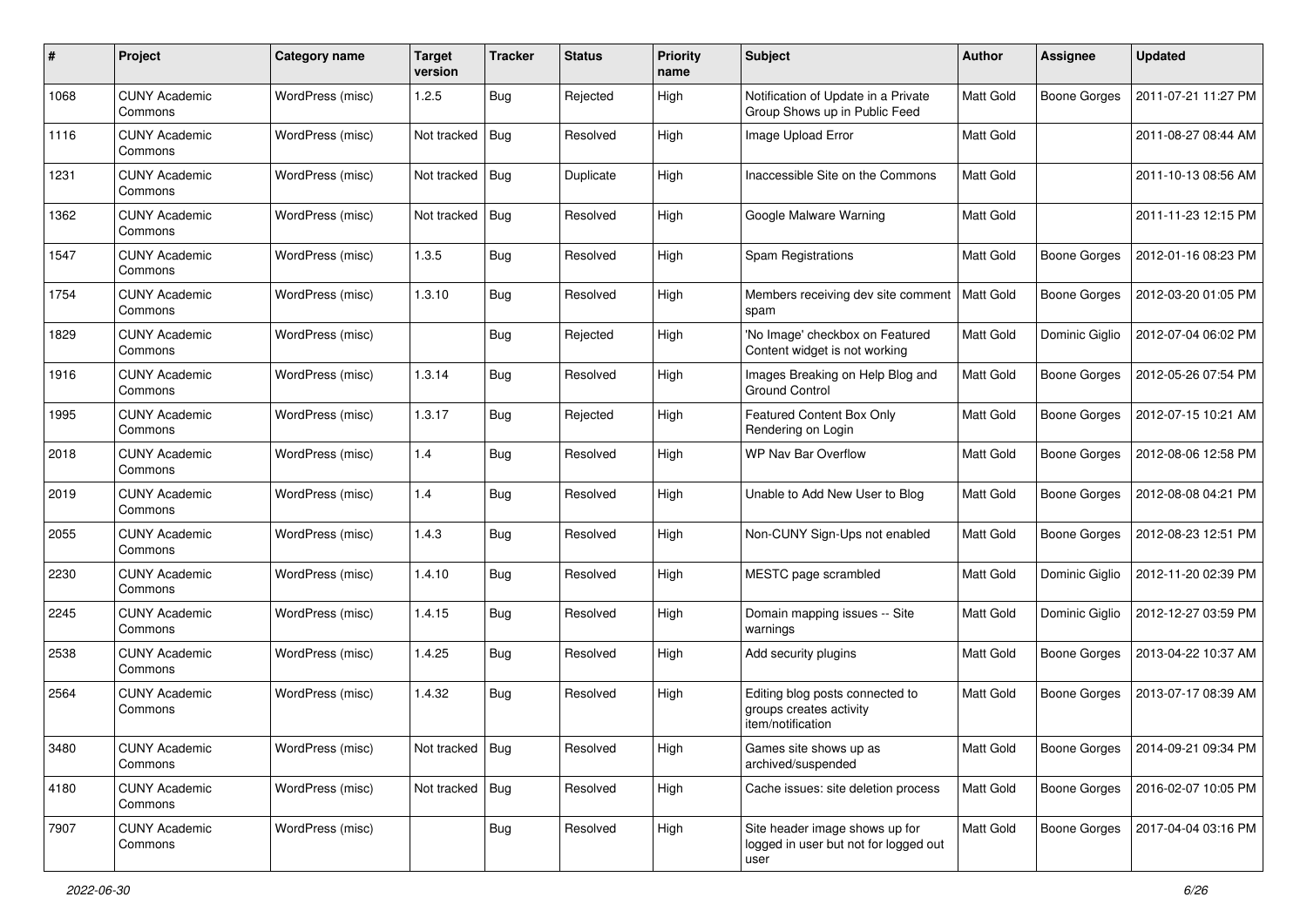| #    | Project                         | <b>Category name</b>     | <b>Target</b><br>version | <b>Tracker</b> | <b>Status</b> | <b>Priority</b><br>name | Subject                                                                  | Author           | Assignee            | <b>Updated</b>      |
|------|---------------------------------|--------------------------|--------------------------|----------------|---------------|-------------------------|--------------------------------------------------------------------------|------------------|---------------------|---------------------|
| 4010 | <b>CUNY Academic</b><br>Commons | <b>WordPress Plugins</b> | 1.7.20                   | Bug            | Resolved      | High                    | GC Digital Fellows site down                                             | Matt Gold        |                     | 2015-04-22 10:30 AM |
| 9977 | <b>CUNY Academic</b><br>Commons | <b>WordPress Plugins</b> | 1.13.5                   | <b>Bug</b>     | Rejected      | High                    | ACERT website down                                                       | Matt Gold        | <b>Boone Gorges</b> | 2018-07-03 02:09 PM |
| 26   | <b>CUNY Academic</b><br>Commons |                          |                          | <b>Bug</b>     | Resolved      | Normal                  | <b>Install Akismet Sitewide</b>                                          | Matt Gold        | Matt Gold           | 2009-09-22 11:43 PM |
| 211  | <b>CUNY Academic</b><br>Commons |                          |                          | <b>Bug</b>     | Resolved      | Normal                  | Weird Display of Text on Homepage<br>Load                                | Matt Gold        |                     | 2010-05-06 11:45 AM |
| 213  | <b>CUNY Academic</b><br>Commons |                          | 1.1                      | <b>Bug</b>     | Rejected      | Normal                  | Wiki Style                                                               | Matt Gold        | Chris Stein         | 2010-11-30 04:17 PM |
| 2265 | <b>CUNY Academic</b><br>Commons |                          | Not tracked              | Bug            | Rejected      | Normal                  | "Need Support" widget in cbox<br>documentation                           | Matt Gold        | <b>Boone Gorges</b> | 2012-11-20 01:07 PM |
| 2267 | <b>CUNY Academic</b><br>Commons |                          |                          | Bug            | Resolved      | Normal                  | Change "Cbox" to "CBOX" in<br>Dashboard Menu                             | Matt Gold        | <b>Boone Gorges</b> | 2012-11-18 11:01 PM |
| 2268 | <b>CUNY Academic</b><br>Commons |                          |                          | Bug            | Rejected      | Normal                  | Add CBOX icon to dashboard menu?                                         | Matt Gold        | <b>Boone Gorges</b> | 2012-11-18 10:58 PM |
| 2584 | <b>NYCDH Community Site</b>     |                          |                          | <b>Bug</b>     | Resolved      | Normal                  | Forum disabled                                                           | Matt Gold        | Raymond Hoh         | 2013-06-13 01:46 PM |
| 2643 | <b>NYCDH Community Site</b>     |                          |                          | Bug            | Resolved      | Normal                  | WordPress update through<br>dashboard failed                             | Matt Gold        |                     | 2013-10-11 01:46 PM |
| 2649 | <b>NYCDH Community Site</b>     |                          |                          | <b>Bug</b>     | Resolved      | Normal                  | RBE problems                                                             | Matt Gold        | Raymond Hoh         | 2013-10-11 02:04 PM |
| 2651 | NYCDH Community Site            |                          |                          | Bug            | Rejected      | Normal                  | BP Doc save button returns users to<br>doc directory instead of to group | Matt Gold        | <b>Boone Gorges</b> | 2013-08-02 12:47 PM |
| 2664 | NYCDH Community Site            |                          |                          | <b>Bug</b>     | Resolved      | Normal                  | WordPress update fails                                                   | Matt Gold        |                     | 2013-07-31 09:47 AM |
| 2690 | NYCDH Community Site            |                          |                          | Bug            | Resolved      | Normal                  | Spam Registrations                                                       | Matt Gold        | Raymond Hoh         | 2013-10-29 09:21 PM |
| 2787 | <b>CUNY Academic</b><br>Commons |                          | Not tracked   Bug        |                | Resolved      | Normal                  | Create annotated screenshot for<br>portfolio codex page                  | Matt Gold        | scott voth          | 2014-02-08 02:38 PM |
| 2815 | <b>NYCDH Community Site</b>     |                          |                          | Bug            | Resolved      | Normal                  | Group Activity dates don't match<br>latest activity                      | Matt Gold        | Raymond Hoh         | 2013-10-14 11:40 PM |
| 2953 | NYCDH Community Site            |                          |                          | <b>Bug</b>     | Resolved      | Normal                  | <b>WP Update Failed</b>                                                  | Matt Gold        | Raymond Hoh         | 2014-06-24 10:48 PM |
| 2971 | JustPublics@365<br>MediaCamp    |                          |                          | <b>Bug</b>     | Resolved      | Normal                  | <b>CBOX Theme Error</b>                                                  | Matt Gold        | Raymond Hoh         | 2014-01-24 09:00 PM |
| 3263 | NYCDH Community Site            |                          |                          | Bug            | Resolved      | Normal                  | RBE could not be posted                                                  | <b>Matt Gold</b> | Raymond Hoh         | 2014-06-24 10:48 PM |
| 3266 | <b>NYCDH Community Site</b>     |                          |                          | Bug            | Resolved      | Normal                  | Report of difficulty posting the<br>NYCDH forum                          | Matt Gold        | Raymond Hoh         | 2014-06-12 03:27 PM |
| 3286 | NYCDH Community Site            |                          |                          | <b>Bug</b>     | Resolved      | Normal                  | Have BP Docs take on Access<br>Defaults of group                         | Matt Gold        | Raymond Hoh         | 2018-02-21 07:23 PM |
| 3287 | <b>NYCDH Community Site</b>     |                          |                          | Bug            | Resolved      | Normal                  | Link to Private Doc bounces<br>non-logged-in users to homepage           | Matt Gold        | Raymond Hoh         | 2014-06-25 05:30 PM |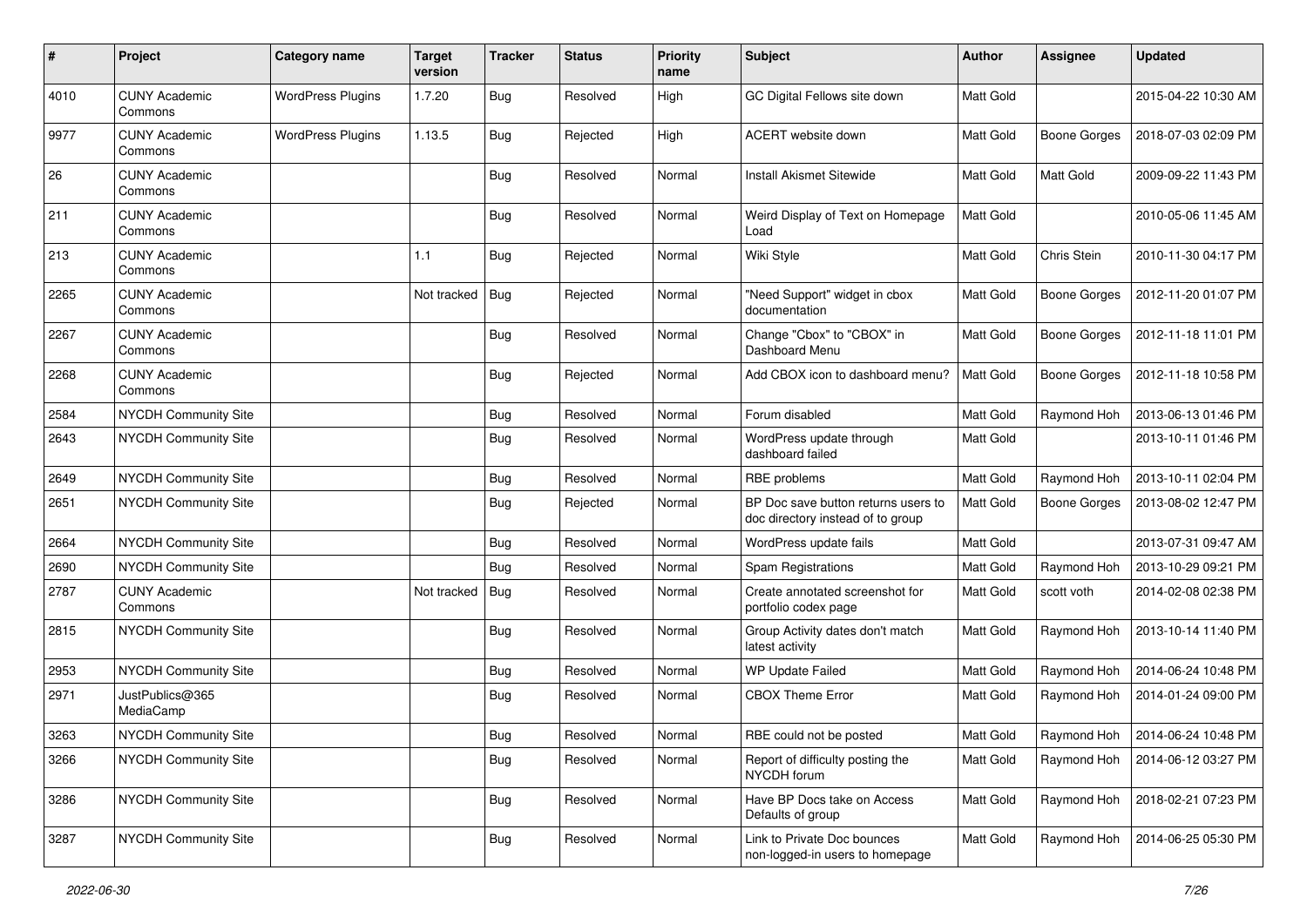| $\pmb{\#}$ | Project                         | Category name | <b>Target</b><br>version | <b>Tracker</b> | <b>Status</b> | <b>Priority</b><br>name | Subject                                                             | Author           | Assignee            | <b>Updated</b>      |
|------------|---------------------------------|---------------|--------------------------|----------------|---------------|-------------------------|---------------------------------------------------------------------|------------------|---------------------|---------------------|
| 3289       | NYCDH Community Site            |               |                          | Bug            | Resolved      | Normal                  | BP Docs revision overflowing div<br>containers                      | Matt Gold        | Raymond Hoh         | 2014-06-26 05:19 PM |
| 3429       | NYCDH Community Site            |               |                          | <b>Bug</b>     | Resolved      | Normal                  | Forum Attachments not working                                       | Matt Gold        | Raymond Hoh         | 2014-09-01 04:04 PM |
| 3640       | <b>CUNY Academic</b><br>Commons |               | Future<br>release        | <b>Bug</b>     | Rejected      | Normal                  | Logged out of commons when trying<br>to publish a post              | <b>Matt Gold</b> | Daniel Jones        | 2015-03-09 11:27 AM |
| 3642       | <b>CUNY Academic</b><br>Commons |               |                          | Bug            | Rejected      | Normal                  | Group search hanging                                                | Matt Gold        | Boone Gorges        | 2014-11-10 12:50 PM |
| 4640       | <b>CUNY Academic</b><br>Commons |               |                          | Bug            | Resolved      | Normal                  | Group forum problem                                                 | Matt Gold        | <b>Boone Gorges</b> | 2015-09-21 03:44 PM |
| 4641       | <b>CUNY Academic</b><br>Commons |               | Not tracked              | Bug            | Resolved      | Normal                  | Reply by email going to the wrong<br>address                        | Matt Gold        | Boone Gorges        | 2015-09-21 04:05 PM |
| 4736       | NYCDH Community Site            |               |                          | Bug            | Resolved      | Normal                  | NYCDH email notifications don't list<br>attachments                 | <b>Matt Gold</b> | Raymond Hoh         | 2015-10-08 09:35 PM |
| 4763       | NYCDH Community Site            |               |                          | <b>Bug</b>     | Resolved      | Normal                  | Embedded HTML link doesn't appear<br>in email notification          | <b>Matt Gold</b> | Raymond Hoh         | 2015-10-10 10:11 AM |
| 5055       | NYCDH Community Site            |               |                          | Bug            | Resolved      | Normal                  | Up file size limit on forum<br>attachments                          | <b>Matt Gold</b> |                     | 2015-12-21 01:30 PM |
| 5274       | <b>CUNY Academic</b><br>Commons |               |                          | Bug            | Resolved      | Normal                  | RBE - received erroneous notification<br>of reply not being posted  | Matt Gold        |                     | 2016-02-29 03:46 PM |
| 5440       | <b>CUNY Academic</b><br>Commons |               |                          | Bug            | Rejected      | Normal                  | New account notification email<br>question                          | Matt Gold        | Raymond Hoh         | 2016-04-21 12:12 AM |
| 5445       | <b>NYCDH Community Site</b>     |               |                          | Bug            | Resolved      | Normal                  | Private group question                                              | Matt Gold        | Raymond Hoh         | 2016-04-13 01:58 PM |
| 5447       | NYCDH Community Site            |               |                          | Bug            | Resolved      | Normal                  | Forum post notification doesn't note<br>presence of an attachment   | <b>Matt Gold</b> | Raymond Hoh         | 2016-04-15 12:19 PM |
| 5530       | NYCDH Community Site            |               |                          | Bug            | Resolved      | Normal                  | Error updating plugin                                               | Matt Gold        | Raymond Hoh         | 2018-02-21 07:16 PM |
| 5742       | NYCDH Community Site            |               |                          | <b>Bug</b>     | Resolved      | Normal                  | images in slideshow not working                                     | Matt Gold        | Raymond Hoh         | 2016-07-20 07:24 PM |
| 5840       | NYCDH Community Site            |               |                          | <b>Bug</b>     | Resolved      | Normal                  | request membership in private group<br>issue                        | Matt Gold        | Raymond Hoh         | 2016-07-26 06:58 AM |
| 5939       | NYCDH Community Site            |               |                          | <b>Bug</b>     | Resolved      | Normal                  | Embedded link doesn't come through<br>CBOX/NYCDH email notification | <b>Matt Gold</b> | Raymond Hoh         | 2018-02-21 07:16 PM |
| 7448       | NYCDH Community Site            |               |                          | <b>Bug</b>     | Duplicate     | Normal                  | Email subscription changed                                          | Matt Gold        | Raymond Hoh         | 2018-02-21 07:20 PM |
| 8050       | NYCDH Community Site            |               |                          | Bug            | Rejected      | Normal                  | problem resetting pw                                                | Matt Gold        | Raymond Hoh         | 2017-04-27 03:54 PM |
| 8051       | NYCDH Community Site            |               |                          | Bug            | Resolved      | Normal                  | User reports registration problem                                   | <b>Matt Gold</b> | Raymond Hoh         | 2017-04-27 04:29 PM |
| 8161       | <b>CUNY Academic</b><br>Commons |               |                          | <b>Bug</b>     | Rejected      | Normal                  | Contact form info sent to Commons<br>email                          | Matt Gold        | <b>Boone Gorges</b> | 2017-05-21 10:52 PM |
| 8239       | <b>CUNY Academic</b><br>Commons |               |                          | <b>Bug</b>     | Duplicate     | Normal                  | Help page should have an email<br>address on it                     | Matt Gold        | Paige Dupont        | 2017-10-11 11:28 AM |
| 8397       | NYCDH Community Site            |               |                          | Bug            | Resolved      | Normal                  | Profile question                                                    | Matt Gold        | Raymond Hoh         | 2018-02-21 07:21 PM |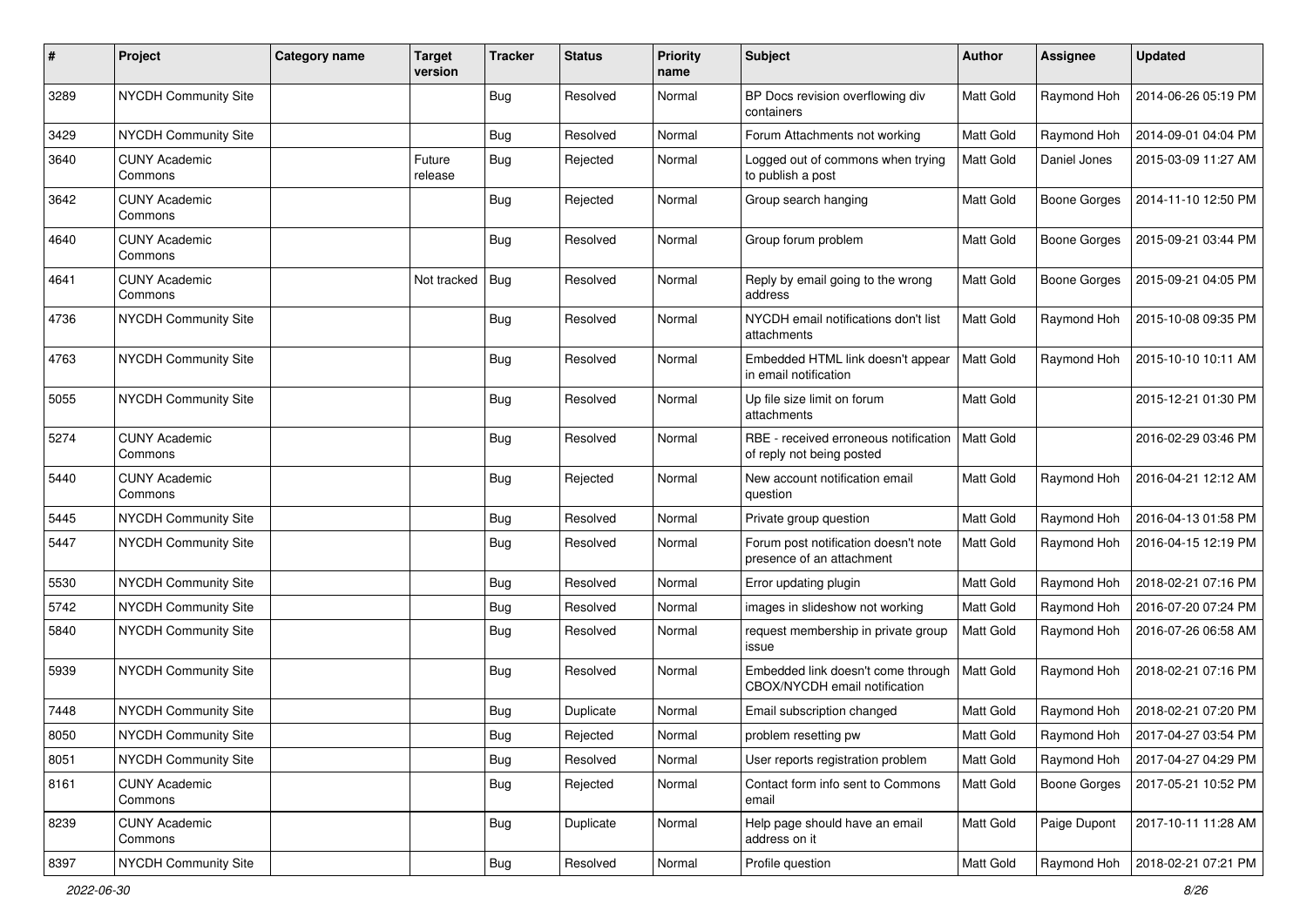| #     | Project                         | <b>Category name</b>      | <b>Target</b><br>version | <b>Tracker</b> | <b>Status</b> | <b>Priority</b><br>name | Subject                                                               | <b>Author</b> | <b>Assignee</b>     | <b>Updated</b>      |
|-------|---------------------------------|---------------------------|--------------------------|----------------|---------------|-------------------------|-----------------------------------------------------------------------|---------------|---------------------|---------------------|
| 8992  | NYCDH Community Site            |                           |                          | <b>Bug</b>     | Assigned      | Normal                  | Multiple RBE error reports                                            | Matt Gold     | Raymond Hoh         | 2017-12-11 05:43 PM |
| 9076  | NYCDH Community Site            |                           |                          | Bug            | Resolved      | Normal                  | Email group subscription reset<br>erroneously                         | Matt Gold     | Raymond Hoh         | 2018-09-25 09:52 AM |
| 9089  | NYCDH Community Site            |                           |                          | Bug            | Rejected      | Normal                  | User experiences phishing warning                                     | Matt Gold     | Raymond Hoh         | 2020-11-23 08:43 PM |
| 9242  | <b>NYCDH Community Site</b>     |                           |                          | Bug            | Resolved      | Normal                  | Default subscription to NYCDH<br>Announcements group                  | Matt Gold     | Raymond Hoh         | 2018-02-22 12:47 PM |
| 10325 | NYCDH Community Site            |                           |                          | Bug            | Resolved      | Normal                  | Digest email formatting                                               | Matt Gold     | Raymond Hoh         | 2018-09-14 09:34 PM |
| 10538 | <b>CUNY Academic</b><br>Commons |                           |                          | Bug            | Resolved      | Normal                  | "This Site Can't be Reached"                                          | Matt Gold     | Boone Gorges        | 2018-10-16 09:39 PM |
| 11000 | NYCDH Community Site            |                           |                          | Bug            | Rejected      | Normal                  | SSL / link redirection issue for DH<br>Week site from NYCDH homepage  | Matt Gold     | Raymond Hoh         | 2019-01-24 10:00 PM |
| 11280 | NYCDH Community Site            |                           |                          | <b>Bug</b>     | Resolved      | Normal                  | Member search not working                                             | Matt Gold     | Raymond Hoh         | 2019-04-01 06:23 PM |
| 11456 | NYCDH Community Site            |                           |                          | Bug            | Resolved      | Normal                  | Group has no admins                                                   | Matt Gold     | Raymond Hoh         | 2019-06-01 04:24 PM |
| 11610 | <b>CUNY Academic</b><br>Commons |                           | 1.15.5                   | Bug            | Resolved      | Normal                  | Homepage thumbnails not loading                                       | Matt Gold     | <b>Boone Gorges</b> | 2019-06-29 10:38 PM |
| 11619 | <b>CUNY Academic</b><br>Commons |                           | 1.15.5                   | Bug            | Rejected      | Normal                  | Homepage thumbnails not loading                                       | Matt Gold     | Raymond Hoh         | 2019-07-09 03:49 AM |
| 12433 | NYCDH Community Site            |                           |                          | Bug            | Resolved      | Normal                  | hyperlinks not accepted in forum post                                 | Matt Gold     | Raymond Hoh         | 2020-11-23 08:42 PM |
| 12893 | NYCDH Community Site            |                           |                          | <b>Bug</b>     | Resolved      | Normal                  | Login issue                                                           | Matt Gold     | Raymond Hoh         | 2020-06-05 10:31 AM |
| 13491 | NYCDH Community Site            |                           |                          | <b>Bug</b>     | Resolved      | Normal                  | User unable to register                                               | Matt Gold     | Raymond Hoh         | 2020-10-23 12:43 AM |
| 13862 | <b>CUNY Academic</b><br>Commons |                           |                          | Bug            | Resolved      | Normal                  | Under maintenance message                                             | Matt Gold     | Boone Gorges        | 2021-01-28 08:56 PM |
| 13949 | <b>CUNY Academic</b><br>Commons |                           | Not tracked              | Bug            | <b>New</b>    | Normal                  | Continued debugging of runaway<br>MySQL connections                   | Matt Gold     | Boone Gorges        | 2021-09-14 10:42 AM |
| 14737 | <b>CUNY Academic</b><br>Commons |                           |                          | Bug            | Duplicate     | Normal                  | Final step of group/site clone reloads<br>page                        | Matt Gold     | <b>Boone Gorges</b> | 2021-08-31 11:41 AM |
| 14861 | <b>NYCDH Community Site</b>     |                           |                          | Bug            | Resolved      | Normal                  | User unable to access profile editing<br>page                         | Matt Gold     | Raymond Hoh         | 2021-10-14 08:38 PM |
| 14951 | <b>CUNY Academic</b><br>Commons |                           | Not tracked              | Bug            | Resolved      | Normal                  | Commons down                                                          | Matt Gold     | Boone Gorges        | 2021-11-23 04:21 PM |
| 15247 | NYCDH Community Site            |                           |                          | Bug            | Resolved      | Normal                  | Registration issue                                                    | Matt Gold     | Raymond Hoh         | 2022-02-03 08:02 PM |
| 16307 | <b>CUNY Academic</b><br>Commons |                           |                          | <b>Bug</b>     | New           | Normal                  | Add brief messaging to<br>accept/decline group membership<br>requests | Matt Gold     | Boone Gorges        | 2022-06-27 06:13 PM |
| 13496 | <b>CUNY Academic</b><br>Commons | Accessibility             | 1.18.0                   | <b>Bug</b>     | Resolved      | Normal                  | Review contrast issues on<br>registration page and profile page       | Matt Gold     | Sonja Leix          | 2020-12-08 11:31 AM |
| 6350  | <b>CUNY Academic</b><br>Commons | <b>Blogs (BuddyPress)</b> | 1.9.31                   | <b>Bug</b>     | Resolved      | Normal                  | Editing blog posts results in activity<br>items                       | Matt Gold     | Boone Gorges        | 2016-10-18 09:24 PM |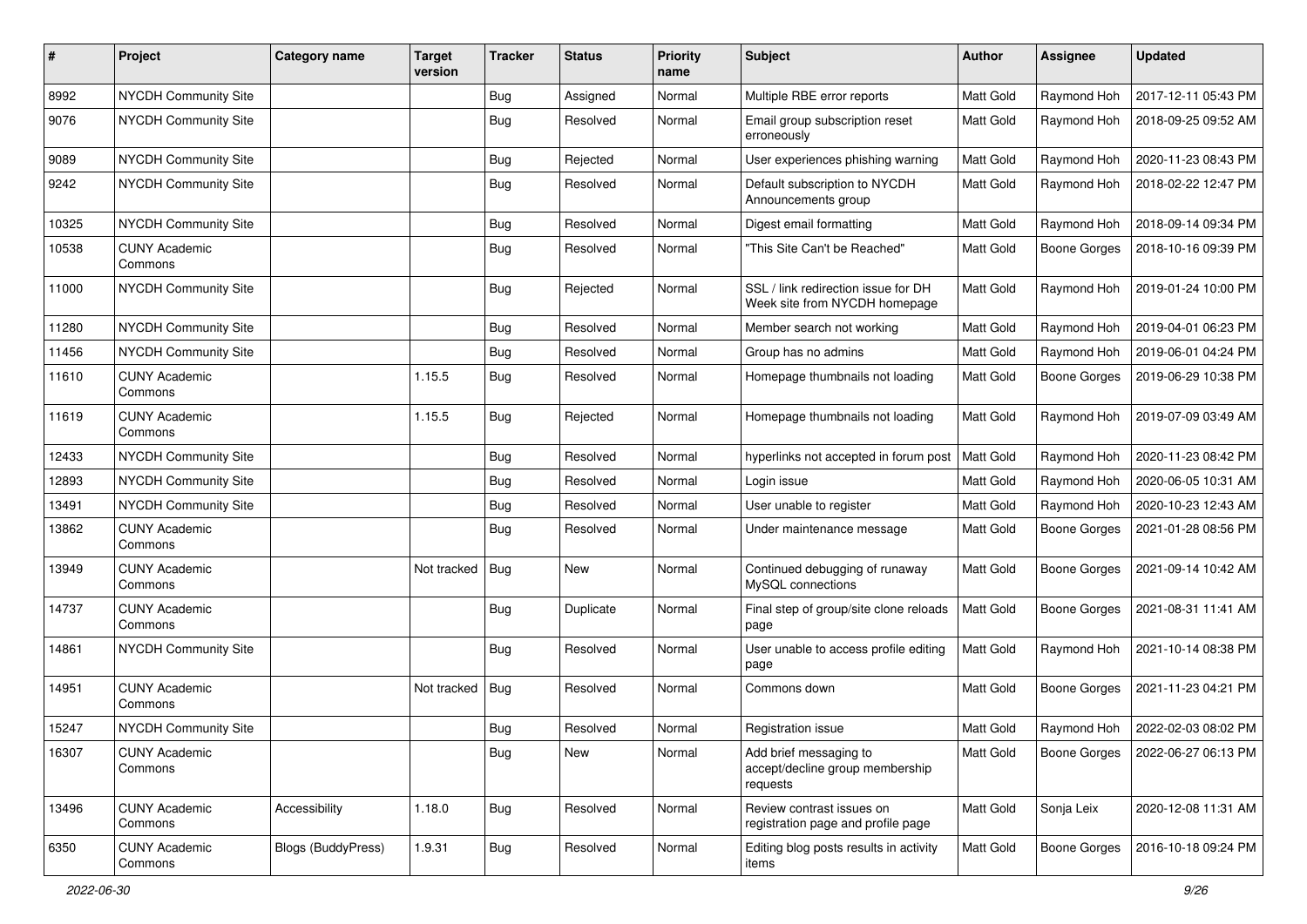| #              | Project                         | Category name     | <b>Target</b><br>version | <b>Tracker</b> | <b>Status</b> | <b>Priority</b><br>name | <b>Subject</b>                                                | <b>Author</b>    | Assignee            | <b>Updated</b>      |
|----------------|---------------------------------|-------------------|--------------------------|----------------|---------------|-------------------------|---------------------------------------------------------------|------------------|---------------------|---------------------|
| $\overline{7}$ | <b>CUNY Academic</b><br>Commons | BuddyPress (misc) |                          | <b>Bug</b>     | Resolved      | Normal                  | BuddyPress theme error on iPhone                              | Matt Gold        | <b>Boone Gorges</b> | 2009-09-15 07:39 PM |
| 30             | <b>CUNY Academic</b><br>Commons | BuddyPress (misc) |                          | Bug            | Resolved      | Normal                  | Hidden Forum Activity Showing up in<br>News Feed              | <b>Matt Gold</b> | Boone Gorges        | 2009-09-30 02:51 PM |
| 41             | <b>CUNY Academic</b><br>Commons | BuddyPress (misc) |                          | <b>Bug</b>     | Resolved      | Normal                  | User listed twice in group                                    | Matt Gold        | Matt Gold           | 2009-12-08 07:35 PM |
| 47             | <b>CUNY Academic</b><br>Commons | BuddyPress (misc) |                          | <b>Bug</b>     | Resolved      | Normal                  | Request to Join Group Lost                                    | Matt Gold        |                     | 2009-10-19 04:08 PM |
| 53             | <b>CUNY Academic</b><br>Commons | BuddyPress (misc) |                          | Bug            | Resolved      | Normal                  | Search on Group Page Not Working,<br>Leads to Home Page       | Matt Gold        | Boone Gorges        | 2009-10-22 10:51 AM |
| 56             | <b>CUNY Academic</b><br>Commons | BuddyPress (misc) |                          | Bug            | Resolved      | Normal                  | Addition of a Profile Field Option<br>Removes Existing One    | Matt Gold        | Zach Davis          | 2009-10-27 05:14 PM |
| 69             | <b>CUNY Academic</b><br>Commons | BuddyPress (misc) |                          | <b>Bug</b>     | Resolved      | Normal                  | UserName doesn't appear in News<br>Feed Wiki Edit             | Matt Gold        | Boone Gorges        | 2009-12-03 09:33 AM |
| 130            | <b>CUNY Academic</b><br>Commons | BuddyPress (misc) |                          | Bug            | Resolved      | Normal                  | Link to Blog on Group Pages leads<br>back to Group            | Matt Gold        | Boone Gorges        | 2009-12-10 01:28 PM |
| 138            | <b>CUNY Academic</b><br>Commons | BuddyPress (misc) |                          | <b>Bug</b>     | Resolved      | Normal                  | Broken Links in Forum Notification<br>Emails                  | Matt Gold        | Boone Gorges        | 2010-03-02 07:59 PM |
| 143            | <b>CUNY Academic</b><br>Commons | BuddyPress (misc) |                          | <b>Bug</b>     | Resolved      | Normal                  | Friendship Acceptance Error<br>Message                        | Matt Gold        | Boone Gorges        | 2010-05-11 04:44 PM |
| 145            | <b>CUNY Academic</b><br>Commons | BuddyPress (misc) |                          | Bug            | Resolved      | Normal                  | Trackbacks are being attributed to<br>'ungooglable'           | Matt Gold        | Boone Gorges        | 2010-05-20 03:07 PM |
| 148            | <b>CUNY Academic</b><br>Commons | BuddyPress (misc) |                          | <b>Bug</b>     | Resolved      | Normal                  | TinyMCE Problem with URLs in<br>Posts                         | Matt Gold        | Boone Gorges        | 2010-02-25 12:22 PM |
| 149            | <b>CUNY Academic</b><br>Commons | BuddyPress (misc) |                          | Bug            | Resolved      | Normal                  | <b>Email Notifications and TinyMCE</b>                        | Matt Gold        | Boone Gorges        | 2010-01-08 09:33 PM |
| 152            | <b>CUNY Academic</b><br>Commons | BuddyPress (misc) |                          | <b>Bug</b>     | Resolved      | Normal                  | HTML Tags Added to Email<br>Notifications                     | Matt Gold        | Boone Gorges        | 2010-05-11 04:52 PM |
| 153            | <b>CUNY Academic</b><br>Commons | BuddyPress (misc) |                          | <b>Bug</b>     | Resolved      | Normal                  | User Asked to login again while trying<br>to submit wire post | <b>Matt Gold</b> | Boone Gorges        | 2010-05-11 04:48 PM |
| 155            | <b>CUNY Academic</b><br>Commons | BuddyPress (misc) |                          | Bug            | Resolved      | Normal                  | Problem with Group Blog<br><b>BuddyPress Plugin</b>           | Matt Gold        | Boone Gorges        | 2010-01-23 07:19 AM |
| 159            | <b>CUNY Academic</b><br>Commons | BuddyPress (misc) |                          | Bug            | Resolved      | Normal                  | Member reports trouble with<br><b>Notification Settings</b>   | Matt Gold        | Boone Gorges        | 2010-05-11 04:50 PM |
| 172            | <b>CUNY Academic</b><br>Commons | BuddyPress (misc) |                          | <b>Bug</b>     | Resolved      | Normal                  | Forum Notifications not working                               | Matt Gold        |                     | 2010-03-04 07:28 AM |
| 173            | <b>CUNY Academic</b><br>Commons | BuddyPress (misc) |                          | <b>Bug</b>     | Resolved      | Normal                  | Blockquote display cut off in mac<br>browsers                 | Matt Gold        | Boone Gorges        | 2010-05-11 04:58 PM |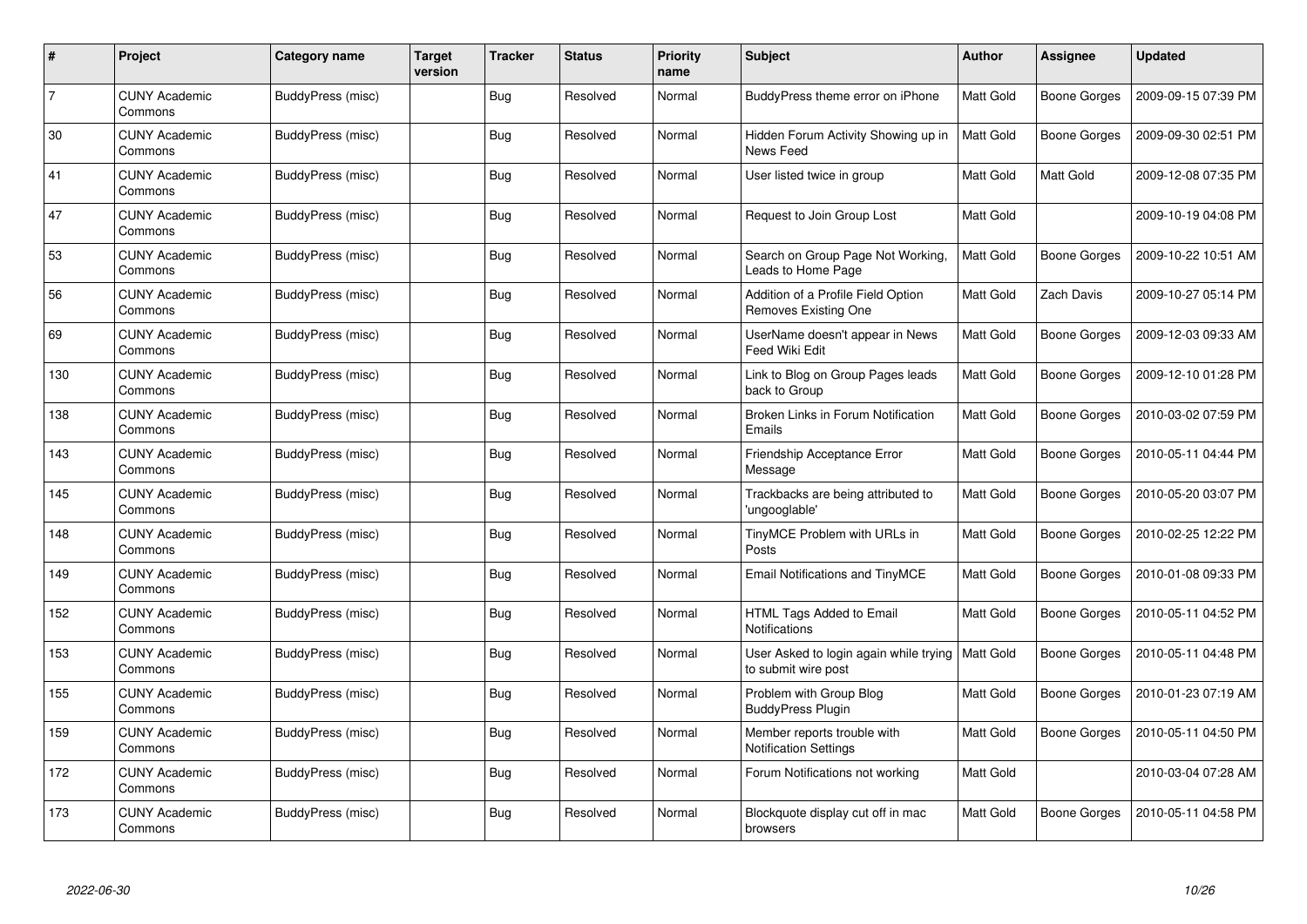| #   | Project                         | Category name     | <b>Target</b><br>version | <b>Tracker</b> | <b>Status</b> | <b>Priority</b><br>name | <b>Subject</b>                                                               | <b>Author</b> | Assignee     | <b>Updated</b>      |
|-----|---------------------------------|-------------------|--------------------------|----------------|---------------|-------------------------|------------------------------------------------------------------------------|---------------|--------------|---------------------|
| 174 | <b>CUNY Academic</b><br>Commons | BuddyPress (misc) |                          | <b>Bug</b>     | Resolved      | Normal                  | College names no longer active links<br>on profiles                          | Matt Gold     | Boone Gorges | 2010-05-11 05:00 PM |
| 180 | <b>CUNY Academic</b><br>Commons | BuddyPress (misc) |                          | <b>Bug</b>     | Resolved      | Normal                  | Incorrect Link on Friendship Request<br><b>Notification Issues</b>           | Matt Gold     | Boone Gorges | 2010-03-13 08:47 AM |
| 187 | <b>CUNY Academic</b><br>Commons | BuddyPress (misc) |                          | <b>Bug</b>     | Resolved      | Normal                  | Group Member unable to be<br>promoted to admin status                        | Matt Gold     | Boone Gorges | 2010-04-02 09:26 PM |
| 189 | <b>CUNY Academic</b><br>Commons | BuddyPress (misc) |                          | <b>Bug</b>     | Resolved      | Normal                  | <b>Trouble Uploading Document</b>                                            | Matt Gold     | Boone Gorges | 2010-05-11 04:31 PM |
| 204 | <b>CUNY Academic</b><br>Commons | BuddyPress (misc) |                          | Bug            | Resolved      | Normal                  | Embiggen list of my groups                                                   | Matt Gold     | Boone Gorges | 2010-05-11 05:13 PM |
| 223 | <b>CUNY Academic</b><br>Commons | BuddyPress (misc) |                          | <b>Bug</b>     | Resolved      | Normal                  | Uploaded Group Document Failed to<br><b>Create Email Notification</b>        | Matt Gold     | Boone Gorges | 2010-05-11 10:12 PM |
| 235 | <b>CUNY Academic</b><br>Commons | BuddyPress (misc) |                          | <b>Bug</b>     | Resolved      | Normal                  | BP Admin Bar Not Appearing on Help<br>Blog                                   | Matt Gold     | Boone Gorges | 2010-05-20 06:15 PM |
| 239 | <b>CUNY Academic</b><br>Commons | BuddyPress (misc) |                          | Bug            | Resolved      | Normal                  | Forum Post Error                                                             | Matt Gold     | Boone Gorges | 2010-05-12 11:48 AM |
| 240 | <b>CUNY Academic</b><br>Commons | BuddyPress (misc) |                          | <b>Bug</b>     | Resolved      | Normal                  | Invite Anyone - CUNY email domain<br>produces error                          | Matt Gold     | Boone Gorges | 2010-05-14 12:39 PM |
| 241 | <b>CUNY Academic</b><br>Commons | BuddyPress (misc) |                          | Bug            | Resolved      | Normal                  | <b>Emailed Group Activity Updates</b><br>Contain Escape Characters           | Matt Gold     | Boone Gorges | 2010-08-25 01:30 PM |
| 247 | <b>CUNY Academic</b><br>Commons | BuddyPress (misc) |                          | Bug            | Resolved      | Normal                  | Email problem on signup                                                      | Matt Gold     | Boone Gorges | 2010-05-18 03:09 PM |
| 249 | <b>CUNY Academic</b><br>Commons | BuddyPress (misc) |                          | Bug            | Resolved      | Normal                  | New group contains activity stream<br>post from older group                  | Matt Gold     | Boone Gorges | 2010-05-20 03:00 PM |
| 264 | <b>CUNY Academic</b><br>Commons | BuddyPress (misc) |                          | Bug            | Resolved      | Normal                  | user reports receiving two<br>notifications for each new group<br>forum post | Matt Gold     | Boone Gorges | 2010-08-26 02:57 PM |
| 266 | <b>CUNY Academic</b><br>Commons | BuddyPress (misc) | 1.0.1                    | <b>Bug</b>     | Resolved      | Normal                  | <b>Account Deletion Process</b>                                              | Matt Gold     | Boone Gorges | 2010-07-19 11:07 AM |
| 278 | <b>CUNY Academic</b><br>Commons | BuddyPress (misc) | 1.0.1                    | Bug            | Resolved      | Normal                  | Group Blog plugin creates<br>subdirectory, not subdomain blogs               | Matt Gold     | Boone Gorges | 2010-08-29 01:52 PM |
| 279 | <b>CUNY Academic</b><br>Commons | BuddyPress (misc) | 1.1                      | <b>Bug</b>     | Rejected      | Normal                  | Members Report Problems with<br><b>Notifications</b>                         | Matt Gold     | Boone Gorges | 2010-11-16 04:37 PM |
| 314 | <b>CUNY Academic</b><br>Commons | BuddyPress (misc) | 1.0.2                    | <b>Bug</b>     | Resolved      | Normal                  | Changing Blog Title in BuddyPress<br>Menus                                   | Matt Gold     | Boone Gorges | 2010-09-02 10:59 AM |
| 320 | <b>CUNY Academic</b><br>Commons | BuddyPress (misc) | Not tracked              | Bug            | Resolved      | Normal                  | Multiple listings of account in BP<br>group                                  | Matt Gold     | Boone Gorges | 2010-09-01 07:37 AM |
| 323 | <b>CUNY Academic</b><br>Commons | BuddyPress (misc) | 1.0.3                    | <b>Bug</b>     | Resolved      | Normal                  | Multiple listings of member account in   Matt Gold<br>BP group               |               | Boone Gorges | 2010-09-08 02:40 PM |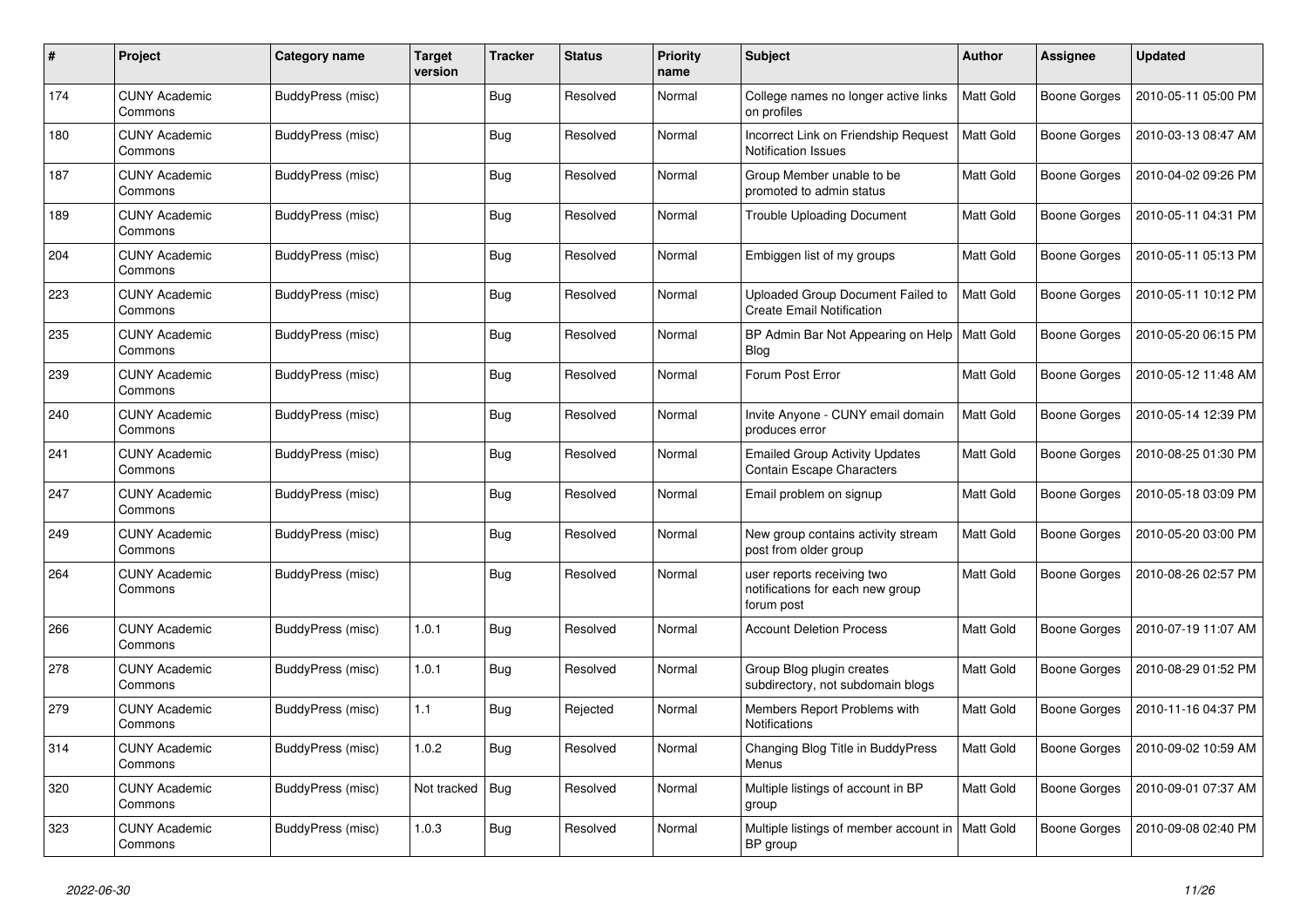| #   | Project                         | Category name     | <b>Target</b><br>version | <b>Tracker</b> | <b>Status</b> | <b>Priority</b><br>name | <b>Subject</b>                                                                           | <b>Author</b> | Assignee            | <b>Updated</b>      |
|-----|---------------------------------|-------------------|--------------------------|----------------|---------------|-------------------------|------------------------------------------------------------------------------------------|---------------|---------------------|---------------------|
| 351 | <b>CUNY Academic</b><br>Commons | BuddyPress (misc) | Not tracked              | Bug            | Rejected      | Normal                  | Invited Group Members Aren't<br>Automatically Added to Groups                            | Matt Gold     | Boone Gorges        | 2011-08-22 06:54 PM |
| 352 | <b>CUNY Academic</b><br>Commons | BuddyPress (misc) | 1.1                      | <b>Bug</b>     | Resolved      | Normal                  | Member reports problems with avatar<br>cropping                                          | Matt Gold     | <b>Boone Gorges</b> | 2010-11-16 05:07 PM |
| 363 | <b>CUNY Academic</b><br>Commons | BuddyPress (misc) | Not tracked              | Bug            | Resolved      | Normal                  | Member listed twice in group                                                             | Matt Gold     | Boone Gorges        | 2010-10-06 10:35 AM |
| 387 | <b>CUNY Academic</b><br>Commons | BuddyPress (misc) | 1.1                      | <b>Bug</b>     | Resolved      | Normal                  | Disable activity replies for group<br>announcements                                      | Matt Gold     | Boone Gorges        | 2010-11-16 04:20 PM |
| 436 | <b>CUNY Academic</b><br>Commons | BuddyPress (misc) | 1.1.1                    | Bug            | Resolved      | Normal                  | Who's Online Widget                                                                      | Matt Gold     | Boone Gorges        | 2010-12-07 08:14 AM |
| 450 | <b>CUNY Academic</b><br>Commons | BuddyPress (misc) |                          | <b>Bug</b>     | Duplicate     | Normal                  | Email Notifications Summary vs. Full<br>Posts                                            | Matt Gold     | Boone Gorges        | 2010-12-08 07:30 AM |
| 456 | <b>CUNY Academic</b><br>Commons | BuddyPress (misc) | Not tracked              | Bug            | Resolved      | Normal                  | <b>Check Sitewide Plugins</b>                                                            | Matt Gold     | Boone Gorges        | 2010-12-21 12:31 PM |
| 458 | <b>CUNY Academic</b><br>Commons | BuddyPress (misc) | 1.1.3                    | Bug            | Resolved      | Normal                  | Notifications Not Received for Own<br>Messages                                           | Matt Gold     | Boone Gorges        | 2010-12-13 08:28 PM |
| 466 | CUNY Academic<br>Commons        | BuddyPress (misc) | Not tracked              | <b>Bug</b>     | Rejected      | Normal                  | Friendship Requests coming out of<br>nowhere                                             | Matt Gold     | <b>Boone Gorges</b> | 2011-08-22 06:52 PM |
| 533 | <b>CUNY Academic</b><br>Commons | BuddyPress (misc) | 1.1.8                    | <b>Bug</b>     | Resolved      | Normal                  | Minor CSS issue on group page                                                            | Matt Gold     | Boone Gorges        | 2011-02-02 09:44 AM |
| 538 | CUNY Academic<br>Commons        | BuddyPress (misc) | 1.1.8                    | <b>Bug</b>     | Resolved      | Normal                  | News feed assigns incorrect<br>trackback origins                                         | Matt Gold     | Boone Gorges        | 2011-02-02 11:22 AM |
| 540 | <b>CUNY Academic</b><br>Commons | BuddyPress (misc) | 1.1.8                    | <b>Bug</b>     | Resolved      | Normal                  | Long BP Group Doc Names Hide<br>Edit/Delete Options                                      | Matt Gold     | Boone Gorges        | 2011-02-02 10:58 AM |
| 546 | <b>CUNY Academic</b><br>Commons | BuddyPress (misc) | 1.1.8                    | <b>Bug</b>     | Resolved      | Normal                  | Add Group/Group Blog Author<br>Syncing on an Automated Basis to<br>the Group Blog Plugin | Matt Gold     | Boone Gorges        | 2011-02-03 08:44 AM |
| 561 | <b>CUNY Academic</b><br>Commons | BuddyPress (misc) |                          | Bug            | Resolved      | Normal                  | <b>Copyright Violation</b>                                                               | Matt Gold     | Matt Gold           | 2011-02-05 03:10 PM |
| 590 | <b>CUNY Academic</b><br>Commons | BuddyPress (misc) | Not tracked              | Bug            | Resolved      | Normal                  | Roadmap Discussion                                                                       | Matt Gold     | Boone Gorges        | 2011-08-22 06:51 PM |
| 605 | <b>CUNY Academic</b><br>Commons | BuddyPress (misc) | 1.1.10                   | Bug            | Rejected      | Normal                  | Member search on Group Invite Page   Matt Gold<br>Not Working                            |               | Boone Gorges        | 2011-02-24 11:41 PM |
| 612 | <b>CUNY Academic</b><br>Commons | BuddyPress (misc) | 1.1.10                   | <b>Bug</b>     | Resolved      | Normal                  | Member reports trouble uploading<br>documents to groups                                  | Matt Gold     | Boone Gorges        | 2011-03-07 10:12 PM |
| 613 | <b>CUNY Academic</b><br>Commons | BuddyPress (misc) | 1.1.10                   | Bug            | Resolved      | Normal                  | Member reports group blog / group<br>member syncing                                      | Matt Gold     | Boone Gorges        | 2011-03-03 09:26 AM |
| 626 | <b>CUNY Academic</b><br>Commons | BuddyPress (misc) | Not tracked   Bug        |                | Resolved      | Normal                  | Edit Help Blog Post on Syncing<br>Group/Blog Authorship                                  | Matt Gold     | Sarah Morgano       | 2011-10-13 11:29 AM |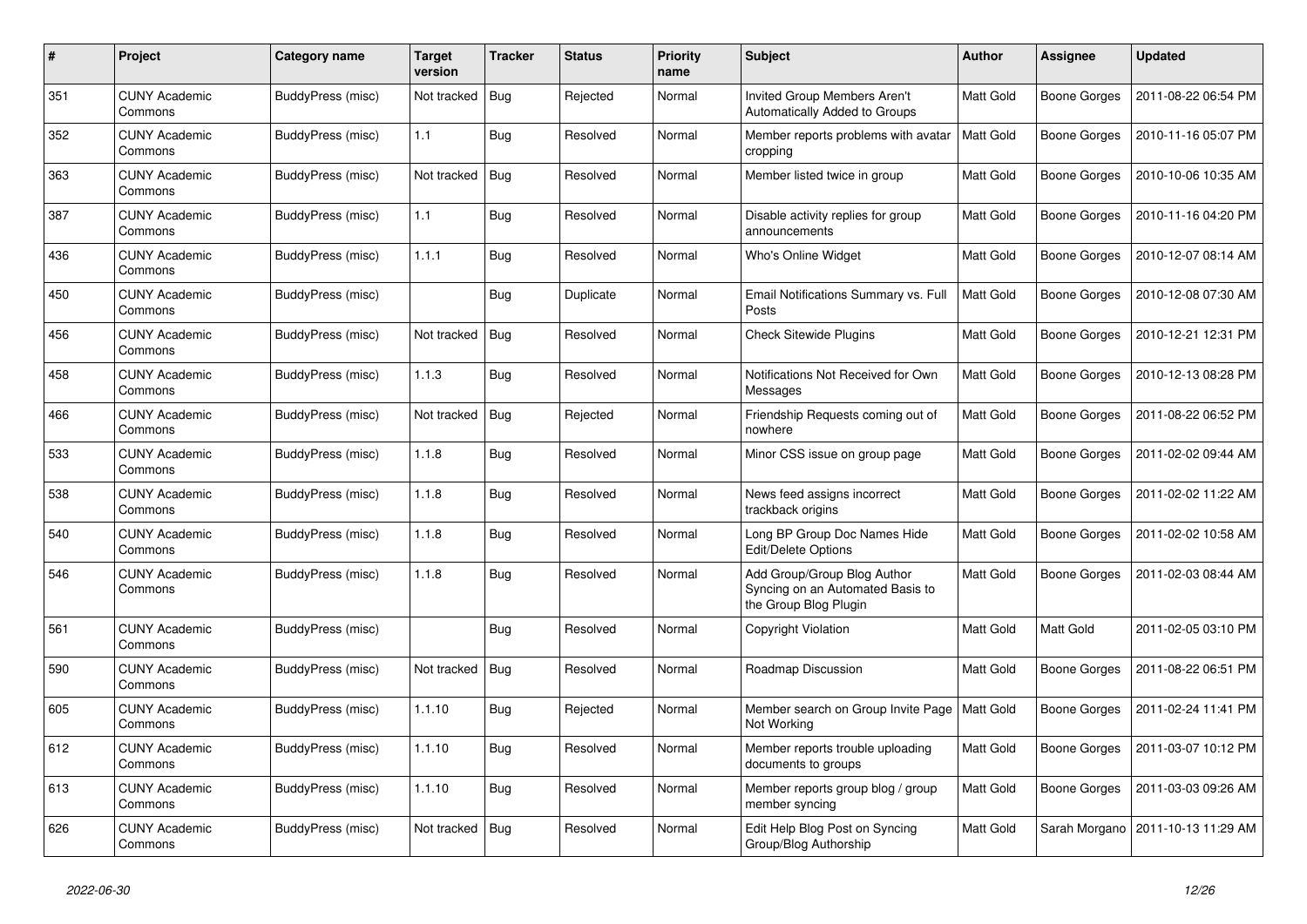| #    | Project                         | <b>Category name</b>     | <b>Target</b><br>version | <b>Tracker</b> | <b>Status</b> | <b>Priority</b><br>name | Subject                                                                            | Author           | <b>Assignee</b>     | <b>Updated</b>      |
|------|---------------------------------|--------------------------|--------------------------|----------------|---------------|-------------------------|------------------------------------------------------------------------------------|------------------|---------------------|---------------------|
| 638  | <b>CUNY Academic</b><br>Commons | BuddyPress (misc)        | 1.1.11                   | <b>Bug</b>     | Resolved      | Normal                  | Email Notifications Include Odd<br>Characters                                      | Matt Gold        | <b>Boone Gorges</b> | 2011-03-16 11:06 AM |
| 674  | <b>CUNY Academic</b><br>Commons | BuddyPress (misc)        | Not tracked              | Bug            | Rejected      | Normal                  | <b>Errant Friend Request?</b>                                                      | Matt Gold        | <b>Boone Gorges</b> | 2011-04-06 11:28 PM |
| 724  | <b>CUNY Academic</b><br>Commons | BuddyPress (misc)        | 1.2.1                    | <b>Bug</b>     | Rejected      | Normal                  | Word Limit on Email Notifications of<br>Forum Posts?                               | Matt Gold        | Boone Gorges        | 2011-05-11 12:04 PM |
| 731  | <b>CUNY Academic</b><br>Commons | BuddyPress (misc)        | 1.2.1                    | <b>Bug</b>     | Resolved      | Normal                  | Member reports a problem posting to<br>a private group                             | Matt Gold        | <b>Boone Gorges</b> | 2011-05-03 07:10 PM |
| 746  | <b>CUNY Academic</b><br>Commons | BuddyPress (misc)        | 1.3                      | <b>Bug</b>     | Resolved      | Normal                  | Create Pop-Up Login Overlay                                                        | <b>Matt Gold</b> | Raymond Hoh         | 2011-05-16 06:32 PM |
| 762  | <b>CUNY Academic</b><br>Commons | BuddyPress (misc)        |                          | <b>Bug</b>     | Resolved      | Normal                  | <b>Resolve Email Notification Problems</b><br>with Lehman addresses                | Matt Gold        |                     | 2012-02-28 10:52 AM |
| 778  | <b>CUNY Academic</b><br>Commons | BuddyPress (misc)        | 1.2.2                    | <b>Bug</b>     | Resolved      | Normal                  | Private BP Docs Comment<br>Notification in RSS Feed                                | Matt Gold        | <b>Boone Gorges</b> | 2011-06-02 09:29 AM |
| 783  | <b>CUNY Academic</b><br>Commons | <b>BuddyPress (misc)</b> | 1.2.4                    | <b>Bug</b>     | Resolved      | Normal                  | <b>Broken Avatar Images</b>                                                        | Matt Gold        | <b>Boone Gorges</b> | 2011-06-06 02:49 PM |
| 806  | <b>CUNY Academic</b><br>Commons | BuddyPress (misc)        | 1.2.4                    | Bug            | Resolved      | Normal                  | BP Docs Notification Throttling Issues   Matt Gold                                 |                  | <b>Boone Gorges</b> | 2011-06-08 12:17 PM |
| 810  | <b>CUNY Academic</b><br>Commons | BuddyPress (misc)        | 1.2.4                    | <b>Bug</b>     | Resolved      | Normal                  | Can't see all blogs in "My Blogs"                                                  | Matt Gold        | Boone Gorges        | 2011-07-12 10:51 PM |
| 908  | <b>CUNY Academic</b><br>Commons | BuddyPress (misc)        | 1.2.4                    | <b>Bug</b>     | Resolved      | Normal                  | Free a BP Doc from Locked Status                                                   | <b>Matt Gold</b> | <b>Boone Gorges</b> | 2011-07-02 11:15 PM |
| 950  | <b>CUNY Academic</b><br>Commons | BuddyPress (misc)        | 1.2.4                    | <b>Bug</b>     | Rejected      | Normal                  | Spam/Moderation Issue                                                              | <b>Matt Gold</b> | <b>Boone Gorges</b> | 2011-07-11 09:15 AM |
| 992  | <b>CUNY Academic</b><br>Commons | BuddyPress (misc)        | 1.2.5                    | <b>Bug</b>     | Resolved      | Normal                  | BP Docs comments show up on WP<br>Dashboard                                        | <b>Matt Gold</b> | <b>Boone Gorges</b> | 2011-07-19 02:17 PM |
| 1117 | <b>CUNY Academic</b><br>Commons | BuddyPress (misc)        | 1.2.5                    | Bug            | Resolved      | Normal                  | Character Display Error in Feed                                                    | Matt Gold        | <b>Boone Gorges</b> | 2011-09-12 06:29 PM |
| 1143 | <b>CUNY Academic</b><br>Commons | BuddyPress (misc)        | 1.2.5                    | Bug            | Resolved      | Normal                  | Notifications of Old Posts                                                         | Matt Gold        |                     | 2011-08-30 09:56 PM |
| 1294 | <b>CUNY Academic</b><br>Commons | BuddyPress (misc)        | Not tracked              | Bug            | Resolved      | Normal                  | Profile Field Search by College Not<br><b>Working Correctly</b>                    | Matt Gold        | <b>Boone Gorges</b> | 2011-12-09 07:11 AM |
| 1321 | <b>CUNY Academic</b><br>Commons | BuddyPress (misc)        | 1.2.5                    | Bug            | Duplicate     | Normal                  | BP Doc Comment Doesn't Show Up<br>on Doc (but does appear in group<br>stream)      | <b>Matt Gold</b> | Boone Gorges        | 2011-11-04 08:04 AM |
| 1344 | <b>CUNY Academic</b><br>Commons | BuddyPress (misc)        | 1.3                      | <b>Bug</b>     | Resolved      | Normal                  | Activity Feed Items not Appearing in<br>Group                                      | Matt Gold        | <b>Boone Gorges</b> | 2011-11-14 11:26 AM |
| 1345 | <b>CUNY Academic</b><br>Commons | BuddyPress (misc)        | 1.3                      | Bug            | Resolved      | Normal                  | <b>Consider Adding BuddyPress Group</b><br>for Community Admins and Mods<br>Plugin | Matt Gold        | Boone Gorges        | 2011-11-28 03:17 PM |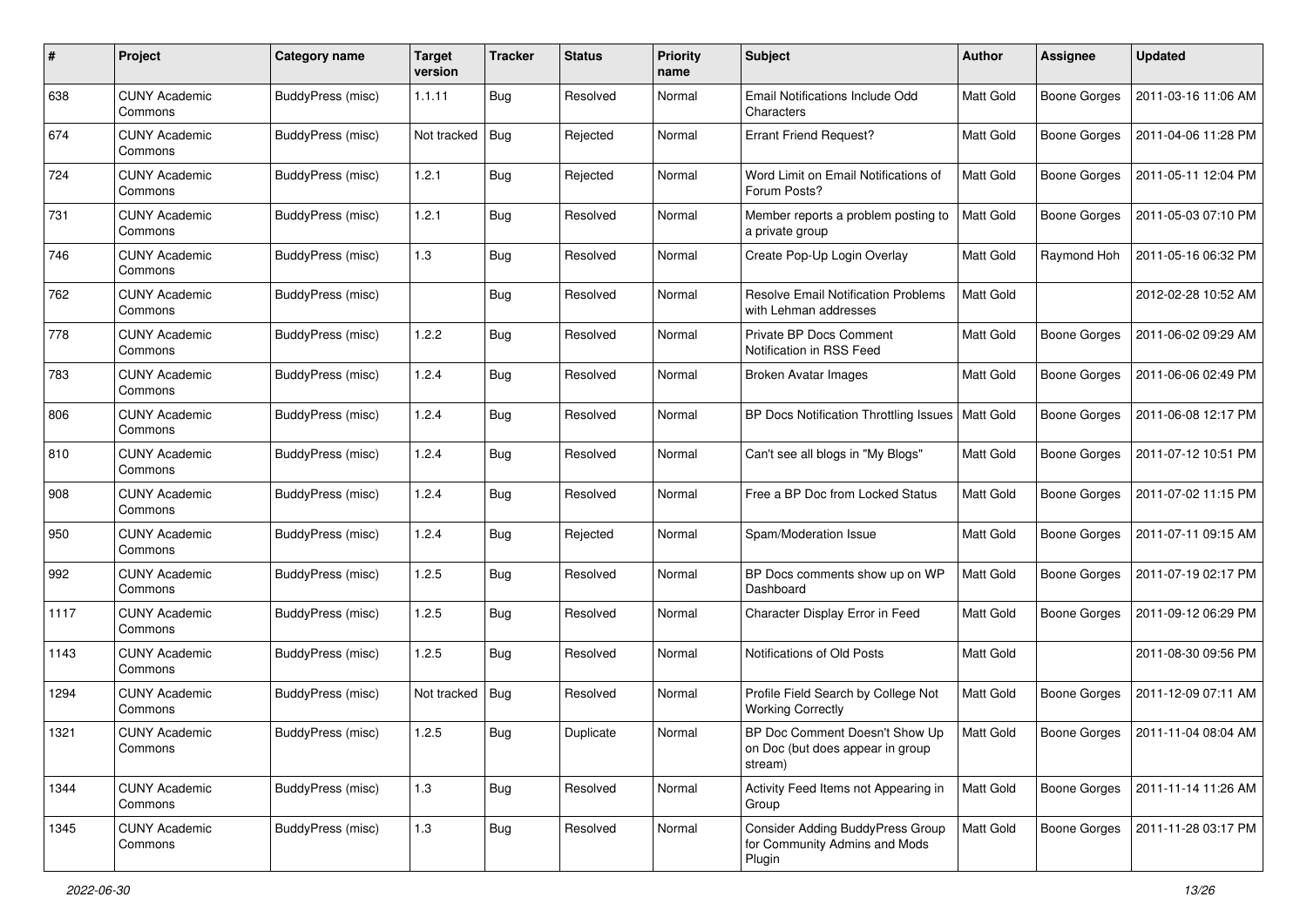| #    | Project                         | Category name     | <b>Target</b><br>version | <b>Tracker</b> | <b>Status</b> | <b>Priority</b><br>name | <b>Subject</b>                                               | Author    | Assignee            | <b>Updated</b>      |
|------|---------------------------------|-------------------|--------------------------|----------------|---------------|-------------------------|--------------------------------------------------------------|-----------|---------------------|---------------------|
| 1400 | <b>CUNY Academic</b><br>Commons | BuddyPress (misc) | 1.2.7                    | <b>Bug</b>     | Resolved      | Normal                  | Firefox Login Caching Issue                                  | Matt Gold | <b>Boone Gorges</b> | 2011-12-06 05:53 PM |
| 1412 | <b>CUNY Academic</b><br>Commons | BuddyPress (misc) | 1.3                      | Bug            | Resolved      | Normal                  | Alter text on pop-up message about<br>role field             | Matt Gold | Boone Gorges        | 2011-12-08 12:58 PM |
| 1451 | <b>CUNY Academic</b><br>Commons | BuddyPress (misc) | 1.3.1                    | <b>Bug</b>     | Resolved      | Normal                  | Social Media Profile Icons Not<br>Showing Up Automatically?  | Matt Gold | <b>Boone Gorges</b> | 2011-12-15 07:06 PM |
| 1455 | <b>CUNY Academic</b><br>Commons | BuddyPress (misc) | 1.3.1                    | <b>Bug</b>     | Resolved      | Normal                  | Errant error message on Groups<br>page                       | Matt Gold | Boone Gorges        | 2011-12-16 02:05 PM |
| 1488 | <b>CUNY Academic</b><br>Commons | BuddyPress (misc) | 1.3.3                    | <b>Bug</b>     | Resolved      | Normal                  | Unable to edit forum post                                    | Matt Gold | <b>Boone Gorges</b> | 2012-01-10 07:20 PM |
| 1498 | <b>CUNY Academic</b><br>Commons | BuddyPress (misc) | 1.3.3                    | <b>Bug</b>     | Resolved      | Normal                  | Non-Logged in User Redirect Feature<br>not working           | Matt Gold | <b>Boone Gorges</b> | 2012-01-11 04:57 PM |
| 1503 | <b>CUNY Academic</b><br>Commons | BuddyPress (misc) | 1.3.3                    | <b>Bug</b>     | Resolved      | Normal                  | File list not showing file descriptions                      | Matt Gold | <b>Boone Gorges</b> | 2012-01-10 07:28 PM |
| 1545 | <b>CUNY Academic</b><br>Commons | BuddyPress (misc) | 1.3.5                    | <b>Bug</b>     | Resolved      | Normal                  | Problem with BP Doc Comment Edit<br>Icon in Forums           | Matt Gold | Boone Gorges        | 2012-01-16 06:14 PM |
| 1558 | <b>CUNY Academic</b><br>Commons | BuddyPress (misc) | 1.3.6                    | Bug            | Resolved      | Normal                  | Login Issues                                                 | Matt Gold | Boone Gorges        | 2012-02-08 06:40 PM |
| 1568 | <b>CUNY Academic</b><br>Commons | BuddyPress (misc) | Not tracked              | Bug            | Resolved      | Normal                  | Member reports problem with email<br>notifications           | Matt Gold |                     | 2012-02-28 10:51 AM |
| 1614 | <b>CUNY Academic</b><br>Commons | BuddyPress (misc) | 1.3.11                   | Bug            | Resolved      | Normal                  | Non-CUNY Sign-Up Code<br>Disappears After Creation           | Matt Gold | <b>Boone Gorges</b> | 2012-04-05 01:50 AM |
| 1657 | <b>CUNY Academic</b><br>Commons | BuddyPress (misc) | 1.3.10                   | <b>Bug</b>     | Resolved      | Normal                  | Caching Issues                                               | Matt Gold |                     | 2012-04-04 10:17 AM |
| 1672 | <b>CUNY Academic</b><br>Commons | BuddyPress (misc) | 1.3.11                   | <b>Bug</b>     | Resolved      | Normal                  | Activity replies in groups                                   | Matt Gold | Boone Gorges        | 2012-04-04 09:37 AM |
| 1784 | <b>CUNY Academic</b><br>Commons | BuddyPress (misc) | 1.3.11                   | <b>Bug</b>     | Resolved      | Normal                  | Date/Content Problems on Forum<br>digest emails              | Matt Gold | <b>Boone Gorges</b> | 2012-04-03 08:28 PM |
| 1794 | <b>CUNY Academic</b><br>Commons | BuddyPress (misc) | 1.3.10                   | <b>Bug</b>     | Resolved      | Normal                  | Remove "Notice anything new"<br>notification                 | Matt Gold | <b>Boone Gorges</b> | 2012-03-29 09:45 PM |
| 1953 | <b>CUNY Academic</b><br>Commons | BuddyPress (misc) | 1.3.15                   | <b>Bug</b>     | Resolved      | Normal                  | Email forum notification formatting<br>issue                 | Matt Gold | <b>Boone Gorges</b> | 2012-06-21 03:32 PM |
| 1979 | <b>CUNY Academic</b><br>Commons | BuddyPress (misc) | 1.4                      | Bug            | Rejected      | Normal                  | Received two notifications of an<br>activity update          | Matt Gold | Boone Gorges        | 2012-07-12 10:43 AM |
| 1997 | <b>CUNY Academic</b><br>Commons | BuddyPress (misc) | 1.4.6                    | <b>Bug</b>     | Resolved      | Normal                  | Forum post notification didn't indicate<br>image attachments | Matt Gold | <b>Boone Gorges</b> | 2012-09-23 05:03 PM |
| 2014 | CUNY Academic<br>Commons        | BuddyPress (misc) | 1.5                      | <b>Bug</b>     | Resolved      | Normal                  | Improper margins on Members<br>Directory                     | Matt Gold | Dominic Giglio      | 2012-12-18 10:37 AM |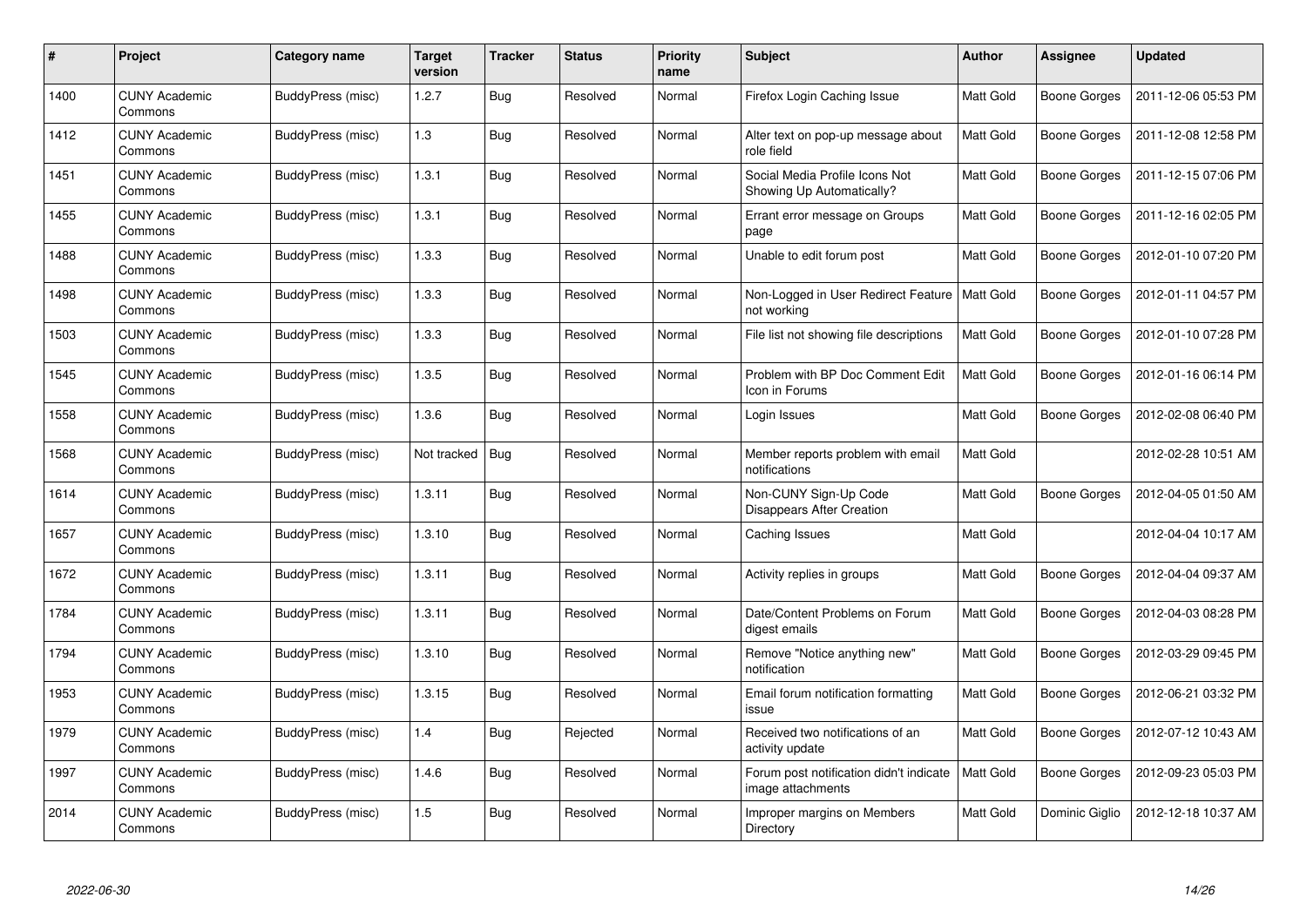| #    | Project                         | Category name     | <b>Target</b><br>version | <b>Tracker</b> | <b>Status</b> | <b>Priority</b><br>name | <b>Subject</b>                                                                      | <b>Author</b> | Assignee       | <b>Updated</b>      |
|------|---------------------------------|-------------------|--------------------------|----------------|---------------|-------------------------|-------------------------------------------------------------------------------------|---------------|----------------|---------------------|
| 2037 | <b>CUNY Academic</b><br>Commons | BuddyPress (misc) | 1.4.5                    | <b>Bug</b>     | Resolved      | Normal                  | Special Character shows up in RBE<br>post                                           | Matt Gold     | Raymond Hoh    | 2012-09-17 07:12 PM |
| 2040 | <b>CUNY Academic</b><br>Commons | BuddyPress (misc) | 1.4.2                    | <b>Bug</b>     | Resolved      | Normal                  | RBE on BP Docs Edits?                                                               | Matt Gold     | Boone Gorges   | 2012-08-14 08:13 AM |
| 2045 | <b>CUNY Academic</b><br>Commons | BuddyPress (misc) |                          | Bug            | Duplicate     | Normal                  | Double Post/RBE Notification                                                        | Matt Gold     | Boone Gorges   | 2012-08-15 08:53 AM |
| 2052 | <b>CUNY Academic</b><br>Commons | BuddyPress (misc) |                          | <b>Bug</b>     | Rejected      | Normal                  | <b>RBE Not Enabled?</b>                                                             | Matt Gold     | Boone Gorges   | 2012-08-18 09:16 PM |
| 2057 | <b>CUNY Academic</b><br>Commons | BuddyPress (misc) | 1.4.3                    | Bug            | Resolved      | Normal                  | Newest/Active/Popular Filters Not<br>working on Homepage List of<br>Groups, Members | Matt Gold     | Boone Gorges   | 2012-08-23 03:18 PM |
| 2091 | <b>CUNY Academic</b><br>Commons | BuddyPress (misc) | Not tracked              | Bug            | Resolved      | Normal                  | <b>RBE Down</b>                                                                     | Matt Gold     | Raymond Hoh    | 2012-09-02 06:00 PM |
| 2105 | <b>CUNY Academic</b><br>Commons | BuddyPress (misc) | 1.4.9                    | <b>Bug</b>     | Resolved      | Normal                  | File name in a file uploaded to group<br>contains escape characters                 | Matt Gold     | Dominic Giglio | 2012-11-01 12:02 PM |
| 2116 | <b>CUNY Academic</b><br>Commons | BuddyPress (misc) | 1.4.31                   | Bug            | Resolved      | Normal                  | Include failed message in RBE<br><b>Failure Notification</b>                        | Matt Gold     | Raymond Hoh    | 2013-07-08 11:01 PM |
| 2117 | <b>CUNY Academic</b><br>Commons | BuddyPress (misc) | 1.4.8                    | <b>Bug</b>     | Resolved      | Normal                  | User reports double notification of<br>announcements                                | Matt Gold     | Dominic Giglio | 2012-10-22 09:37 AM |
| 2159 | <b>CUNY Academic</b><br>Commons | BuddyPress (misc) | 1.4.24                   | Bug            | Resolved      | Normal                  | Page redirection after accepting<br>group invite                                    | Matt Gold     | Dominic Giglio | 2013-04-11 08:00 PM |
| 2176 | <b>CUNY Academic</b><br>Commons | BuddyPress (misc) | 1.4.9                    | <b>Bug</b>     | Rejected      | Normal                  | Page error upon accepting group<br>membership request                               | Matt Gold     | Dominic Giglio | 2012-11-01 09:48 PM |
| 2188 | <b>CUNY Academic</b><br>Commons | BuddyPress (misc) | 1.4.9                    | Bug            | Resolved      | Normal                  | Line Spacing/Breaks on BP Docs                                                      | Matt Gold     | Chris Stein    | 2012-11-01 03:15 PM |
| 2385 | <b>CUNY Academic</b><br>Commons | BuddyPress (misc) | 1.4.18                   | <b>Bug</b>     | Resolved      | Normal                  | Sitewide nav bar not appearing                                                      | Matt Gold     | Boone Gorges   | 2013-01-24 10:21 AM |
| 2415 | <b>CUNY Academic</b><br>Commons | BuddyPress (misc) | 1.4.19                   | <b>Bug</b>     | Resolved      | Normal                  | Remove "Popular" link on homepage<br>members widget                                 | Matt Gold     | Boone Gorges   | 2013-02-12 10:05 PM |
| 2596 | <b>CUNY Academic</b><br>Commons | BuddyPress (misc) |                          | <b>Bug</b>     | Rejected      | Normal                  | Homepage Recent blog posts widget<br>display                                        | Matt Gold     | Boone Gorges   | 2013-05-23 10:50 PM |
| 2691 | <b>CUNY Academic</b><br>Commons | BuddyPress (misc) |                          | Bug            | Rejected      | Normal                  | Problems inviting members to a<br>group                                             | Matt Gold     | Dominic Giglio | 2015-01-02 03:12 PM |
| 2706 | <b>CUNY Academic</b><br>Commons | BuddyPress (misc) | 1.6.4                    | <b>Bug</b>     | Resolved      | Normal                  | Problem sending group invitations                                                   | Matt Gold     | Boone Gorges   | 2014-05-18 11:36 AM |
| 2712 | <b>CUNY Academic</b><br>Commons | BuddyPress (misc) | 1.5.0.1                  | Bug            | Resolved      | Normal                  | Font Size in BP Profile Menu Should<br>be Larger                                    | Matt Gold     | Boone Gorges   | 2013-08-23 04:36 PM |
| 2714 | <b>CUNY Academic</b><br>Commons | BuddyPress (misc) | 1.5.0.1                  | <b>Bug</b>     | Resolved      | Normal                  | Font and Font Size Inconsistent in<br><b>Commons Profile</b>                        | Matt Gold     | Boone Gorges   | 2013-08-23 04:17 PM |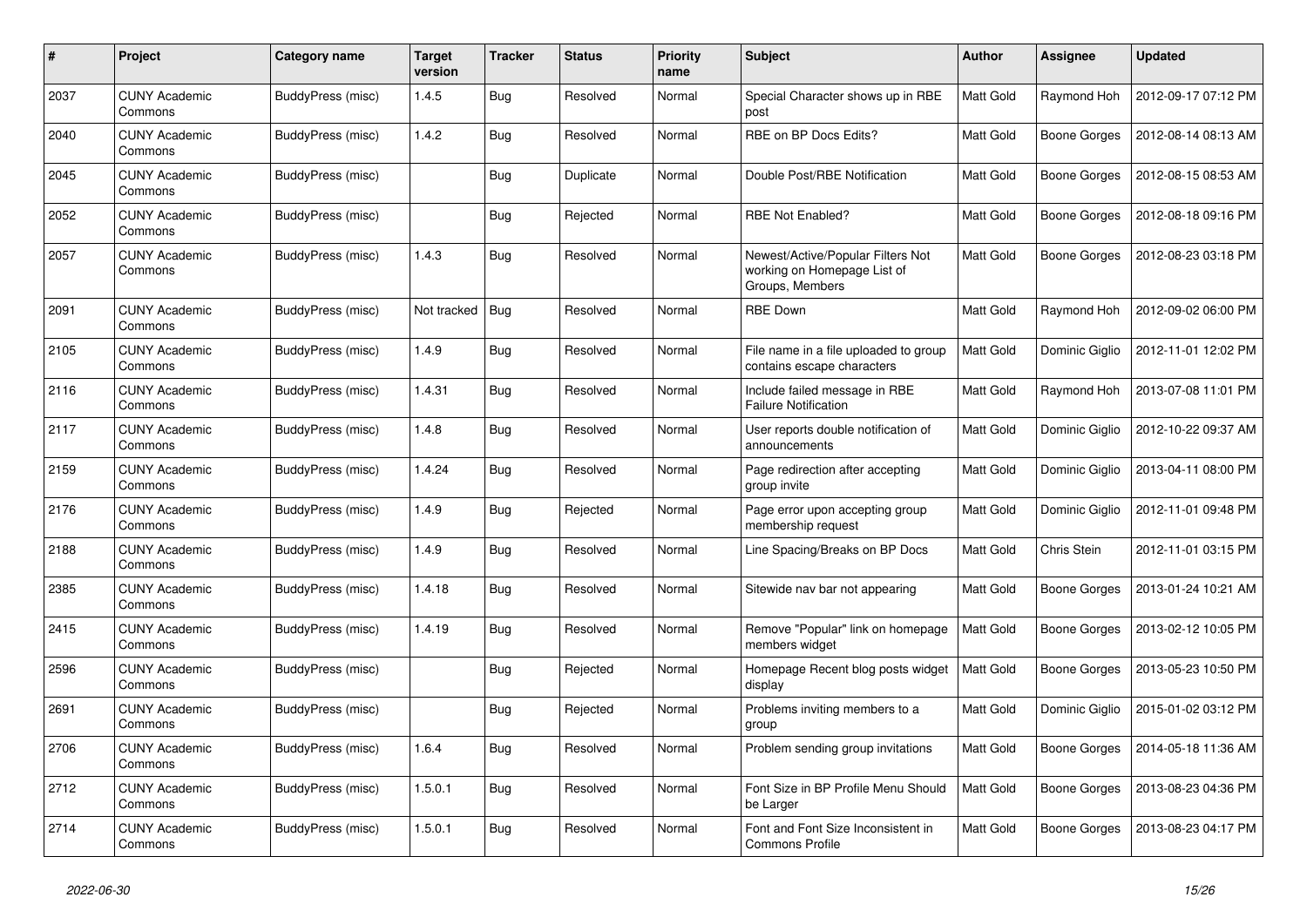| #    | Project                         | Category name     | <b>Target</b><br>version | <b>Tracker</b> | <b>Status</b> | <b>Priority</b><br>name | <b>Subject</b>                                                                   | <b>Author</b> | Assignee     | <b>Updated</b>      |
|------|---------------------------------|-------------------|--------------------------|----------------|---------------|-------------------------|----------------------------------------------------------------------------------|---------------|--------------|---------------------|
| 2730 | <b>CUNY Academic</b><br>Commons | BuddyPress (misc) |                          | <b>Bug</b>     | Duplicate     | Normal                  | Limits on Publications Entry Field                                               | Matt Gold     | Boone Gorges | 2013-08-29 09:36 AM |
| 2735 | <b>CUNY Academic</b><br>Commons | BuddyPress (misc) | 1.5.1                    | <b>Bug</b>     | Resolved      | Normal                  | Profile Incorrectly Shortens About<br>You Field                                  | Matt Gold     | Boone Gorges | 2013-08-28 11:36 AM |
| 2755 | <b>CUNY Academic</b><br>Commons | BuddyPress (misc) | 1.5.1                    | Bug            | Resolved      | Normal                  | Alphabetize list of colleges in<br>positions drop-down                           | Matt Gold     | Boone Gorges | 2013-08-29 09:30 AM |
| 2763 | <b>CUNY Academic</b><br>Commons | BuddyPress (misc) |                          | Bug            | Rejected      | Normal                  | Send Invites Page Hang                                                           | Matt Gold     | Boone Gorges | 2013-08-29 09:33 AM |
| 2776 | <b>CUNY Academic</b><br>Commons | BuddyPress (misc) | 1.5.2                    | <b>Bug</b>     | Resolved      | Normal                  | Change Name of SPS in College list                                               | Matt Gold     | Boone Gorges | 2013-09-11 08:19 PM |
| 2785 | <b>CUNY Academic</b><br>Commons | BuddyPress (misc) | Not tracked              | Bug            | Resolved      | Normal                  | Don't see cuny is shortlink for myself                                           | Matt Gold     | Boone Gorges | 2013-09-12 10:56 AM |
| 2786 | <b>CUNY Academic</b><br>Commons | BuddyPress (misc) | 1.5.3                    | <b>Bug</b>     | Resolved      | Normal                  | Move position of close window<br>checkbox on overlay                             | Matt Gold     | Boone Gorges | 2013-09-19 12:07 PM |
| 2791 | <b>CUNY Academic</b><br>Commons | BuddyPress (misc) | 1.5.19                   | <b>Bug</b>     | Rejected      | Normal                  | Modify yellow profile bar alert                                                  | Matt Gold     | Chris Stein  | 2014-02-21 03:52 PM |
| 2795 | <b>CUNY Academic</b><br>Commons | BuddyPress (misc) | 1.6                      | Bug            | Resolved      | Normal                  | <b>Friendship Request Acceptance</b><br>interface                                | Matt Gold     | Chris Stein  | 2014-03-27 03:07 PM |
| 2798 | <b>CUNY Academic</b><br>Commons | BuddyPress (misc) | 1.5.4                    | <b>Bug</b>     | Resolved      | Normal                  | IE10 Profile Display Errors                                                      | Matt Gold     | Raymond Hoh  | 2013-09-25 03:33 PM |
| 2816 | <b>CUNY Academic</b><br>Commons | BuddyPress (misc) | Future<br>release        | <b>Bug</b>     | Resolved      | Normal                  | Double posting/email notification                                                | Matt Gold     | Raymond Hoh  | 2013-11-01 08:04 PM |
| 2821 | <b>CUNY Academic</b><br>Commons | BuddyPress (misc) |                          | <b>Bug</b>     | Duplicate     | Normal                  | RBE attempted double posts                                                       | Matt Gold     | Raymond Hoh  | 2013-10-11 01:53 PM |
| 2827 | <b>CUNY Academic</b><br>Commons | BuddyPress (misc) |                          | <b>Bug</b>     | Duplicate     | Normal                  | Double email notification                                                        | Matt Gold     | Raymond Hoh  | 2013-10-11 01:53 PM |
| 2845 | <b>CUNY Academic</b><br>Commons | BuddyPress (misc) | 1.5.7                    | <b>Bug</b>     | Resolved      | Normal                  | Anchor errors with bp activity items<br>created from associated blog<br>postings | Matt Gold     | Boone Gorges | 2013-11-01 08:15 PM |
| 2857 | <b>CUNY Academic</b><br>Commons | BuddyPress (misc) | Not tracked              | Bug            | Resolved      | Normal                  | Double posting via RBE                                                           | Matt Gold     | Boone Gorges | 2013-11-01 02:55 PM |
| 2858 | <b>CUNY Academic</b><br>Commons | BuddyPress (misc) | 1.5.7                    | <b>Bug</b>     | Resolved      | Normal                  | […] redux                                                                        | Matt Gold     | Boone Gorges | 2013-10-30 10:08 PM |
| 2906 | <b>CUNY Academic</b><br>Commons | BuddyPress (misc) | 1.5.10                   | <b>Bug</b>     | Resolved      | Normal                  | Unable to delete file attachment from<br>forum post                              | Matt Gold     | Boone Gorges | 2013-12-01 09:35 PM |
| 2922 | <b>CUNY Academic</b><br>Commons | BuddyPress (misc) |                          | <b>Bug</b>     | Rejected      | Normal                  | Unconfirmed Plugin error - user could<br>not be activated                        | Matt Gold     | Boone Gorges | 2013-12-10 04:47 PM |
| 2944 | <b>CUNY Academic</b><br>Commons | BuddyPress (misc) | 1.5.13                   | <b>Bug</b>     | Resolved      | Normal                  | Long load time on send invites group<br>pages                                    | Matt Gold     | Boone Gorges | 2014-01-02 02:50 PM |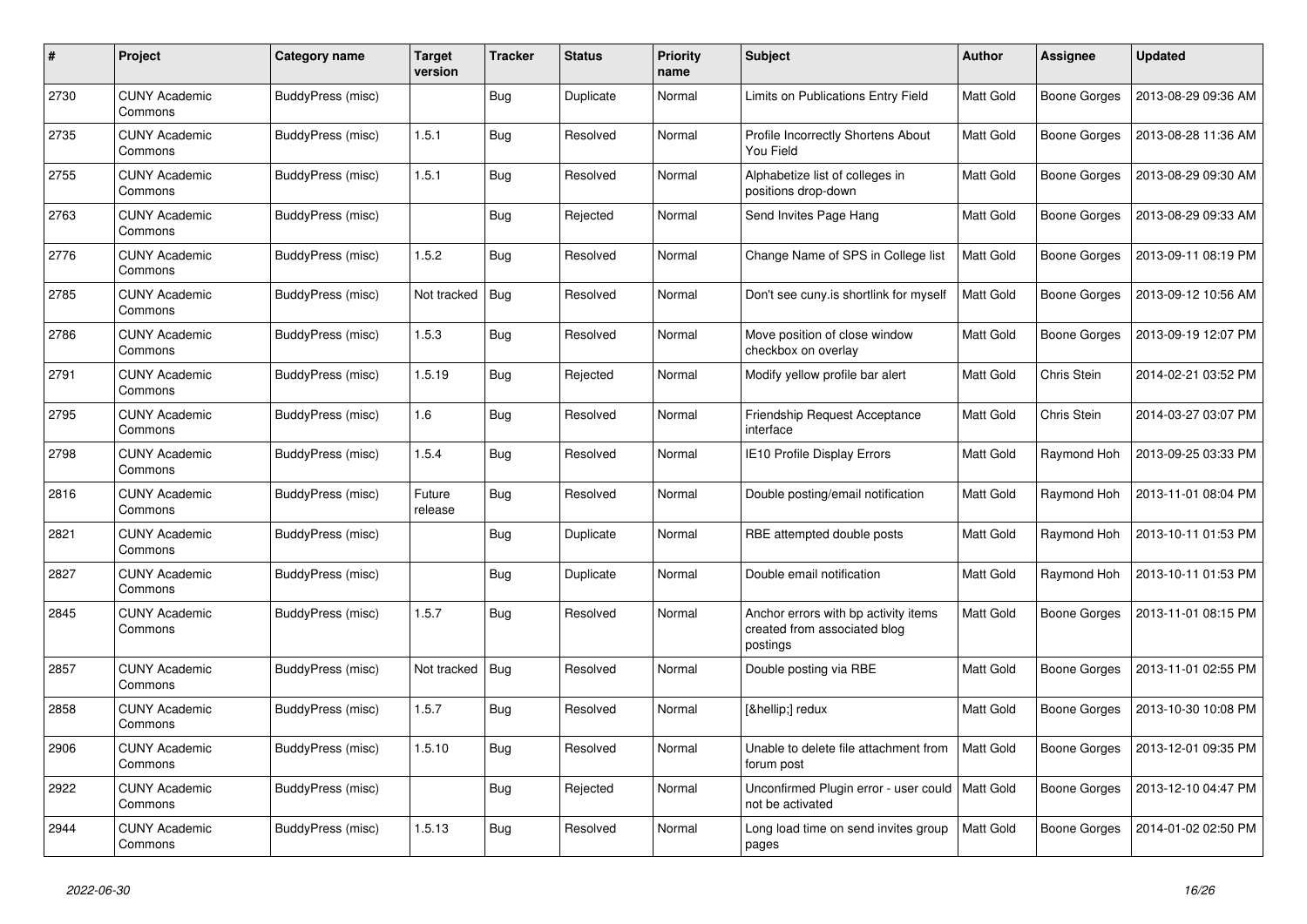| #     | Project                         | Category name          | <b>Target</b><br>version | <b>Tracker</b> | <b>Status</b> | <b>Priority</b><br>name | <b>Subject</b>                                                                                         | Author    | Assignee         | <b>Updated</b>      |
|-------|---------------------------------|------------------------|--------------------------|----------------|---------------|-------------------------|--------------------------------------------------------------------------------------------------------|-----------|------------------|---------------------|
| 2979  | <b>CUNY Academic</b><br>Commons | BuddyPress (misc)      |                          | Bug            | Resolved      | Normal                  | Frame error in Invite Anyone                                                                           | Matt Gold | Boone Gorges     | 2014-01-29 03:53 PM |
| 3190  | <b>CUNY Academic</b><br>Commons | BuddyPress (misc)      | 1.6.3                    | Bug            | Resolved      | Normal                  | Mention link on Member Profile<br>Leads to SiteWide activity stream                                    | Matt Gold | Boone Gorges     | 2014-05-12 02:53 PM |
| 3219  | <b>CUNY Academic</b><br>Commons | BuddyPress (misc)      | 1.6.7                    | Bug            | Resolved      | Normal                  | new groupblog post emails not<br>being sent as HTML                                                    | Matt Gold | Raymond Hoh      | 2014-06-23 08:36 AM |
| 3293  | <b>CUNY Academic</b><br>Commons | BuddyPress (misc)      |                          | Bug            | Rejected      | Normal                  | 'Page Not Found' Message Received<br>After Clicking on View/Reply Link in<br><b>Email Notification</b> | Matt Gold | Boone Gorges     | 2014-07-02 08:47 PM |
| 3809  | <b>CUNY Academic</b><br>Commons | BuddyPress (misc)      | 1.7.17                   | Bug            | Resolved      | Normal                  | BuddyPress member filters not<br>working correctly                                                     | Matt Gold | <b>Matt Gold</b> | 2015-03-22 01:03 AM |
| 3995  | <b>CUNY Academic</b><br>Commons | BuddyPress (misc)      | Not tracked              | Bug            | Resolved      | Normal                  | Possible People Page filter error                                                                      | Matt Gold | Boone Gorges     | 2015-04-16 07:51 AM |
| 10209 | <b>CUNY Academic</b><br>Commons | BuddyPress (misc)      | 1.13.8                   | Bug            | Resolved      | Normal                  | Additional login prompt                                                                                | Matt Gold | Raymond Hoh      | 2018-08-29 03:23 PM |
| 11209 | <b>CUNY Academic</b><br>Commons | BuddyPress (misc)      | 1.14.11                  | Bug            | Resolved      | Normal                  | Activity timestamp errors                                                                              | Matt Gold | Raymond Hoh      | 2019-04-23 12:27 PM |
| 12353 | <b>CUNY Academic</b><br>Commons | BuddyPress (misc)      | Not tracked              | Bug            | Abandoned     | Normal                  | Member filtering not working                                                                           | Matt Gold | Boone Gorges     | 2020-03-10 11:14 AM |
| 15228 | <b>CUNY Academic</b><br>Commons | BuddyPress (misc)      | 1.19.3                   | Bug            | Resolved      | Normal                  | Broken site icon in "Sites Across<br><b>CUNY Listing</b>                                               | Matt Gold | Raymond Hoh      | 2022-01-26 07:48 PM |
| 1542  | <b>CUNY Academic</b><br>Commons | <b>BuddyPress Docs</b> | 1.6                      | <b>Bug</b>     | Resolved      | Normal                  | Group Docs Locked                                                                                      | Matt Gold | Boone Gorges     | 2014-03-21 03:38 PM |
| 3581  | <b>CUNY Academic</b><br>Commons | <b>BuddyPress Docs</b> | 1.7.1                    | Bug            | Resolved      | Normal                  | <b>BuddyPress Docs Line Break issue</b>                                                                | Matt Gold | Boone Gorges     | 2014-10-20 02:56 PM |
| 3599  | <b>CUNY Academic</b><br>Commons | <b>BuddyPress Docs</b> | 1.7.2                    | Bug            | Resolved      | Normal                  | Silent BP Docs edits                                                                                   | Matt Gold | Boone Gorges     | 2014-11-01 02:20 PM |
| 3688  | <b>CUNY Academic</b><br>Commons | <b>BuddyPress Docs</b> | 1.7.6                    | Bug            | Resolved      | Normal                  | Doc creation didn't create email<br>notification                                                       | Matt Gold | Boone Gorges     | 2014-12-12 08:57 AM |
| 4057  | <b>CUNY Academic</b><br>Commons | <b>BuddyPress Docs</b> | 1.8.1                    | Bug            | Resolved      | Normal                  | Canceling edit mode of BP Doc<br>reloads editing screen                                                | Matt Gold | Boone Gorges     | 2015-06-01 03:08 PM |
| 4722  | <b>CUNY Academic</b><br>Commons | <b>BuddyPress Docs</b> | Not tracked              | Bug            | Rejected      | Normal                  | Doc listing overflow issue                                                                             | Matt Gold | Boone Gorges     | 2015-10-11 10:09 PM |
| 9149  | <b>CUNY Academic</b><br>Commons | <b>BuddyPress Docs</b> | 1.12.8                   | Bug            | Resolved      | Normal                  | Doc listing layout issue                                                                               | Matt Gold | Boone Gorges     | 2018-02-13 10:36 AM |
| 5890  | <b>CUNY Academic</b><br>Commons | <b>Commons Profile</b> | 1.9.24                   | Bug            | Resolved      | Normal                  | Commons user profile erroneously<br>indicates a group for a member                                     | Matt Gold | Boone Gorges     | 2016-08-11 11:53 PM |
| 2231  | <b>CUNY Academic</b><br>Commons | commonsinabox.org      | Not tracked              | Bug            | Resolved      | Normal                  | Fix Header issue on<br>Commonsinabox.org                                                               | Matt Gold | Boone Gorges     | 2014-05-01 07:51 PM |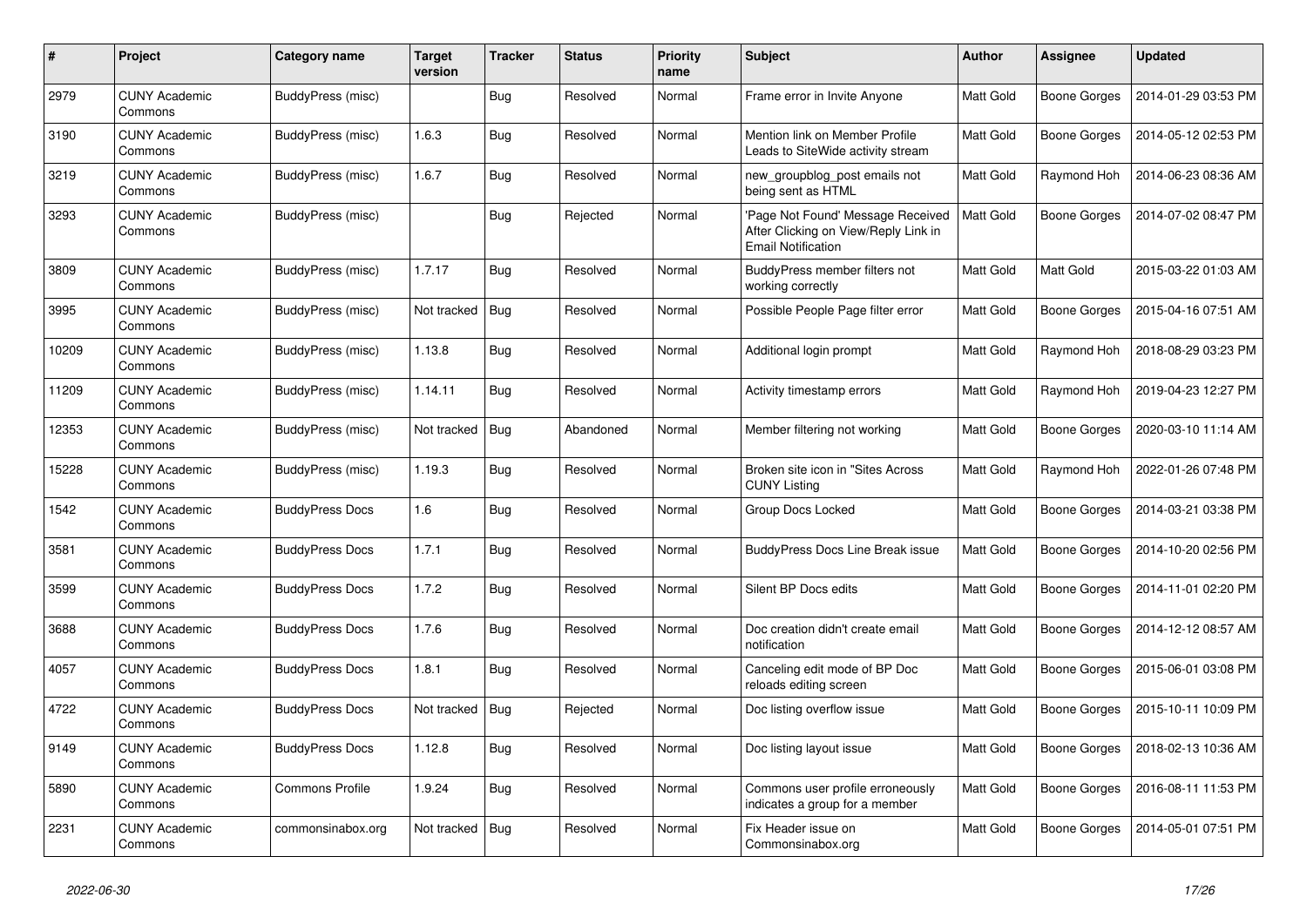| #    | <b>Project</b>                  | Category name     | <b>Target</b><br>version | <b>Tracker</b> | <b>Status</b> | <b>Priority</b><br>name | <b>Subject</b>                                                                         | Author    | Assignee            | <b>Updated</b>      |
|------|---------------------------------|-------------------|--------------------------|----------------|---------------|-------------------------|----------------------------------------------------------------------------------------|-----------|---------------------|---------------------|
| 2264 | <b>CUNY Academic</b><br>Commons | commonsinabox.org |                          | Bug            | Rejected      | Normal                  | Update CBOX logo on welcome<br>message                                                 | Matt Gold | Boone Gorges        | 2012-11-19 02:46 AM |
| 2266 | <b>CUNY Academic</b><br>Commons | commonsinabox.org |                          | Bug            | Resolved      | Normal                  | Demo slider                                                                            | Matt Gold | Boone Gorges        | 2012-11-18 11:26 PM |
| 2269 | <b>CUNY Academic</b><br>Commons | commonsinabox.org | Not tracked              | <b>Bug</b>     | Rejected      | Normal                  | Replace Default CBOX Icon for<br>Groups                                                | Matt Gold | <b>Boone Gorges</b> | 2012-11-20 01:53 PM |
| 2270 | <b>CUNY Academic</b><br>Commons | commonsinabox.org | Not tracked              | Bug            | Rejected      | Normal                  | CBOX group sign up - default email<br>setting                                          | Matt Gold | Boone Gorges        | 2012-11-20 03:51 PM |
| 2273 | <b>CUNY Academic</b><br>Commons | commonsinabox.org | Not tracked              | Bug            | Resolved      | Normal                  | <b>Add Hosting</b><br>recommendations/minimum<br>requirements to CBOX<br>documentation | Matt Gold | scott voth          | 2014-02-09 11:37 AM |
| 2274 | <b>CUNY Academic</b><br>Commons | commonsinabox.org | Not tracked              | <b>Bug</b>     | Rejected      | Normal                  | CBOX - group names on group<br>pages                                                   | Matt Gold | Boone Gorges        | 2012-11-20 02:05 PM |
| 2275 | <b>CUNY Academic</b><br>Commons | commonsinabox.org | Not tracked              | <b>Bug</b>     | Resolved      | Normal                  | CBOX support requests                                                                  | Matt Gold | Boone Gorges        | 2012-11-20 02:05 PM |
| 2284 | <b>CUNY Academic</b><br>Commons | commonsinabox.org |                          | Bug            | Rejected      | Normal                  | cbox.org forum link error from profile<br>page                                         | Matt Gold | Boone Gorges        | 2012-11-20 08:02 PM |
| 2288 | <b>CUNY Academic</b><br>Commons | commonsinabox.org |                          | <b>Bug</b>     | Rejected      | Normal                  | […] issue occurring on<br>commonsinabox.org                                            | Matt Gold | Boone Gorges        | 2012-12-11 01:17 AM |
| 2293 | <b>CUNY Academic</b><br>Commons | commonsinabox.org |                          | <b>Bug</b>     | Resolved      | Normal                  | Building community on<br>commonsinabox.org - add members<br>page                       | Matt Gold | Chris Stein         | 2012-11-25 03:43 PM |
| 2295 | <b>CUNY Academic</b><br>Commons | commonsinabox.org |                          | Bug            | Rejected      | Normal                  | Glitch in CBOX Logo                                                                    | Matt Gold | <b>Boone Gorges</b> | 2012-12-11 01:08 AM |
| 2339 | <b>CUNY Academic</b><br>Commons | commonsinabox.org | Not tracked              | Bug            | Resolved      | Normal                  | Email forum notification includes<br>relative link to post                             | Matt Gold | Raymond Hoh         | 2013-01-08 04:24 PM |
| 2343 | <b>CUNY Academic</b><br>Commons | commonsinabox.org | Not tracked              | <b>Bug</b>     | Rejected      | Normal                  | Double Notifications from<br>commonsinabox.org                                         | Matt Gold | Boone Gorges        | 2013-03-20 01:45 PM |
| 2551 | <b>CUNY Academic</b><br>Commons | commonsinabox.org | Not tracked              | <b>Bug</b>     | Resolved      | Normal                  | RBE on CBOX.org not working?                                                           | Matt Gold | Raymond Hoh         | 2013-08-15 07:58 AM |
| 2645 | <b>CUNY Academic</b><br>Commons | commonsinabox.org | Not tracked              | Bug            | Resolved      | Normal                  | Add CASCI site to Showcase                                                             | Matt Gold | scott voth          | 2014-02-08 11:07 AM |
| 2654 | <b>CUNY Academic</b><br>Commons | commonsinabox.org | Not tracked   Bug        |                | Resolved      | Normal                  | Forum creation step in group setup<br>doesn't stick                                    | Matt Gold | <b>Boone Gorges</b> | 2013-08-11 11:51 AM |
| 2660 | <b>CUNY Academic</b><br>Commons | commonsinabox.org | Not tracked              | Bug            | Resolved      | Normal                  | Forum Role Display errors                                                              | Matt Gold | Raymond Hoh         | 2013-08-11 11:48 AM |
| 2903 | <b>CUNY Academic</b><br>Commons | commonsinabox.org | Not tracked              | Bug            | Resolved      | Normal                  | Turning off activity commenting on<br>commonsinabox.org?                               | Matt Gold | <b>Boone Gorges</b> | 2013-11-29 03:43 PM |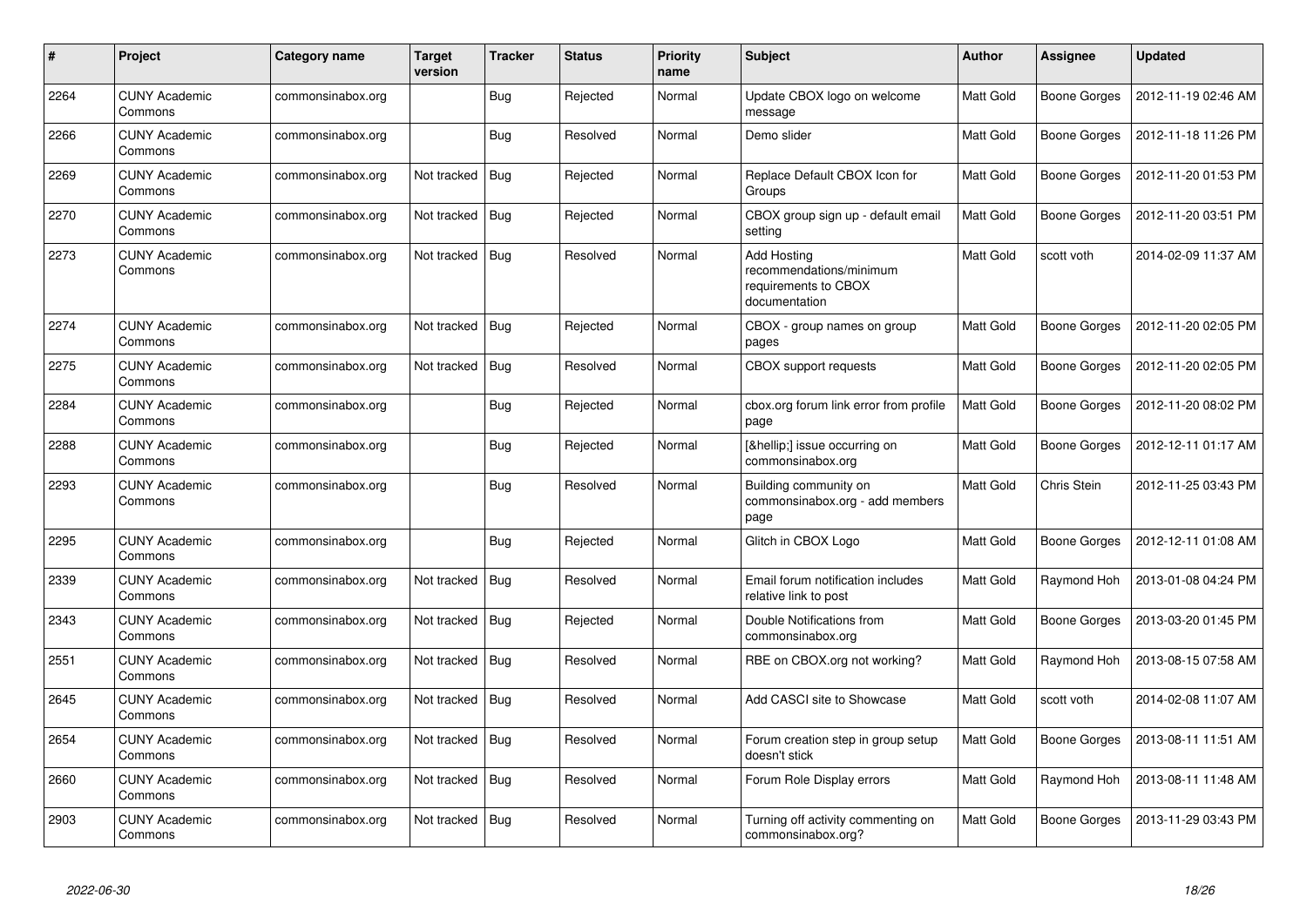| #     | Project                         | Category name              | <b>Target</b><br>version | <b>Tracker</b> | <b>Status</b> | <b>Priority</b><br>name | <b>Subject</b>                                                                | <b>Author</b>    | Assignee            | <b>Updated</b>      |
|-------|---------------------------------|----------------------------|--------------------------|----------------|---------------|-------------------------|-------------------------------------------------------------------------------|------------------|---------------------|---------------------|
| 2950  | <b>CUNY Academic</b><br>Commons | commonsinabox.org          | Not tracked   Bug        |                | Resolved      | Normal                  | Layout broken on<br>commonsinabox.org forum 404                               | Matt Gold        | Boone Gorges        | 2014-05-06 02:59 PM |
| 3201  | <b>CUNY Academic</b><br>Commons | commonsinabox.org          | Not tracked   Bug        |                | Resolved      | Normal                  | Add MuseCommons to the Showcase                                               | <b>Matt Gold</b> | scott voth          | 2014-07-12 01:29 PM |
| 3823  | <b>CUNY Academic</b><br>Commons | commonsinabox.org          | Not tracked   Bug        |                | Resolved      | Normal                  | CBOX styling issue                                                            | Matt Gold        | Boone Gorges        | 2015-02-23 03:33 PM |
| 4111  | <b>CUNY Academic</b><br>Commons | commonsinabox.org          | Not tracked   Bug        |                | Resolved      | Normal                  | Add Virginia DH site to CBOX<br>showcase                                      | Matt Gold        | scott voth          | 2015-06-08 10:01 PM |
| 3788  | <b>CUNY Academic</b><br>Commons | cuny.is                    | 1.8.11                   | <b>Bug</b>     | Resolved      | Normal                  | CUNY.is default links?                                                        | Matt Gold        | Boone Gorges        | 2015-09-25 12:53 AM |
| 3799  | <b>CUNY Academic</b><br>Commons | cuny.is                    | 1.7.12                   | <b>Bug</b>     | Resolved      | Normal                  | cuny.is issue                                                                 | Matt Gold        | Boone Gorges        | 2015-02-10 09:07 PM |
| 5442  | <b>CUNY Academic</b><br>Commons | cuny.is                    | 1.9.14                   | Bug            | Resolved      | Normal                  | Shortlink creation problem                                                    | Matt Gold        | Boone Gorges        | 2016-04-12 11:03 PM |
| 10597 | <b>CUNY Academic</b><br>Commons | cuny.is                    | Not tracked   Bug        |                | Resolved      | Normal                  | cuny.is admin unavailable                                                     | Matt Gold        | Boone Gorges        | 2018-10-25 01:44 PM |
| 12335 | <b>CUNY Academic</b><br>Commons | cuny.is                    |                          | <b>Bug</b>     | Rejected      | Normal                  | cuny.is issue                                                                 | Matt Gold        | <b>Boone Gorges</b> | 2020-01-30 12:47 AM |
| 13242 | <b>CUNY Academic</b><br>Commons | cuny.is                    |                          | <b>Bug</b>     | Rejected      | Normal                  | Unable to edit a cuny.is shortlink                                            | Matt Gold        | Boone Gorges        | 2020-08-26 01:30 AM |
| 3124  | CUNY Academic<br>Commons        | Design                     | 1.6                      | <b>Bug</b>     | Resolved      | Normal                  | Create small version of horizontal<br>logo image to include in HTML<br>Emails | Matt Gold        | Boone Gorges        | 2014-04-01 03:40 PM |
| 3865  | <b>CUNY Academic</b><br>Commons | Design                     | 1.7.15                   | <b>Bug</b>     | Resolved      | Normal                  | DiRT Tools listing in Group > Manage                                          | <b>Matt Gold</b> | Boone Gorges        | 2015-03-12 10:35 AM |
| 13739 | <b>CUNY Academic</b><br>Commons | <b>Directories</b>         | 2.0.0                    | <b>Bug</b>     | Resolved      | Normal                  | My Sites and My Groups take user to<br>the profile page                       | Matt Gold        | Boone Gorges        | 2022-05-26 11:36 AM |
| 3864  | <b>CUNY Academic</b><br>Commons | DiRT Integration           | 1.7.15                   | <b>Bug</b>     | Resolved      | Normal                  | DiRT Tools Group sidebar label<br>display                                     | Matt Gold        | Boone Gorges        | 2015-03-11 09:30 PM |
| 3933  | <b>CUNY Academic</b><br>Commons | DiRT Integration           | Not tracked              | Bug            | Rejected      | Normal                  | DiRT Directory 'tool' directory shows<br>blank page                           | Matt Gold        | Boone Gorges        | 2015-03-20 08:47 AM |
| 4367  | <b>CUNY Academic</b><br>Commons | DiRT Integration           | 1.8.6                    | Bug            | Resolved      | Normal                  | Thumbnail images broken on DiRT<br>tool listing                               | Matt Gold        | Boone Gorges        | 2015-08-02 12:55 AM |
| 4798  | <b>CUNY Academic</b><br>Commons | DiRT Integration           | Not tracked              | Bug            | Resolved      | Normal                  | DiRT plugin seems to have<br>disappeared                                      | Matt Gold        | Boone Gorges        | 2015-10-20 10:05 PM |
| 13669 | <b>CUNY Academic</b><br>Commons | DiRT Integration           | 1.18.1                   | <b>Bug</b>     | Resolved      | Normal                  | Digital Research Tools showing up in<br>top nav for logged out users          | Matt Gold        | Boone Gorges        | 2020-12-08 05:11 PM |
| 2239  | <b>CUNY Academic</b><br>Commons | <b>Email Notifications</b> | 1.7                      | <b>Bug</b>     | Resolved      | Normal                  | Login redirects when clicking on<br>private group addresses not working       | Matt Gold        | Raymond Hoh         | 2014-11-01 11:41 AM |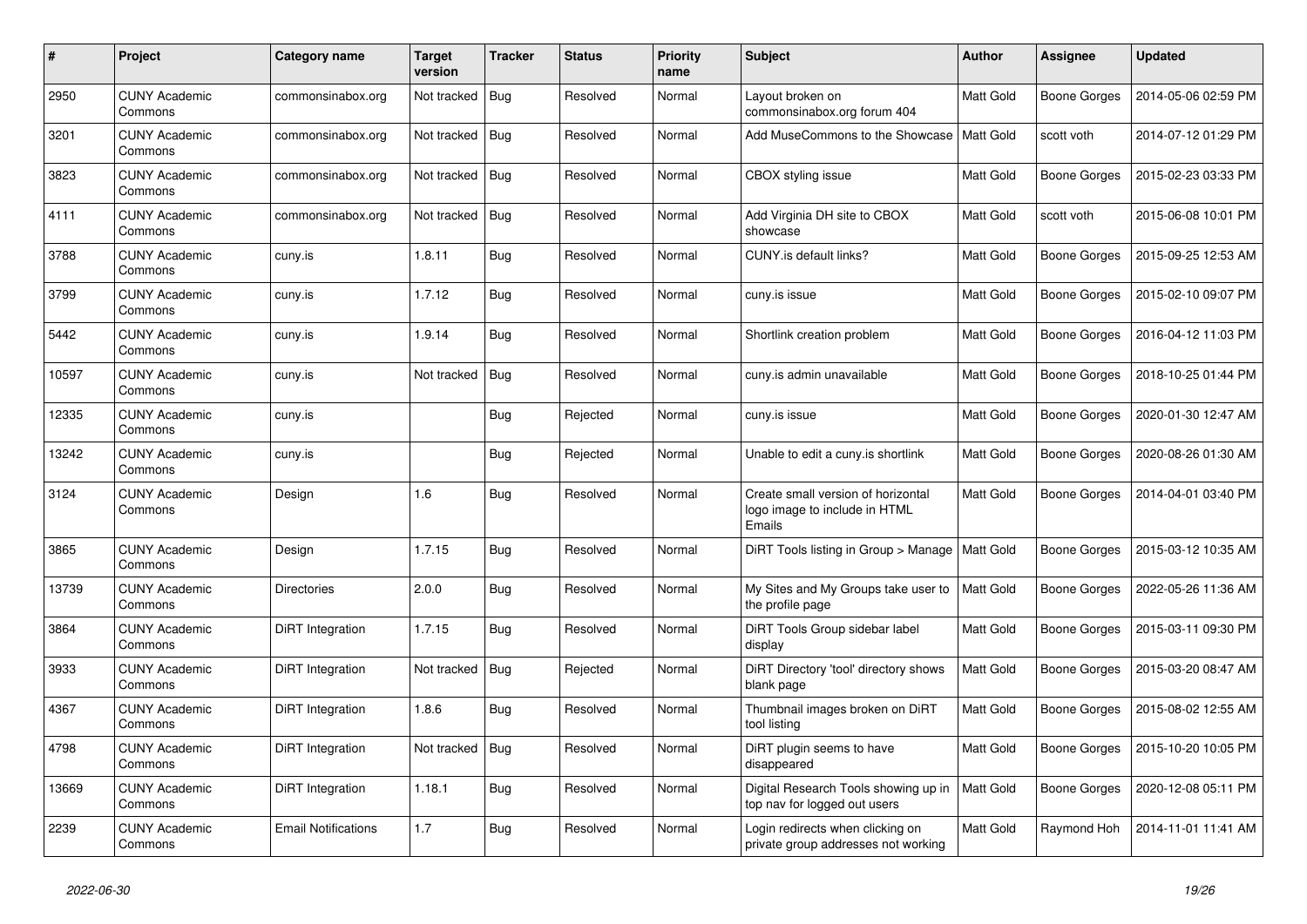| #     | Project                         | Category name              | <b>Target</b><br>version | <b>Tracker</b> | <b>Status</b>        | <b>Priority</b><br>name | <b>Subject</b>                                                                                                   | Author    | Assignee            | <b>Updated</b>      |
|-------|---------------------------------|----------------------------|--------------------------|----------------|----------------------|-------------------------|------------------------------------------------------------------------------------------------------------------|-----------|---------------------|---------------------|
| 3165  | <b>CUNY Academic</b><br>Commons | <b>Email Notifications</b> |                          | Bug            | Rejected             | Normal                  | HTML notification of post with<br>attachments didn't include mention<br>of/links to attachments                  | Matt Gold | <b>Boone Gorges</b> | 2015-03-21 09:05 PM |
| 3342  | CUNY Academic<br>Commons        | <b>Email Notifications</b> |                          | Bug            | Duplicate            | Normal                  | Group Invitation Email Links<br>Incorrect/Non-Working                                                            | Matt Gold | <b>Boone Gorges</b> | 2015-04-01 09:04 PM |
| 3420  | <b>CUNY Academic</b><br>Commons | <b>Email Notifications</b> | 1.6.14                   | Bug            | Resolved             | Normal                  | Membership approval link in email<br>notifications                                                               | Matt Gold | Boone Gorges        | 2014-09-01 09:31 PM |
| 3427  | <b>CUNY Academic</b><br>Commons | <b>Email Notifications</b> |                          | Bug            | Rejected             | Normal                  | Multiple email notifications received                                                                            | Matt Gold | Boone Gorges        | 2014-08-30 05:02 PM |
| 3866  | <b>CUNY Academic</b><br>Commons | <b>Email Notifications</b> | 1.7.15                   | Bug            | Resolved             | Normal                  | Email notification does not indicate<br>presence of an attachment                                                | Matt Gold | Boone Gorges        | 2015-03-12 10:35 AM |
| 3954  | <b>CUNY Academic</b><br>Commons | <b>Email Notifications</b> | 1.7.18                   | Bug            | Resolved             | Normal                  | Issues with Email notifications for<br>Groups w/RSS Feeds attached                                               | Matt Gold | Raymond Hoh         | 2015-04-08 05:04 PM |
| 4072  | <b>CUNY Academic</b><br>Commons | <b>Email Notifications</b> | 1.8.1                    | Bug            | Resolved             | Normal                  | Double email notification                                                                                        | Matt Gold | Raymond Hoh         | 2015-05-26 03:05 AM |
| 4760  | <b>CUNY Academic</b><br>Commons | <b>Email Notifications</b> | Not tracked              | <b>Bug</b>     | Rejected             | Normal                  | email notification contains broken<br>image                                                                      | Matt Gold | Boone Gorges        | 2015-10-11 10:24 PM |
| 5127  | <b>CUNY Academic</b><br>Commons | <b>Email Notifications</b> | 1.9.7                    | Bug            | Resolved             | Normal                  | Forum posts to multiple groups -- no<br>notice in attachment                                                     | Matt Gold | Daniel Jones        | 2016-02-07 10:08 PM |
| 6623  | <b>CUNY Academic</b><br>Commons | <b>Email Notifications</b> | 1.10.1                   | Bug            | Resolved             | Normal                  | Add blank line in cross-posted email<br>notifications                                                            | Matt Gold | Daniel Jones        | 2016-11-08 01:07 PM |
| 6629  | <b>CUNY Academic</b><br>Commons | <b>Email Notifications</b> | 1.10.2                   | Bug            | Resolved             | Normal                  | email footer demphasizes RBE                                                                                     | Matt Gold | Raymond Hoh         | 2016-11-20 09:23 AM |
| 8692  | <b>CUNY Academic</b><br>Commons | <b>Email Notifications</b> | 1.11.15                  | <b>Bug</b>     | Resolved             | Normal                  | HTML not rendering in email<br>notifications                                                                     | Matt Gold | Raymond Hoh         | 2017-10-11 11:08 AM |
| 9085  | <b>CUNY Academic</b><br>Commons | <b>Email Notifications</b> | 1.12.7                   | Bug            | Resolved             | Normal                  | Email notification for group doc<br>creation                                                                     | Matt Gold | Raymond Hoh         | 2018-01-23 11:11 AM |
| 9095  | <b>CUNY Academic</b><br>Commons | <b>Email Notifications</b> |                          | Bug            | Rejected             | Normal                  | Email notifications of events may not<br>be going out                                                            | Matt Gold | Raymond Hoh         | 2018-01-19 04:58 PM |
| 9979  | <b>CUNY Academic</b><br>Commons | <b>Email Notifications</b> | Not tracked              | Bug            | Reporter<br>Feedback | Normal                  | Reports of slow email activation<br>emails                                                                       | Matt Gold | Boone Gorges        | 2018-08-29 09:40 PM |
| 10381 | <b>CUNY Academic</b><br>Commons | <b>Email Notifications</b> | 1.13.11                  | Bug            | Resolved             | Normal                  | Group Blog Comment notification<br>doesn't include username                                                      | Matt Gold | Raymond Hoh         | 2018-10-09 10:36 AM |
| 11086 | <b>CUNY Academic</b><br>Commons | <b>Email Notifications</b> | 1.15                     | Bug            | Resolved             | Normal                  | Users clicking "unsubscribe" on a<br>forwarded CAC group email can<br>unsubscribe a another user from a<br>group | Matt Gold | Raymond Hoh         | 2019-04-16 12:40 PM |
| 12351 | <b>CUNY Academic</b><br>Commons | <b>Email Notifications</b> | 1.16.5                   | Bug            | Resolved             | Normal                  | No email notification for forum post                                                                             | Matt Gold | <b>Boone Gorges</b> | 2020-02-03 02:33 PM |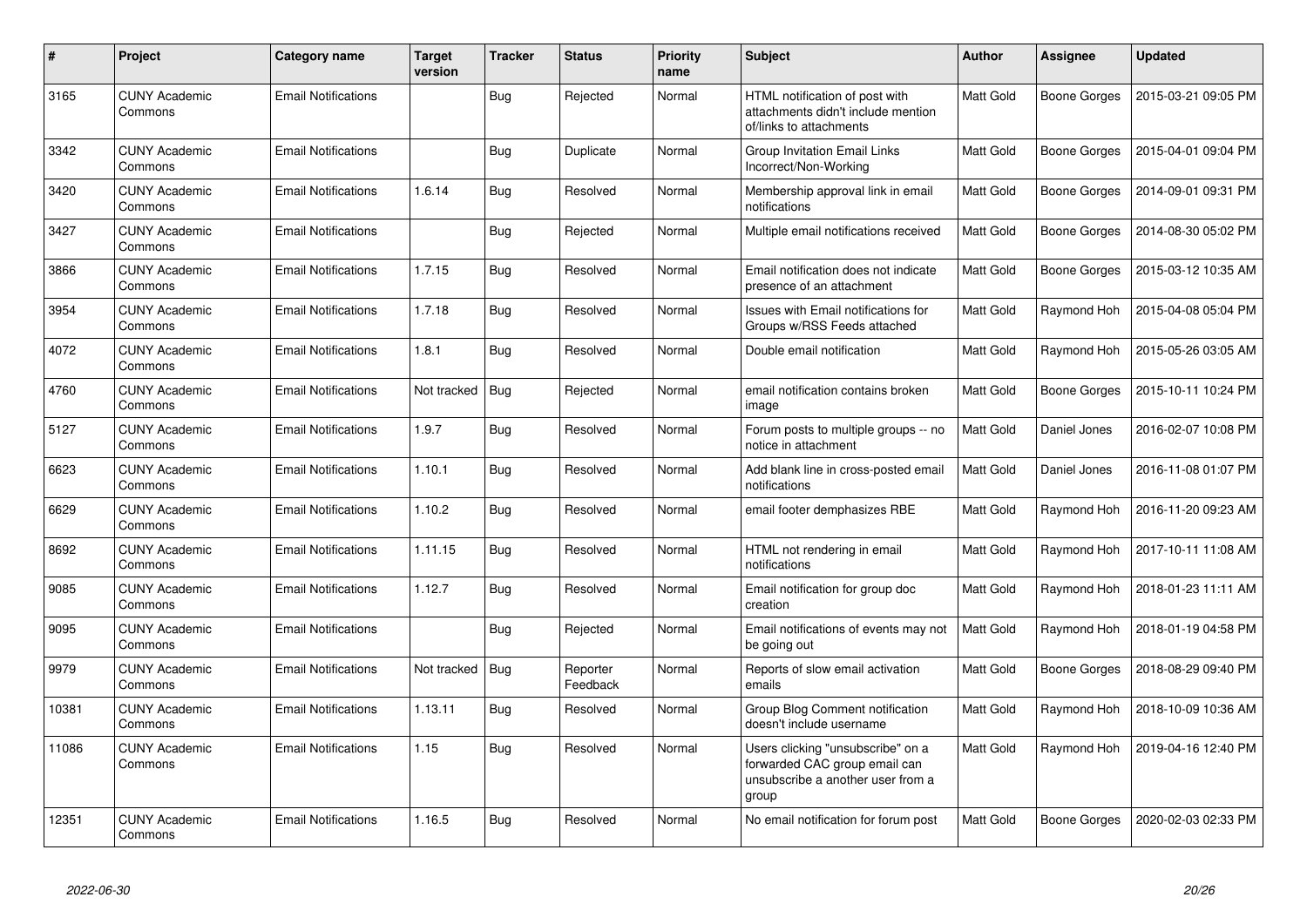| #     | Project                         | <b>Category name</b>       | <b>Target</b><br>version | <b>Tracker</b> | <b>Status</b> | <b>Priority</b><br>name | <b>Subject</b>                                                                                | <b>Author</b>    | <b>Assignee</b>     | <b>Updated</b>      |
|-------|---------------------------------|----------------------------|--------------------------|----------------|---------------|-------------------------|-----------------------------------------------------------------------------------------------|------------------|---------------------|---------------------|
| 12471 | <b>CUNY Academic</b><br>Commons | <b>Email Notifications</b> | 1.16.7                   | Bug            | Resolved      | Normal                  | forum notificaiton not sent                                                                   | Matt Gold        | Raymond Hoh         | 2020-03-10 10:59 AM |
| 12499 | <b>CUNY Academic</b><br>Commons | <b>Email Notifications</b> | 1.16.7                   | <b>Bug</b>     | Resolved      | Normal                  | no email notification                                                                         | Matt Gold        | Raymond Hoh         | 2020-03-03 09:31 PM |
| 12545 | <b>CUNY Academic</b><br>Commons | <b>Email Notifications</b> | Not tracked              | Bug            | Resolved      | Normal                  | Notifications of replies by email not<br>able to be posted                                    | Matt Gold        | Raymond Hoh         | 2020-03-24 10:27 AM |
| 13274 | <b>CUNY Academic</b><br>Commons | <b>Email Notifications</b> | 1.17.8                   | Bug            | Resolved      | Normal                  | Messy links in CAC email<br>notifications                                                     | <b>Matt Gold</b> | Raymond Hoh         | 2020-11-17 12:31 PM |
| 13429 | <b>CUNY Academic</b><br>Commons | <b>Email Notifications</b> | Not tracked   Bug        |                | Resolved      | Normal                  | Multiple forum notifications                                                                  | <b>Matt Gold</b> | Raymond Hoh         | 2020-10-13 05:24 PM |
| 14199 | <b>CUNY Academic</b><br>Commons | <b>Email Notifications</b> |                          | <b>Bug</b>     | Resolved      | Normal                  | Email replies delayed                                                                         | Matt Gold        | Raymond Hoh         | 2021-03-24 12:17 PM |
| 4079  | <b>CUNY Academic</b><br>Commons | Events                     | 1.8.6                    | Bug            | Resolved      | Normal                  | Change ical label for Events<br>Calendar                                                      | Matt Gold        | Raymond Hoh         | 2015-07-22 04:16 PM |
| 4080  | <b>CUNY Academic</b><br>Commons | Events                     | 1.9                      | Bug            | Resolved      | Normal                  | Events Calendar: Allow sites to<br>embed calendars from groups<br>(perhaps via BP group blog) | Matt Gold        | Raymond Hoh         | 2015-12-03 06:24 PM |
| 4081  | <b>CUNY Academic</b><br>Commons | Events                     | 1.9                      | Bug            | Duplicate     | Normal                  | Events Calendar: Allow restriction of<br>event creation ability to admins on<br>groups        | Matt Gold        | Samantha<br>Raddatz | 2015-11-09 12:37 PM |
| 4662  | <b>CUNY Academic</b><br>Commons | Events                     |                          | Bug            | Resolved      | Normal                  | Events ICS download not working                                                               | <b>Matt Gold</b> | Raymond Hoh         | 2015-09-23 05:37 PM |
| 5717  | <b>CUNY Academic</b><br>Commons | Events                     | 1.10                     | <b>Bug</b>     | Resolved      | Normal                  | Events not showing up on sitewide<br>events calendar                                          | Matt Gold        | Raymond Hoh         | 2016-10-27 11:49 AM |
| 12847 | <b>CUNY Academic</b><br>Commons | Events                     | 1.16.12                  | Bug            | Resolved      | Normal                  | Error message in event description                                                            | Matt Gold        | Raymond Hoh         | 2020-05-26 11:54 AM |
| 6695  | <b>CUNY Academic</b><br>Commons | <b>Group Announcments</b>  | 1.10.3                   | Bug            | Duplicate     | Normal                  | Member reply to announcement goes<br>to Commons address                                       | Matt Gold        | Raymond Hoh         | 2016-11-22 01:46 AM |
| 5878  | <b>CUNY Academic</b><br>Commons | Group Blogs                | 1.10                     | Bug            | Resolved      | Normal                  | Group Blog creation improvements                                                              | Matt Gold        | Boone Gorges        | 2016-08-10 09:36 PM |
| 8183  | <b>CUNY Academic</b><br>Commons | Group Blogs                | 1.11.2                   | <b>Bug</b>     | Resolved      | Normal                  | Edit of Post creates notification<br>emails                                                   | Matt Gold        | <b>Boone Gorges</b> | 2017-08-15 05:14 PM |
| 8225  | <b>CUNY Academic</b><br>Commons | Group Blogs                | 1.13                     | Bug            | Resolved      | Normal                  | replies to a blog post activity item                                                          | Matt Gold        | Raymond Hoh         | 2018-05-07 12:32 PM |
| 9319  | <b>CUNY Academic</b><br>Commons | Group Blogs                |                          | <b>Bug</b>     | Duplicate     | Normal                  | Question about group/site<br>connections                                                      | Matt Gold        | Boone Gorges        | 2018-02-28 01:45 PM |
| 14017 | <b>CUNY Academic</b><br>Commons | Group Blogs                | 1.18.8                   | <b>Bug</b>     | Resolved      | Normal                  | Editing of blog post leads to group<br>notification                                           | Matt Gold        | Raymond Hoh         | 2021-04-13 11:21 AM |
| 14738 | <b>CUNY Academic</b><br>Commons | Group cloning              | 1.18.18                  | <b>Bug</b>     | Resolved      | Normal                  | unclear language during group/site<br>clone                                                   | Matt Gold        | Jeremy Felt         | 2021-09-14 11:22 AM |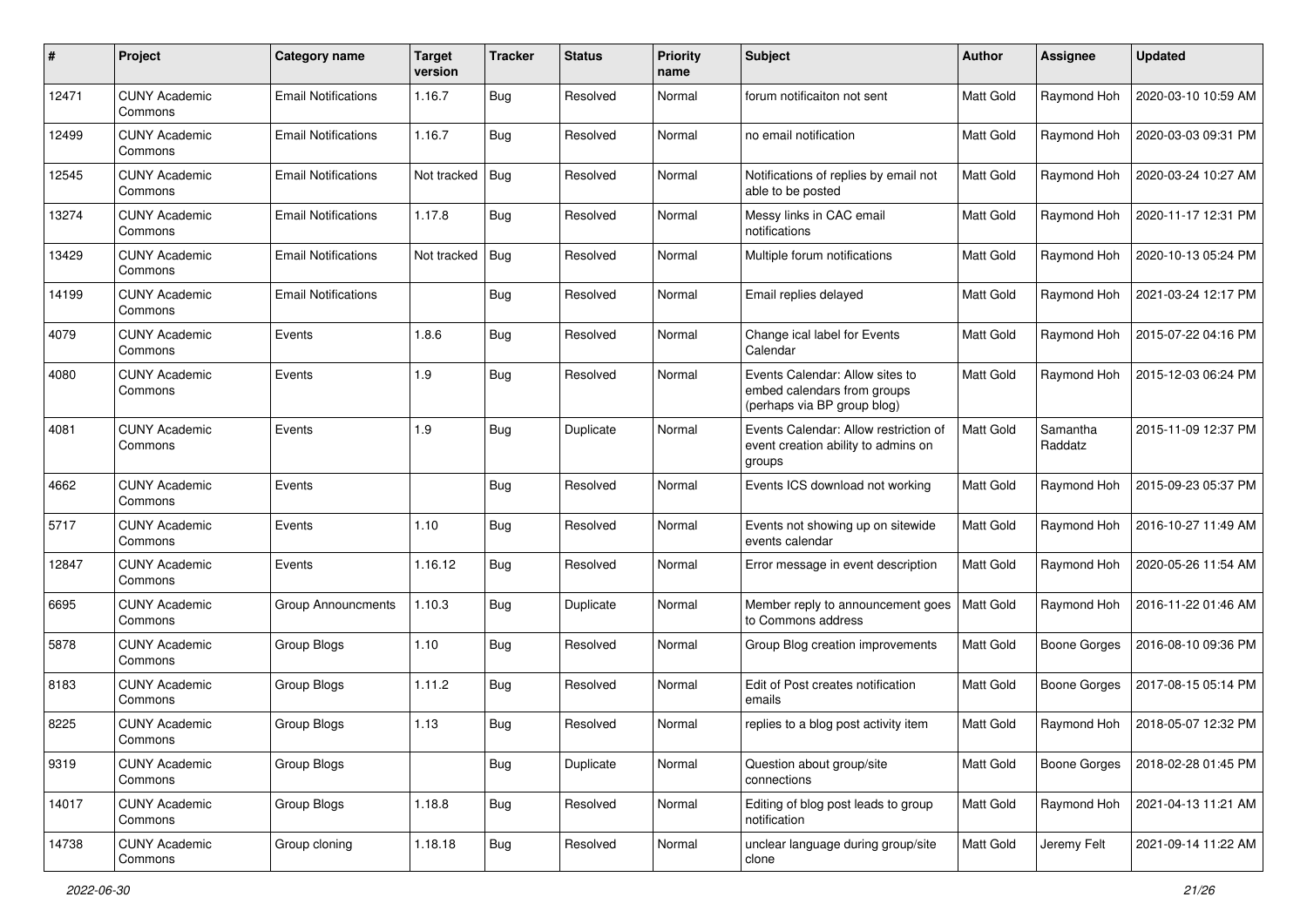| #     | Project                         | Category name      | <b>Target</b><br>version | <b>Tracker</b> | <b>Status</b> | <b>Priority</b><br>name | <b>Subject</b>                                                                       | <b>Author</b> | Assignee         | <b>Updated</b>      |
|-------|---------------------------------|--------------------|--------------------------|----------------|---------------|-------------------------|--------------------------------------------------------------------------------------|---------------|------------------|---------------------|
| 726   | <b>CUNY Academic</b><br>Commons | Group Files        |                          | <b>Bug</b>     | Rejected      | Normal                  | Group Docs - New Doc Deletion<br>Notifications?                                      | Matt Gold     | Matt Gold        | 2014-05-01 09:42 AM |
| 2833  | <b>CUNY Academic</b><br>Commons | <b>Group Files</b> | 1.6                      | <b>Bug</b>     | Resolved      | Normal                  | Allow silent file deletions                                                          | Matt Gold     | Boone Gorges     | 2014-03-21 03:50 PM |
| 3180  | <b>CUNY Academic</b><br>Commons | Group Files        | 1.6.2                    | Bug            | Resolved      | Normal                  | Silent Edit of File Title Produces<br><b>Email Notification</b>                      | Matt Gold     | Boone Gorges     | 2014-05-01 11:19 PM |
| 3544  | <b>CUNY Academic</b><br>Commons | Group Files        | 1.7                      | <b>Bug</b>     | Resolved      | Normal                  | Files list upload button placement<br>after upload                                   | Matt Gold     | Boone Gorges     | 2014-10-10 09:09 AM |
| 6872  | <b>CUNY Academic</b><br>Commons | <b>Group Files</b> | Not tracked              | <b>Bug</b>     | Resolved      | Normal                  | Seeing a red PHP warning                                                             | Matt Gold     | Boone Gorges     | 2016-11-29 02:39 PM |
| 10553 | <b>CUNY Academic</b><br>Commons | <b>Group Files</b> | 1.13.12                  | Bug            | Resolved      | Normal                  | File category view persists after<br>clicking away                                   | Matt Gold     | Boone Gorges     | 2018-10-23 11:47 AM |
| 12136 | <b>CUNY Academic</b><br>Commons | Group Files        | 1.18.0                   | <b>Bug</b>     | Resolved      | Normal                  | "You must login" group file warning<br>shows after log in                            | Matt Gold     | Boone Gorges     | 2020-12-08 11:31 AM |
| 35    | CUNY Academic<br>Commons        | Group Forums       |                          | <b>Bug</b>     | Resolved      | Normal                  | 404 Email Notification Settings Links                                                | Matt Gold     | Boone Gorges     | 2009-12-10 09:24 PM |
| 44    | <b>CUNY Academic</b><br>Commons | Group Forums       |                          | Bug            | Resolved      | Normal                  | WPMu avatars don't show up on<br><b>BbPress</b>                                      | Matt Gold     | Lucas Thurston   | 2009-12-13 10:45 AM |
| 147   | <b>CUNY Academic</b><br>Commons | Group Forums       |                          | <b>Bug</b>     | Resolved      | Normal                  | <b>Character Limit on Forum Post Titles</b>                                          | Matt Gold     | Boone Gorges     | 2009-12-22 10:38 PM |
| 3654  | <b>CUNY Academic</b><br>Commons | Group Forums       | 1.7.4                    | <b>Bug</b>     | Resolved      | Normal                  | can only attached one file to a forum<br>post                                        | Matt Gold     | Boone Gorges     | 2014-11-21 10:42 AM |
| 3859  | <b>CUNY Academic</b><br>Commons | Group Forums       | 1.7.14                   | <b>Bug</b>     | Resolved      | Normal                  | Group Forum Button Layout                                                            | Matt Gold     | Boone Gorges     | 2015-03-05 10:57 AM |
| 4155  | <b>CUNY Academic</b><br>Commons | Group Forums       |                          | <b>Bug</b>     | Duplicate     | Normal                  | Don't see forum search                                                               | Matt Gold     | Boone Gorges     | 2015-06-16 12:32 PM |
| 4602  | <b>CUNY Academic</b><br>Commons | Group Forums       | Future<br>release        | <b>Bug</b>     | Duplicate     | Normal                  | "Home" button in forum search leads<br>to CAC homepage rather than group<br>homepage | Matt Gold     | Raymond Hoh      | 2015-11-09 06:43 PM |
| 4636  | <b>CUNY Academic</b><br>Commons | Group Forums       | 1.8.18                   | <b>Bug</b>     | Resolved      | Normal                  | Silent edit option for editing forum<br>posts                                        | Matt Gold     | Raymond Hoh      | 2015-11-29 04:20 PM |
| 4765  | <b>CUNY Academic</b><br>Commons | Group Forums       | 1.8.13                   | Bug            | Resolved      | Normal                  | Forum preview not showing HTML<br>tags                                               | Matt Gold     | Boone Gorges     | 2015-10-11 10:30 PM |
| 4979  | <b>CUNY Academic</b><br>Commons | Group Forums       | Not tracked              | Bug            | Resolved      | Normal                  | File size limit exceeded?                                                            | Matt Gold     | <b>Matt Gold</b> | 2016-01-26 05:16 PM |
| 5128  | <b>CUNY Academic</b><br>Commons | Group Forums       | 1.9.5                    | <b>Bug</b>     | Resolved      | Normal                  | Botched forum display of posting to<br>multiple groups info                          | Matt Gold     | Daniel Jones     | 2016-01-19 03:13 PM |
| 5738  | <b>CUNY Academic</b><br>Commons | Group Forums       |                          | Bug            | Rejected      | Normal                  | Forum post list formatting didn't come   Matt Gold<br>through                        |               | Boone Gorges     | 2016-07-02 01:09 PM |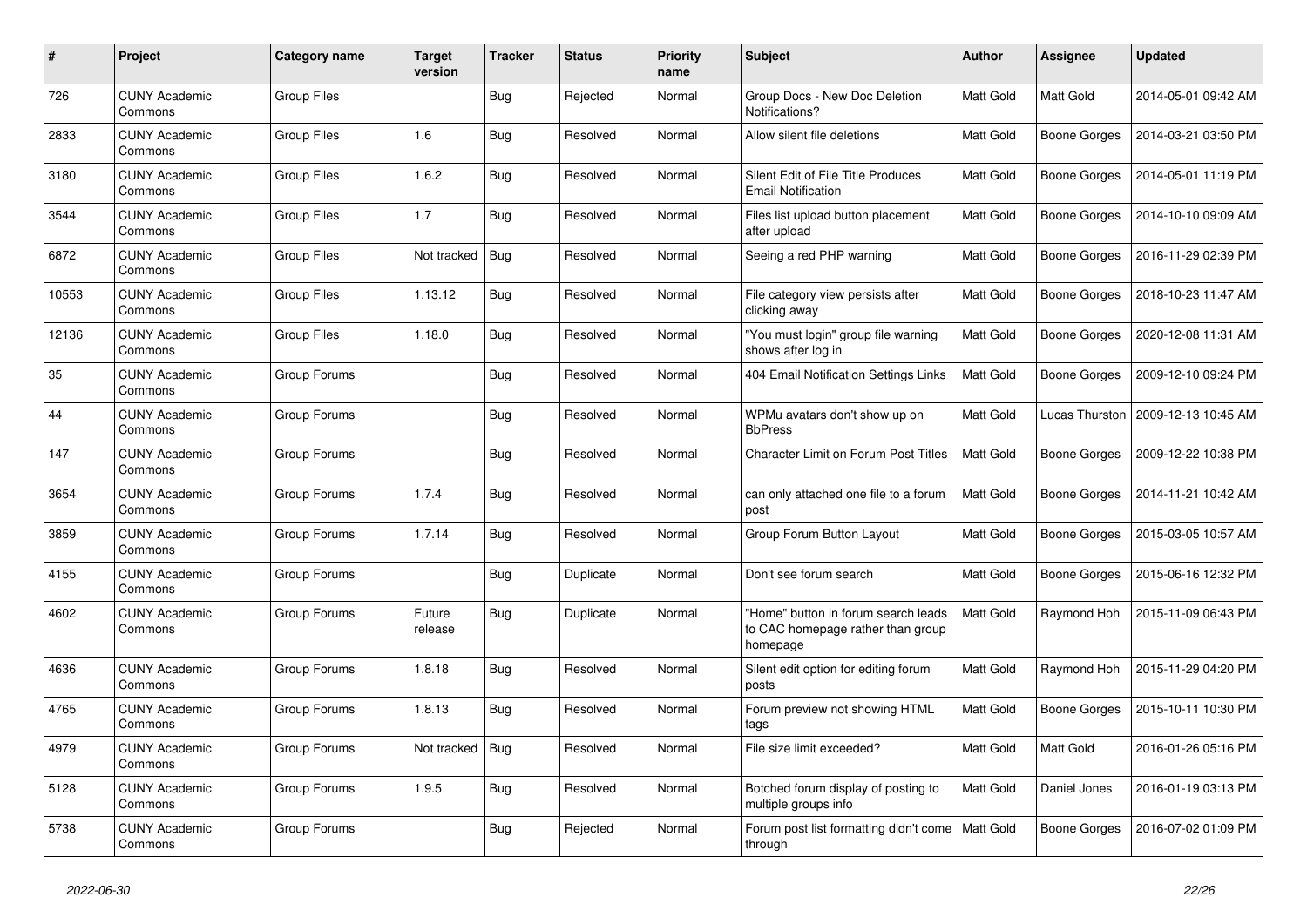| #     | Project                         | Category name     | <b>Target</b><br>version | <b>Tracker</b> | <b>Status</b>       | <b>Priority</b><br>name | <b>Subject</b>                                                                                     | <b>Author</b>    | Assignee     | <b>Updated</b>      |
|-------|---------------------------------|-------------------|--------------------------|----------------|---------------------|-------------------------|----------------------------------------------------------------------------------------------------|------------------|--------------|---------------------|
| 8025  | <b>CUNY Academic</b><br>Commons | Group Forums      | 1.11.11                  | Bug            | Resolved            | Normal                  | HTML markup in group forum<br>notification                                                         | Matt Gold        | Daniel Jones | 2017-08-25 11:38 AM |
| 8121  | <b>CUNY Academic</b><br>Commons | Group Forums      |                          | Bug            | Rejected            | Normal                  | Forum reply oddities -- RBE/Hidden<br>replies                                                      | Matt Gold        | Raymond Hoh  | 2017-05-10 01:39 PM |
| 10144 | <b>CUNY Academic</b><br>Commons | Group Forums      | 1.13.10                  | <b>Bug</b>     | Resolved            | Normal                  | Subscription set to "no email"                                                                     | Matt Gold        | Raymond Hoh  | 2018-09-25 10:26 AM |
| 10164 | <b>CUNY Academic</b><br>Commons | Group Forums      | 1.13.8                   | <b>Bug</b>     | Resolved            | Normal                  | A few oddities related to a<br>cross-posted forum post                                             | Matt Gold        | Boone Gorges | 2018-08-17 10:12 AM |
| 15087 | <b>CUNY Academic</b><br>Commons | Group Forums      | 1.18.24                  | <b>Bug</b>     | Resolved            | Normal                  | Forum file limit                                                                                   | Matt Gold        | Boone Gorges | 2021-12-14 11:39 AM |
| 1295  | <b>CUNY Academic</b><br>Commons | Group Invitations |                          | <b>Bug</b>     | Rejected            | Normal                  | Invite to Group Ajax Search Buggy                                                                  | Matt Gold        | Matt Gold    | 2014-05-01 10:31 AM |
| 3307  | <b>CUNY Academic</b><br>Commons | Group Invitations |                          | Bug            | Rejected            | Normal                  | Group Invites Sent before clicking<br>"send invites"                                               | Matt Gold        | Boone Gorges | 2014-07-14 11:09 AM |
| 3419  | <b>CUNY Academic</b><br>Commons | Group Invitations | 1.6.14                   | <b>Bug</b>     | Testing<br>Required | Normal                  | Neatening the display of messages<br>on group requests                                             | Matt Gold        | Boone Gorges | 2014-09-01 09:29 PM |
| 3589  | <b>CUNY Academic</b><br>Commons | Group Invitations | 1.7.2                    | <b>Bug</b>     | Resolved            | Normal                  | User not appearing in group invitation<br>autocomplete                                             | <b>Matt Gold</b> | Boone Gorges | 2014-11-01 02:58 PM |
| 6686  | <b>CUNY Academic</b><br>Commons | Group Invitations | 1.10.3                   | <b>Bug</b>     | Resolved            | Normal                  | Problems with auto-complete on<br>Send Invites tab                                                 | Matt Gold        | Boone Gorges | 2016-12-01 03:14 PM |
| 10410 | <b>CUNY Academic</b><br>Commons | Group Invitations | 1.13.11                  | Bug            | Resolved            | Normal                  | Navigating to another user's 'invites'<br>page leads to portfolio page without<br>redirect message | Matt Gold        | Raymond Hoh  | 2018-10-09 10:43 AM |
| 13581 | <b>CUNY Academic</b><br>Commons | Group Library     |                          | Bug            | Rejected            | Normal                  | Adding link to library didn't generate<br>notification email                                       | Matt Gold        | Raymond Hoh  | 2020-11-17 12:33 PM |
| 3097  | <b>CUNY Academic</b><br>Commons | Groups (misc)     | Future<br>release        | <b>Bug</b>     | Rejected            | Normal                  | Page not found error encountered<br>after requesting membership in a<br>group                      | Matt Gold        | Boone Gorges | 2014-03-19 03:03 PM |
| 3226  | <b>CUNY Academic</b><br>Commons | Groups (misc)     | 1.6.4.1                  | <b>Bug</b>     | Resolved            | Normal                  | Group home: content pushed below<br>sidebar                                                        | Matt Gold        | Boone Gorges | 2014-05-23 09:55 AM |
| 3448  | <b>CUNY Academic</b><br>Commons | Groups (misc)     | 1.7                      | <b>Bug</b>     | Resolved            | Normal                  | Group changes email slug/link issue                                                                | Matt Gold        | Raymond Hoh  | 2014-09-15 08:29 PM |
| 3449  | <b>CUNY Academic</b><br>Commons | Groups (misc)     | 1.7                      | Bug            | Resolved            | Normal                  | Make Default Option for "Create<br>Forum" in Group Creation Process<br>"Yes"                       | Matt Gold        | Boone Gorges | 2014-09-22 08:39 PM |
| 3588  | <b>CUNY Academic</b><br>Commons | Groups (misc)     | 1.7.2                    | <b>Bug</b>     | Resolved            | Normal                  | Hidden group not appearing in search<br>results                                                    | <b>Matt Gold</b> | Boone Gorges | 2014-11-01 02:57 PM |
| 3717  | <b>CUNY Academic</b><br>Commons | Groups (misc)     | 1.7.7                    | <b>Bug</b>     | Resolved            | Normal                  | Member invitations to Group<br>Members error alert                                                 | Matt Gold        | Boone Gorges | 2014-12-22 02:25 PM |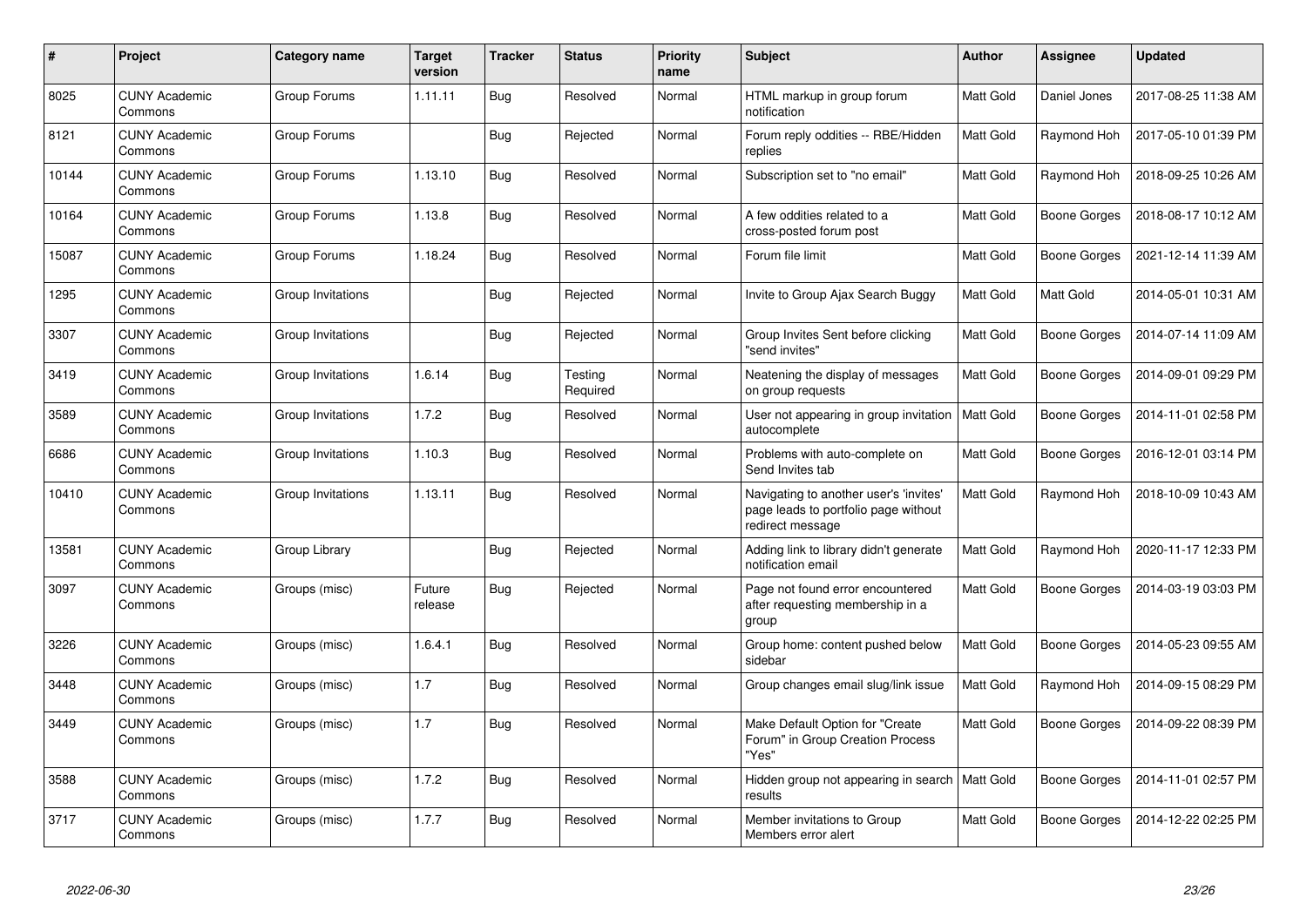| #     | Project                         | <b>Category name</b> | <b>Target</b><br>version | <b>Tracker</b> | <b>Status</b> | <b>Priority</b><br>name | Subject                                                                                                              | <b>Author</b>    | <b>Assignee</b>     | <b>Updated</b>      |
|-------|---------------------------------|----------------------|--------------------------|----------------|---------------|-------------------------|----------------------------------------------------------------------------------------------------------------------|------------------|---------------------|---------------------|
| 5880  | <b>CUNY Academic</b><br>Commons | Groups (misc)        | 1.10                     | Bug            | Resolved      | Normal                  | Option to send invites to group shown   Matt Gold<br>in group creation process even when<br>no invitees are selected |                  | Paige Dupont        | 2016-08-11 11:55 AM |
| 5881  | <b>CUNY Academic</b><br>Commons | Groups (misc)        | 1.9.24                   | <b>Bug</b>     | Resolved      | Normal                  | shown "Request membership" button<br>when admin/creator of group                                                     | <b>Matt Gold</b> | <b>Boone Gorges</b> | 2016-08-11 10:56 PM |
| 9051  | <b>CUNY Academic</b><br>Commons | Groups (misc)        | 1.13                     | <b>Bug</b>     | Duplicate     | Normal                  | Difficult to know how to change group   Matt Gold<br>email address                                                   |                  | Raymond Hoh         | 2018-04-13 05:01 PM |
| 9782  | CUNY Academic<br>Commons        | Groups (misc)        | 1.13.2                   | Bug            | Resolved      | Normal                  | Site loads/skips last step of group<br>creation                                                                      | Matt Gold        | <b>Boone Gorges</b> | 2018-05-22 10:45 AM |
| 9814  | <b>CUNY Academic</b><br>Commons | Groups (misc)        | Not tracked              | Bug            | Resolved      | Normal                  | Group email settings "No Email"<br>issue                                                                             | Matt Gold        | Raymond Hoh         | 2018-05-22 11:45 AM |
| 10854 | <b>CUNY Academic</b><br>Commons | Groups (misc)        | 1.14.3                   | <b>Bug</b>     | Resolved      | Normal                  | Group membership request not<br>appearing on Requests admin tab                                                      | Matt Gold        |                     | 2018-12-21 04:12 PM |
| 11800 | <b>CUNY Academic</b><br>Commons | Groups (misc)        | 1.15.9                   | Bug            | Resolved      | Normal                  | 'CUNY-wide' Campus option not<br>saving on groups/sites                                                              | Matt Gold        | <b>Boone Gorges</b> | 2019-08-27 04:17 PM |
| 11801 | <b>CUNY Academic</b><br>Commons | Groups (misc)        | 1.16                     | Bug            | Resolved      | Normal                  | Selecting 'CUNY-wide' when creating<br>group/site forbids selection of other<br>campuses                             | Matt Gold        | Sonja Leix          | 2019-11-14 11:14 AM |
| 13913 | <b>CUNY Academic</b><br>Commons | Groups (misc)        |                          | Bug            | Rejected      | Normal                  | Group Avatar lost after group creation<br>process                                                                    | Matt Gold        | <b>Boone Gorges</b> | 2021-02-23 10:45 AM |
| 7755  | <b>CUNY Academic</b><br>Commons | Help/Codex           | Not tracked              | Bug            | Resolved      | Normal                  | help page not loading                                                                                                | Matt Gold        | scott voth          | 2017-03-25 11:10 AM |
| 8659  | <b>CUNY Academic</b><br>Commons | Help/Codex           | 1.11.16                  | <b>Bug</b>     | Resolved      | Normal                  | Help email us link not working                                                                                       | Matt Gold        | Raymond Hoh         | 2017-10-11 03:51 PM |
| 8793  | <b>CUNY Academic</b><br>Commons | Help/Codex           | 1.12.3                   | Bug            | Resolved      | Normal                  | Bold email address on help page                                                                                      | Matt Gold        | Paige Dupont        | 2017-11-28 11:21 AM |
| 3614  | <b>CUNY Academic</b><br>Commons | Home Page            | 1.7.2                    | Bug            | Resolved      | Normal                  | Homepage member widget filter<br>feature not working                                                                 | Matt Gold        | <b>Boone Gorges</b> | 2014-11-01 02:24 PM |
| 3802  | <b>CUNY Academic</b><br>Commons | Home Page            | 1.7.14                   | <b>Bug</b>     | Resolved      | Normal                  | Long user name causes problems<br>with Who's Online homepage display                                                 | Matt Gold        | Daniel Jones        | 2015-02-23 03:39 PM |
| 3917  | <b>CUNY Academic</b><br>Commons | Home Page            | 1.7.16                   | <b>Bug</b>     | Resolved      | Normal                  | New homepage display errors                                                                                          | Matt Gold        | Raymond Hoh         | 2015-03-18 11:15 AM |
| 6995  | <b>CUNY Academic</b><br>Commons | Home Page            | Not tracked              | <b>Bug</b>     | Assigned      | Normal                  | member filter on homepage not<br>working                                                                             | Matt Gold        | Raymond Hoh         | 2016-12-11 09:46 PM |
| 9114  | <b>CUNY Academic</b><br>Commons | Home Page            | 1.12.8                   | <b>Bug</b>     | Resolved      | Normal                  | group with long name messes up<br>homepage layout                                                                    | Matt Gold        | Boone Gorges        | 2018-01-24 05:17 PM |
| 11016 | <b>CUNY Academic</b><br>Commons | Home Page            | 1.14.7                   | <b>Bug</b>     | Resolved      | Normal                  | Activity timestamps on homepage are   Matt Gold<br>borked                                                            |                  | Raymond Hoh         | 2019-02-26 02:04 PM |
| 8702  | <b>CUNY Academic</b><br>Commons | Homepage Slides      | 1.11.13                  | <b>Bug</b>     | Resolved      | Normal                  | Homepage slider doesn't offer option<br>to move through slides                                                       | Matt Gold        | Boone Gorges        | 2017-09-14 11:37 PM |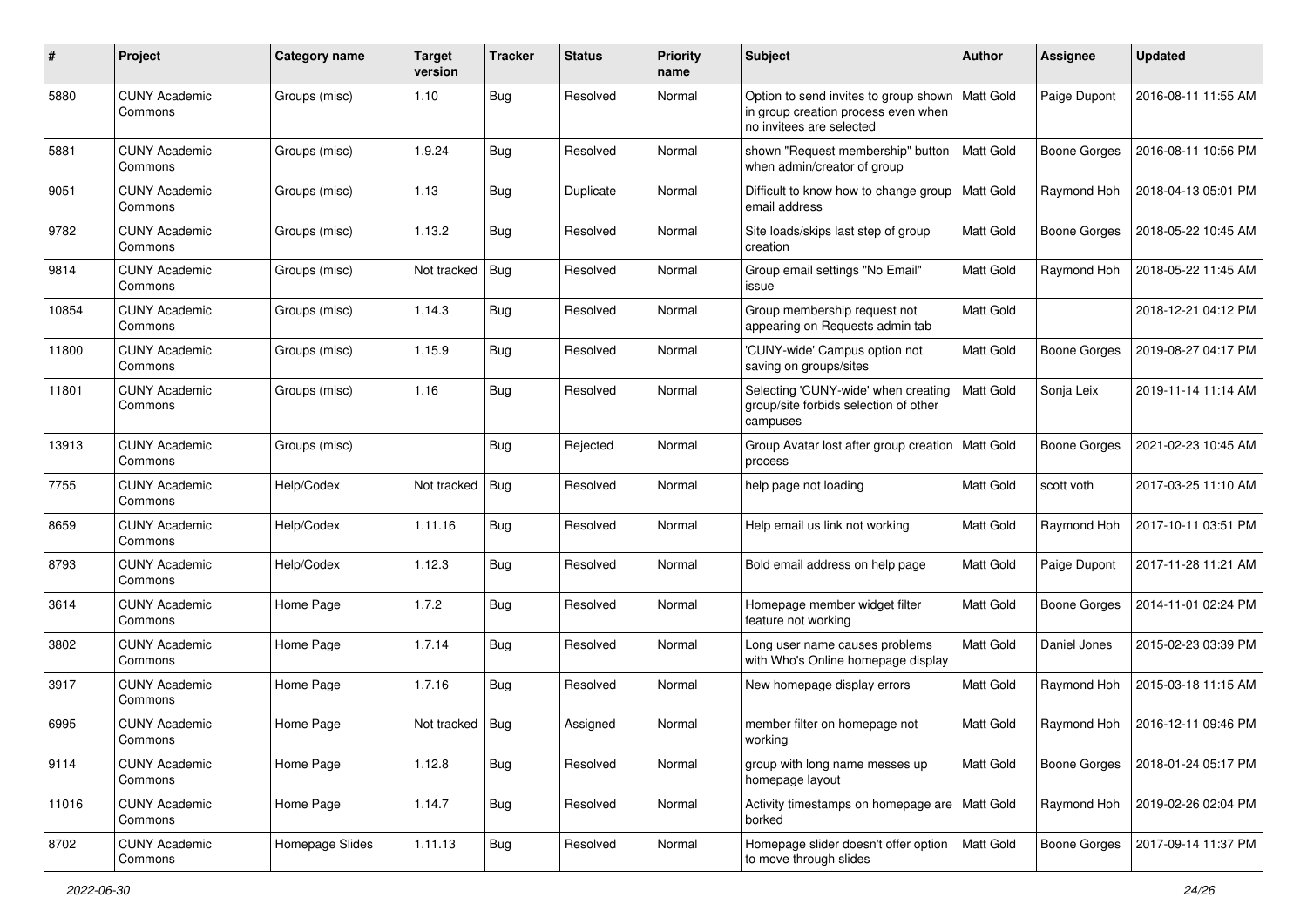| #     | Project                         | Category name             | <b>Target</b><br>version | <b>Tracker</b> | <b>Status</b> | <b>Priority</b><br>name | Subject                                                                            | <b>Author</b>    | <b>Assignee</b>     | <b>Updated</b>      |
|-------|---------------------------------|---------------------------|--------------------------|----------------|---------------|-------------------------|------------------------------------------------------------------------------------|------------------|---------------------|---------------------|
| 3344  | <b>CUNY Academic</b><br>Commons | Layout                    | 1.6.11                   | <b>Bug</b>     | Resolved      | Normal                  | Double display of menu on profile<br>settings                                      | Matt Gold        | <b>Boone Gorges</b> | 2014-08-01 09:58 AM |
| 3345  | <b>CUNY Academic</b><br>Commons | Layout                    | 1.6.11                   | <b>Bug</b>     | Resolved      | Normal                  | Text/Icon Styling Error/Overlap on<br>Profile pages                                | Matt Gold        | <b>Boone Gorges</b> | 2014-08-01 09:05 AM |
| 9148  | <b>CUNY Academic</b><br>Commons | Layout                    | 1.12.11                  | <b>Bug</b>     | Resolved      | Normal                  | CAC on Microsoft Edge                                                              | Matt Gold        | Matt Gold           | 2018-03-27 11:34 AM |
| 13230 | <b>CUNY Academic</b><br>Commons | Layout                    | 1.17.2                   | <b>Bug</b>     | Resolved      | Normal                  | Overlapping notifications on group<br>management member acceptance                 | Matt Gold        | Raymond Hoh         | 2020-08-25 11:27 AM |
| 13459 | <b>CUNY Academic</b><br>Commons | Layout                    | 1.17.6                   | Bug            | Resolved      | Normal                  | Line spacing on forum post title is too<br>small                                   | Matt Gold        | Raymond Hoh         | 2020-10-27 11:00 AM |
| 15196 | <b>CUNY Academic</b><br>Commons | Layout                    | 1.19.2                   | <b>Bug</b>     | Resolved      | Normal                  | footer positioning on GCDI site                                                    | Matt Gold        | Raymond Hoh         | 2022-01-25 11:33 AM |
| 9876  | <b>CUNY Academic</b><br>Commons | Messages                  | 1.13.3                   | <b>Bug</b>     | Resolved      | Normal                  | System erroneously indicates<br>super-admin is part of private<br>message exchange | Matt Gold        | <b>Boone Gorges</b> | 2018-06-01 07:36 PM |
| 11808 | <b>CUNY Academic</b><br>Commons | Messages                  | 1.15.9                   | Bug            | Resolved      | Normal                  | Search function on messages not<br>working                                         | Matt Gold        | <b>Boone Gorges</b> | 2019-08-30 11:03 AM |
| 16306 | <b>CUNY Academic</b><br>Commons | Messages                  | 2.0.2                    | <b>Bug</b>     | Resolved      | Normal                  | Confusing messaging on send<br>message page                                        | Matt Gold        | Raymond Hoh         | 2022-06-29 11:31 AM |
| 3574  | <b>CUNY Academic</b><br>Commons | My Commons                |                          | <b>Bug</b>     | Duplicate     | Normal                  | Address awkward possessive cases<br>on My Commons page                             | Matt Gold        | Raymond Hoh         | 2015-04-13 04:41 PM |
| 3587  | <b>CUNY Academic</b><br>Commons | My Commons                | 1.8.1                    | Bug            | Resolved      | Normal                  | Force SSL issue                                                                    | Matt Gold        | Boone Gorges        | 2015-06-01 11:39 AM |
| 9132  | <b>CUNY Academic</b><br>Commons | My Commons                | 1.12.8                   | <b>Bug</b>     | Resolved      | Normal                  | empty activity items on My Commons                                                 | <b>Matt Gold</b> | Raymond Hoh         | 2018-02-13 10:49 AM |
| 9107  | <b>CUNY Academic</b><br>Commons | Non-CUNY sign up<br>codes | 1.12.7                   | <b>Bug</b>     | Resolved      | Normal                  | Can't add group to non-CUNY<br>sign-up code                                        | Matt Gold        | <b>Boone Gorges</b> | 2018-01-23 04:15 PM |
| 9749  | <b>CUNY Academic</b><br>Commons | Onboarding                | 1.13.2                   | <b>Bug</b>     | Resolved      | Normal                  | New invitation message mentions<br>username as opposed to First/Last<br>Name       | Matt Gold        | <b>Boone Gorges</b> | 2018-05-22 10:49 AM |
| 9894  | <b>CUNY Academic</b><br>Commons | Onboarding                |                          | <b>Bug</b>     | Rejected      | Normal                  | Super Admin can't add user to site                                                 | Matt Gold        | <b>Boone Gorges</b> | 2018-09-11 09:57 AM |
| 10210 | <b>CUNY Academic</b><br>Commons | Onboarding                | 1.13.8                   | <b>Bug</b>     | Resolved      | Normal                  | Spacing wonky on invite screen                                                     | Matt Gold        | Boone Gorges        | 2018-08-29 05:39 PM |
| 10357 | <b>CUNY Academic</b><br>Commons | Onboarding                |                          | <b>Bug</b>     | Rejected      | Normal                  | Invitation snafu                                                                   | Matt Gold        | Boone Gorges        | 2018-09-20 02:14 PM |
| 2733  | <b>CUNY Academic</b><br>Commons | <b>Public Portfolio</b>   | 1.6                      | <b>Bug</b>     | Resolved      | Normal                  | Address UX issues in Profile<br>submenu on admin bar                               | Matt Gold        | Chris Stein         | 2014-03-31 10:52 PM |
| 3217  | <b>CUNY Academic</b><br>Commons | Public Portfolio          |                          | <b>Bug</b>     | Resolved      | Normal                  | Issue with Link button on Profile<br>Fields                                        | Matt Gold        | <b>Boone Gorges</b> | 2014-05-21 10:29 PM |